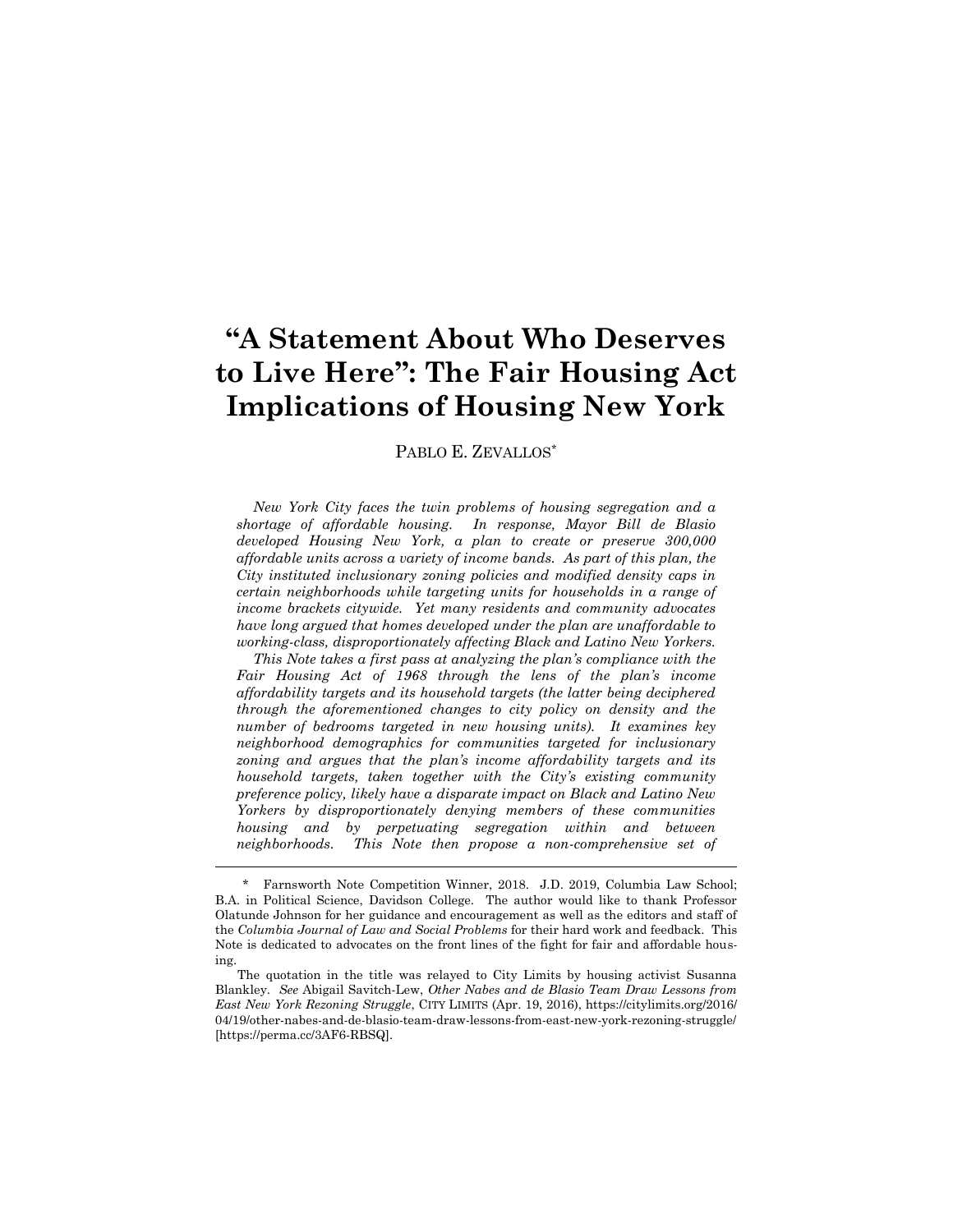*remedies that would fall within jurisprudential constraints on Fair Housing Act cases.*

### <span id="page-1-1"></span>I. INTRODUCTION

The fiftieth anniversary of the passage of the Fair Housing Act of 1968 (FHA or "the Act") invites an examination into the state of housing segregation in one of our nation's largest cities, New York City (the City). Even now, a single racial or ethnic bloc dominates the population of over half of the City's community districts,<sup>1</sup> even though no one racial group makes up more than one-third of the City's overall population.<sup>2</sup> The problem has not improved in recent decades: the dissimilarity index, which is the standard measurement for assessing racial differences across Census tracts, has remained flat for Black-white and Latinowhite segregation between the 1980 and 2010 Censuses.<sup>3</sup>

Hand-in-hand with persistent housing segregation in the City is New York's affordability crisis, the manifestations of which are legion. The share of the City's rent-burdened households, defined as households that spend over 30% of their incomes on rent,<sup>4</sup> has grown from 40.7% to 51.7% in the period between 2000 and 2014.<sup>5</sup> Over 250,000 families are on the waiting list for New York

<span id="page-1-0"></span><sup>1.</sup> New York City recognizes fifty-nine official community districts, which encompass culturally similar and geographically proximate neighborhoods. *See Community District Profiles*, N.Y.C. PLANNING, https://communityprofiles.planning.nyc.gov/ [https://perma.cc/ P7WZ-9E92] (last visited Nov. 11, 2017).

<sup>2.</sup> Mireya Navarro, *Segregation Issue Complicates de Blasio's Housing Push*, N.Y. TIMES (Apr. 24, 2016), https://www.nytimes.com/2016/04/15/nyregion/segregation-newyork-city-and-de-blasio-affordable-housing.html [https://perma.cc/MVE9-TRE3].

<sup>3.</sup> Ingrid Gould Ellen, Opinion, *Building Justice: New York City's Separate and Unequal Neighborhoods*, CITY LIMITS (Aug. 22, 2016), https://citylimits.org/2016/08/22/ building-justice-new-york-citys-separate-and-unequal-neighborhoods/ [https://perma.cc/ LQA3-E5F3].

<sup>4.</sup> *See, e.g.*, MARY SCHWARTZ & ELLEN WILSON, U.S. CENSUS BUREAU, WHO CAN AFFORD TO LIVE IN A HOME? A LOOK AT DATA FROM THE 2006 AMERICAN COMMUNITY SURVEY 1–2 (2008), https://www.census.gov/housing/census/publications/who-canafford.pdf [https://perma.cc/D88F-4J7E] (surveying the history of the federal government's definition of rent-burdened households).

<sup>5.</sup> FURMAN CTR. FOR REAL ESTATE & PUB. POLICY, STATE OF NEW YORK CITY'S HOUSING AND NEIGHBORHOODS IN 2015, 14 (2016), http://furmancenter.org/files/sotc/ NYUFurmanCenter\_SOCin2015\_9JUNE2016.pdf [https://perma.cc/R6ZE-77ED] [hereinafter STATE OF NEW YORK CITY'S HOUSING AND NEIGHBORHOODS IN 2015] (analyzing data derived from the 2000 U.S. Census and the 2010–2014 American Community Survey); *see also* N.Y. UNCONSOL. LAW §§ 26-501–26-520, 26–530 (McKinney 2017) (New York State's statutes governing rent stabilization and rent increases in New York City); Emergency Tenant Protection Act of 1974, N.Y. UNCONSOL. LAW §§ 8621–8634 (McKinney 2017) (New York state's general rent stabilization law).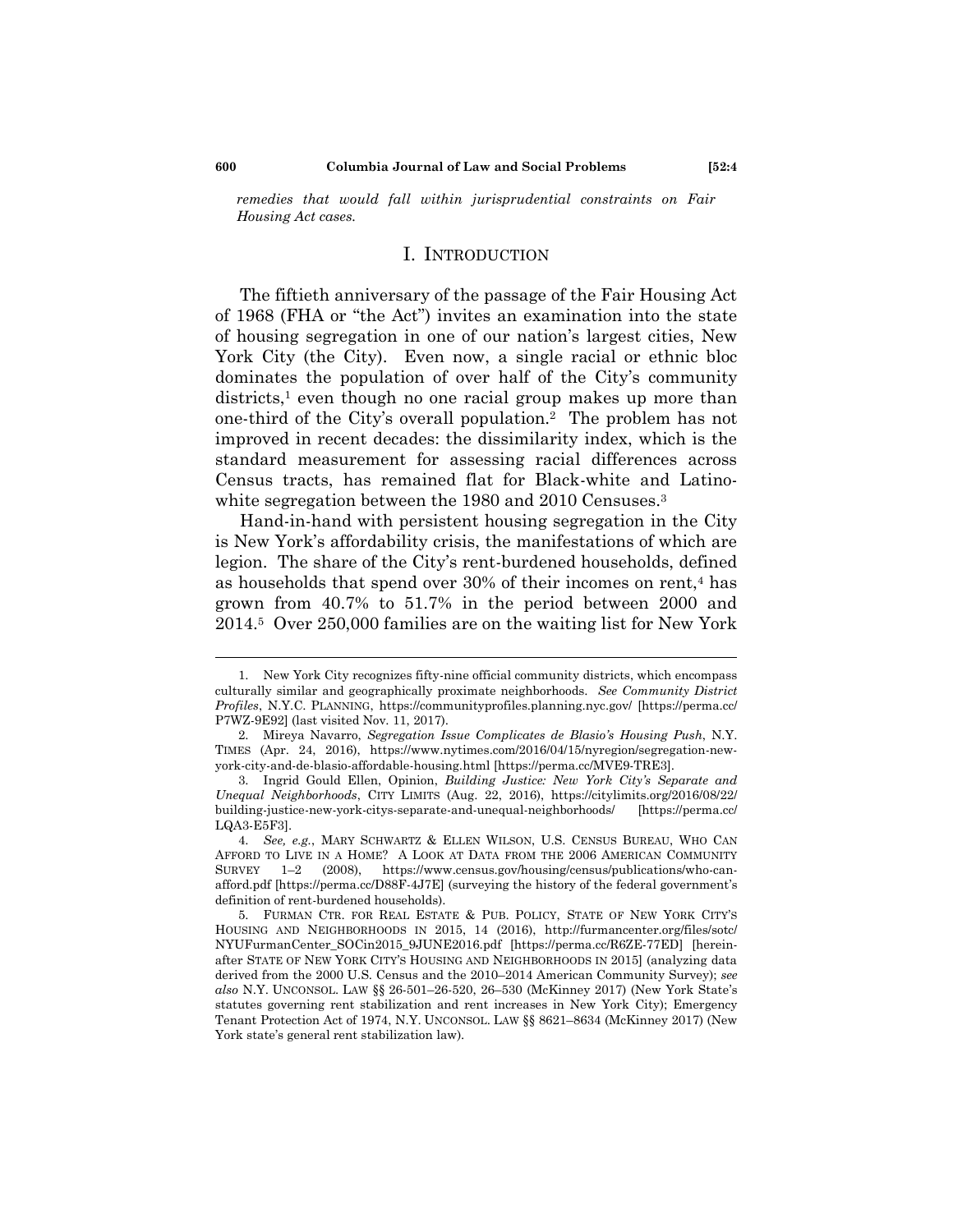City public housing, and just under 150,000 families are on the waiting list for Housing Choice Vouchers in New York City,<sup>6</sup> the latter of which has been closed to new applicants since 2009.<sup>7</sup> On the supply side, the City's Department of Finance estimates it lost 50,000 rent-stabilized units between 2004 and 2014.<sup>8</sup> Overall, asking rents have increased by an average of 3.9% per year between 2010 and 2017, greatly outpacing the 1.2% average annual growth of the consumer price index (CPI) of the New York metropolitan area in the same period.<sup>9</sup>

These trends have hit the poorest New Yorkers hardest. According to a commercial market analysis, asking rents in the bottom quintile of the market have increased at a 4.9% average annual rate since 2010, compared to 3% in the top quintile of the market.<sup>10</sup> At the same time, wages have grown slowly or even fallen in some fast-growing low-skilled or unskilled sectors.<sup>11</sup> Within the housing market and policy landscape in New York City, gentrification has placed new stress upon low-income New Yorkers.

First coined in 1964,<sup>12</sup> gentrification broadly refers to the displacement of low-income communities at the expense of upwardly

<sup>6.</sup> N.Y.C. HOUS. AUTH., NYCHA 2017 FACT SHEET 3 (2017), https://www1.nyc.gov/ assets/nycha/downloads/pdf/factsheet.pdf [https://perma.cc/W4Q7-XK8U]. This fact sheet notes that there is little overlap between the waiting lists, with only about 15,000 applicants on both lists. Housing Choice Vouchers are commonly referred to as Section 8 vouchers.

<sup>7.</sup> *Information for Section 8 Applicants*, N.Y.C. HOUS. AUTH., http://www1.nyc.gov/ site/nycha/section-8/applicants.page [https://perma.cc/N8WE-YCHU] (last visited Jan. 10, 2018).

<sup>8.</sup> *See, e.g.*, *Interactive Map Shows NYC's Disappearing Rent-Stabilized Apartments*, GOTHAMIST (July 15, 2015, 7:30 PM), http://gothamist.com/2015/07/15/ rent\_stabilized\_map\_nyc.php [https://perma.cc/Y5S5-GENA] (noting that New York City lost 50,000 rent stabilized units between 2004 and 2014). To learn more about how apartments exit regulation, see *Deregulation*, N.Y.C. RENT GUIDELINES BD., https://www1.nyc.gov/site/rentguidelinesboard/resources/deregulation.page [https://perma.cc/A8CB-N9YT] (last visited Dec. 26, 2018).

<sup>9.</sup> STREETEASY, THE WIDENING GAP: RENTS AND WAGES IN NEW YORK CITY 1–2 (2017), https://wp.zillowstatic.com/streeteasy/2/2017-StreetEasy-Rent-Affordability-Report-467583.pdf [https://perma.cc/YA3L-RT8J].

<sup>10.</sup> *Id.*

<sup>11.</sup> *Id.* Retail employees' wages stagnated, and workers in personal care and service, food preparation and service, and transportation and moving saw their earnings growth lag behind the averages. Wages for health care support workers, which ranked among the fastest-growing employment sectors in New York City between 2010 and 2017, actually *fell* by 1.1%, even as overall wages in New York City grew by 1.8% over the same period. *Id.* at 3 tbl.1.

<sup>12.</sup> *See* Willy Staley, *When Gentrification Isn't About Housing*, N.Y. TIMES (Jan. 23, 2018), https://www.nytimes.com/2018/01/23/magazine/when-gentrification-isnt-about-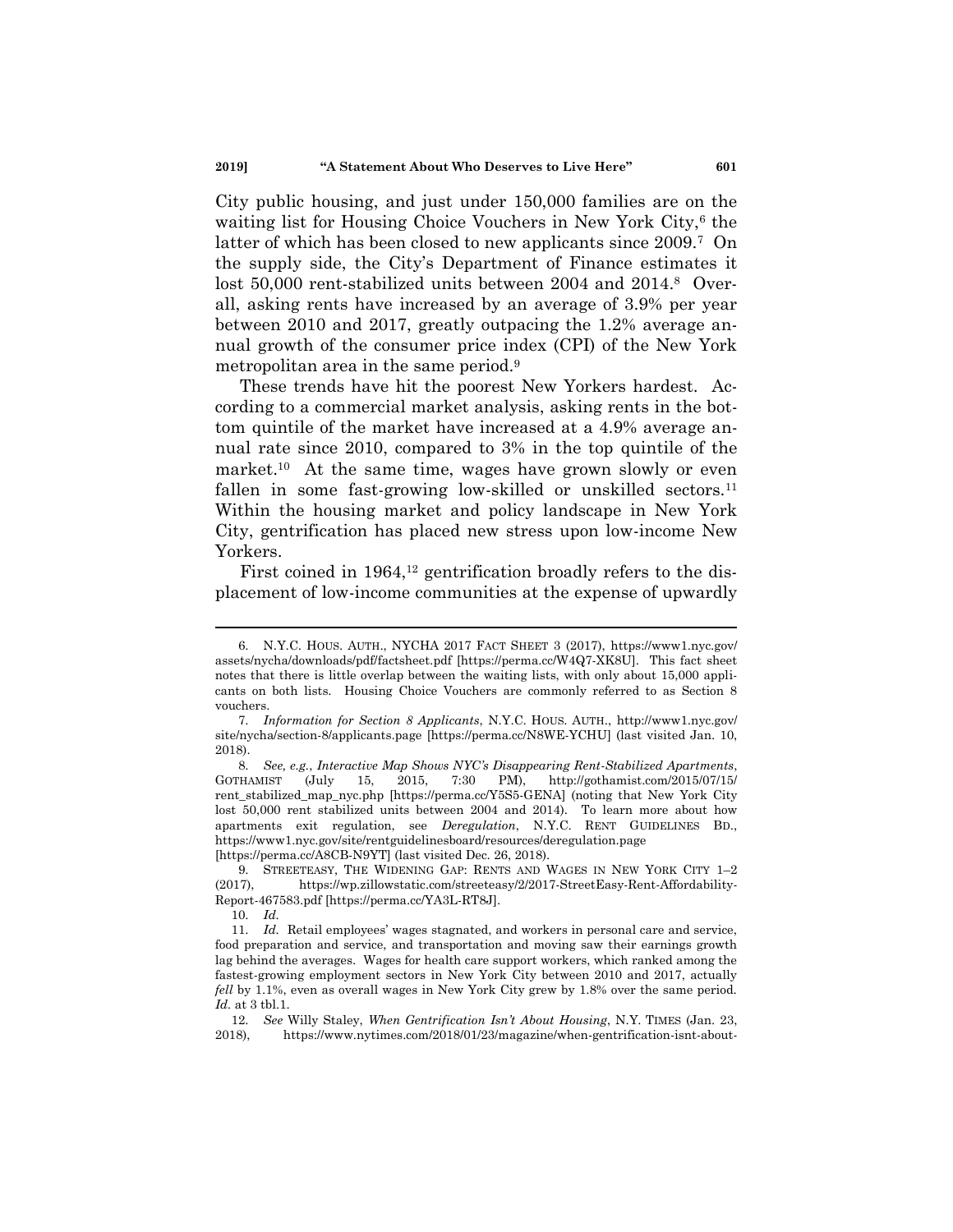mobile residents, with the displaced residents typically being people of color and the incoming residents largely being white.<sup>13</sup> In New York City, New York University's Furman Center for Real Estate and Urban Policy identifies an area as the subject of gentrification if its average household income was in the bottom forty percent of the city's neighborhoods in 1990, but subsequently saw a greater rent increase than did the median neighborhood on a percentage basis.<sup>14</sup> The City's gentrified neighborhoods experienced faster average annual rent increases between 1990 and 2014; added the greatest percentage of housing units between 2000 and 2010; saw the fastest-growing shares of young, educated, and nonfamily households in the city between 2000 and 2010; and witnessed a declining share of Black and Latino residents between 2000 and 2010 compared to low-income and nongentrifying neighborhoods and high-income neighborhoods.<sup>15</sup>

<span id="page-3-0"></span>The gentrification crisis thus begs the question: what must cities consider when creating affordable housing? Cities' affordable housing development programs — and, indeed, all of their housing policies — must nevertheless comply with the FHA.<sup>16</sup> The

housing.html [https://perma.cc/35N4-5M2E] (attributing the origin of the term to British sociologist Ruth Glass, who used it in an essay about postwar London).

<sup>13.</sup> MAUREEN KENNEDY & PAUL LEONARD, BROOKINGS INST., DEALING WITH NEIGHBORHOOD CHANGE: A PRIMER ON GENTRIFICATION AND POLICY CHANGES 2, 5 (Apr. 2001), https://www.brookings.edu/research/dealing-with-neighborhood-change-a-primeron-gentrification-and-policy-choices/ [https://perma.cc/9PUE-2VPY].

<sup>14.</sup> STATE OF NEW YORK CITY'S HOUSING AND NEIGHBORHOODS IN 2015, *supra* note [5,](#page-1-0)  at 5. For this calculation, the Furman Center uses sub-borough areas (SBAs), U.S. Census designations (also known as Public Use Microdata Areas, or PUMAs, more generally) similar to New York City's community districts, in lieu of community districts.

<sup>15.</sup> *Id.* at 5–12.

<sup>16.</sup> *See generally infra* Part II.C.2. In fact, the FHA created a duty that the U.S. Department of Housing and Urban Development (HUD) affirmatively further fair housing — that is, to go beyond mere non-discrimination and to take steps to develop open, integrated, residential housing patterns. 42 U.S.C. § 3608(d) (2012). In 2015, HUD issued a rule clarifying and enforcing the mandate, citing both the FHA and Congress's repeated re-affirmation of the duty in subsequent acts, which has since extended to requiring recipients of HUD program funds to affirmatively further fair housing. *See* Affirmatively Furthering Fair Housing, 80 Fed. Reg. 42,272, 42,274 (July 16, 2015) (codified at 24 C.F.R. pts. 5, 91, 92, 570, 574, 576, & 903) [hereinafter AFFH]. Given the uncertainty surrounding the Trump administration's enforcement of the rule (*see* Rachel Dovey, *HUD May be Trying to Kill Obama-Era Fair Housing Rule*, NEXT CITY (Jan. 8, 2018), https://nextcity.org/daily/entry/hud-may-be-trying-to-quietly-kill-obama-era-fair-housingrule [https://perma.cc/WP7Q-V5ND]), this Note does not discuss AFFH further. However, the City's statutory requirement both to not discriminate and to affirmatively further fair housing as a recipient of HUD funds is unchanged. Furthermore, in July 2018, New York City enacted legislation requiring the City to "provide for the creation and preservation of affordable housing in the city in a manner that affirmatively furthers fair housing." Local Law 2018/133, N.Y.C. Council (N.Y. 2018), https://legistar.council.nyc.gov/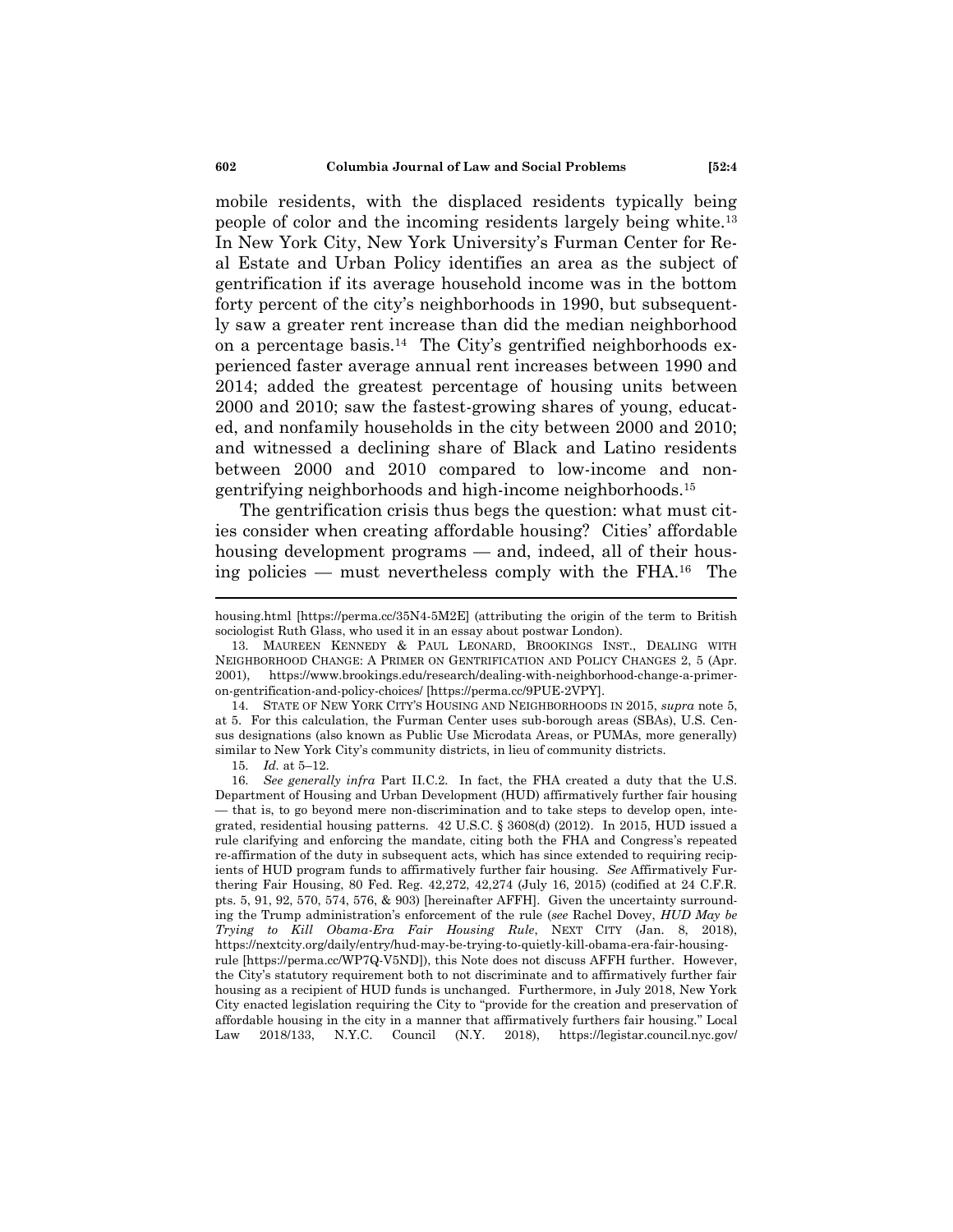Act prohibits governments from excluding members of a protected class (*inter alia*, race) on the basis of their membership in that class from zoning and land use decisions that prevent them from living in a given community.<sup>17</sup> Specifically, the Act prohibits decisions that are motivated by animus toward the class or that have a discriminatory effect on members of that class.<sup>18</sup> A policy may have a discriminatory effect if it either has an adverse effect on members of the protected class or if it perpetuates segregation in the community in question.<sup>19</sup> In order for an FHA challenge to be successful, it must identify a policy or practice; a "one-time" decision" may not necessarily constitute a policy.<sup>20</sup>

<span id="page-4-2"></span><span id="page-4-1"></span><span id="page-4-0"></span>New York City mayors have traditionally employed a breadth of tools in response to the affordable housing crisis.<sup>21</sup> It was in this context that, in May 2014,<sup>22</sup> Mayor Bill de Blasio announced Housing New York (the "Plan"), a ten-year, \$41.4 billion plan to build or preserve 200,000 affordable units between 2014 and 2024.<sup>23</sup> In addition to employing an array of incentives and subsidies to entice landlords into preserving affordable housing, the original plan and its subsequent revisions also aim to rezone cer-

20. *Inclusive Communities*, 135 S. Ct. at 2523.

21. *See, e.g.*, John Petro, *A Closer Look at Ed Koch's Affordable Housing Legacy*, NEXT CITY (Feb. 7, 2013), https://nextcity.org/daily/entry/a-closer-look-at-ed-kochs-affordablehousing-legacy [https://perma.cc/3AT4-Q6MC] (describing Mayor Ed Koch's efforts to build 180,000 units of affordable housing); *see also* Cindy Rodriguez, *As Bloomberg Built Affordable Housing, City Became Less Affordable*, WNYC (July 9, 2013), https://www.wnyc.org/ story/304422-new-york-remade-city-more-desirable-ever-also-too-expensive-many/

[https://perma.cc/8A48-DYA3] (surveying the methods and impact of Mayor Michael Bloomberg's plan, the core of which was to build or preserve 165,000 units of affordable housing).

22. *See* Jarrett Murphy, *Breaking Down De Blasio's Expanded Housing Plan*, CITY LIMITS (Oct. 26, 2017), https://citylimits.org/2017/10/26/breaking-down-de-blasiosexpanded-housing-plan/ [https://perma.cc/HL2H-94ZS].

23. BILL DE BLASIO, N.Y.C., HOUSING NEW YORK: A FIVE-BOROUGH, TEN-YEAR PLAN 5, 99 (2014), http://www.nyc.gov/html/housing/assets/downloads/pdf/housing\_plan.pdf [https://perma.cc/AQ4B-TDLP] [hereinafter HOUSING NEW YORK I]; Mireya Navarro & Michael Grynbaum, *De Blasio Sets a 10-Year Plan for Housing, Putting the Focus on Affordability*, N.Y. TIMES (May 5, 2014), https://www.nytimes.com/2014/05/06/nyregion/deblasio-affordable-housing-plan.html [https://perma.cc/HNU4-QCSD].

LegislationDetail.aspx?ID=3344796&GUID=8E629C24-E879-415C-A513-1A244CCE0B3D [https://perma.cc/P2WQ-97H3].

<sup>17.</sup> *See generally* ROBERT G. SCHWEMM, HOUSING DISCRIMINATION LAW & LITIGATION § 10:6 (2018). This Note will explore this subject at greater length in the ensuing sections.

<sup>18.</sup> *See generally* Texas Dep't. of Hous. & Cmty. Affairs v. Inclusive Communities Project, Inc., 135 S. Ct. 2507 (2015).

<sup>19.</sup> *See, e.g.*, Huntington Branch, N.A.A.C.P. v. Town of Huntington, 844 F.2d 926, 934–35 (2d Cir. 1988) [hereinafter *Huntington II*], superseded by regulation on other grounds, 24 C.F.R. § 100.500.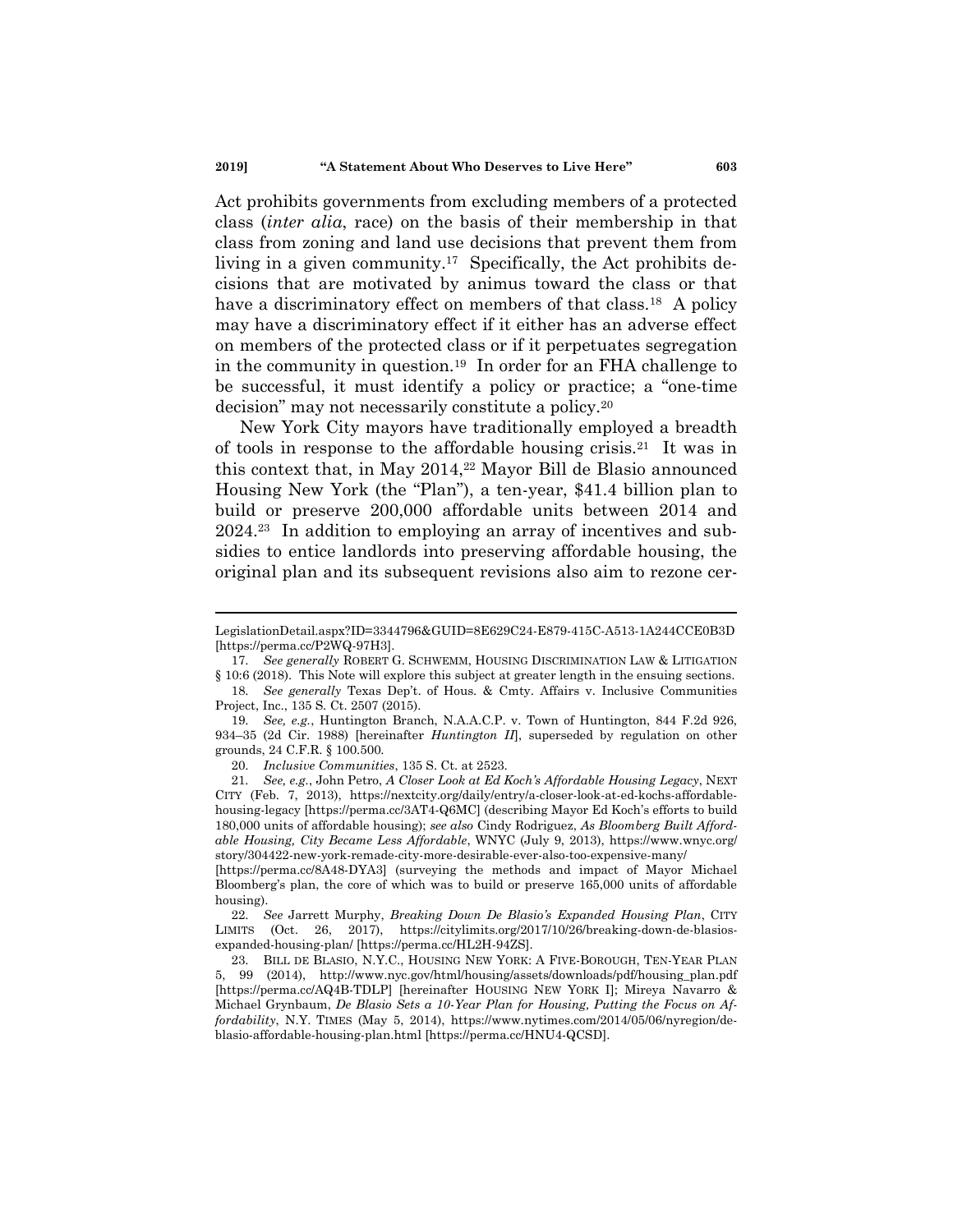tain city neighborhoods and implement mandatory inclusionary housing (MIH) to ensure a floor for affordable housing development in those neighborhoods.<sup>24</sup> These neighborhoods are largely low-income communities of color, some of which are presently gentrifying.<sup>25</sup>

Despite its ambition,<sup>26</sup> available data suggests that the Plan fails to comply with the FHA because it disproportionately denies housing to Black and Latino New Yorkers and perpetuates segregation in two ways. First, the Plan's income targets for affordability disproportionately deny access to housing produced under the Plan to Black and Latino households. Second, the targets for the number of bedrooms in apartments produced under the Plan breed exclusion due to differences in household size and composition that manifest along racial and ethnic lines; these differences will be described as the "Household Differential" for the sake of clarity. The City's longstanding community preference policy which grants a preference for city-subsidized affordable units to residents of the community district where the newly available affordable housing is located<sup>27</sup> — compounds the perpetuation of segregation, particularly in gentrifying neighborhoods. Commenting on the affordability targets in the context of one neighborhood's re-zoning, Susanna Blankley, a longtime housing activist in New York City, said: "It's going to cost more dollars to get more deeper [*sic*] levels of affordability, but that's a statement about who deserves to live here."28

<span id="page-5-0"></span>This Note uses aggregated data to take a first pass at assessing Housing New York's compliance with the FHA and addresses how the Act can be a tool to improve the Plan's affordability. Part II provides the history of the Housing New York plan, introduces the City's community preference policy in affordable

<sup>24.</sup> *See generally infra* Part II.A.

<sup>25.</sup> *See generally infra* Part II.

<sup>26.</sup> The plan aims to produce more units than either the Koch or the Bloomberg plans. *See supra* not[e 21.](#page-4-0)

<sup>27.</sup> Andrea McArdle, *Challenges to Achieving New York City's Affordable Housing Goals: Reconciling Mandatory Inclusionary Housing, Community Preference Requirements, and Fair Housing Laws*, FORDHAM URB. L.J. CITYSQUARE (May 26, 2016), http://urbanlawjournal.com/challenges-to-achieving-new-york-citys-affordable-housinggoals-reconciling-mandatory-inclusionary-housing-community-preference-requirementsand-fair-housing-laws/ [https://perma.cc/AQ83-8Q8T].

<sup>28.</sup> Abigail Savitch-Lew, *Other Nabes and de Blasio Team Draw Lessons from East New York Rezoning Struggle*, CITY LIMITS (Apr. 19, 2016), https://citylimits.org/2016/04/ 19/other-nabes-and-de-blasio-team-draw-lessons-from-east-new-york-rezoning-struggle/ [https://perma.cc/3AF6-RBSQ].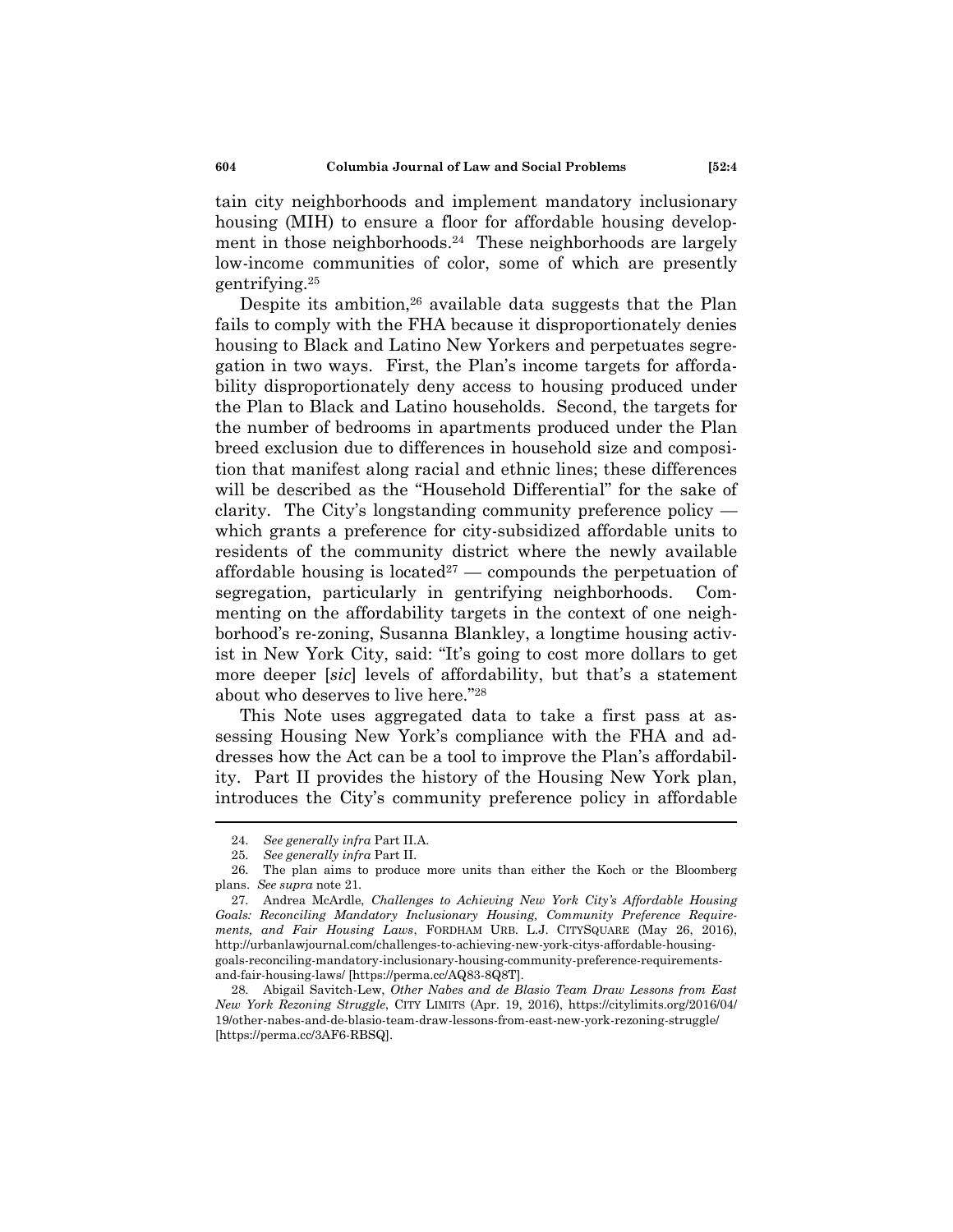housing lotteries, and surveys the establishment of disparate impact liability under the FHA. Part III first explains how the Plan's income and household targets disproportionately deny Black and Latino residents, including family households with children, eligibility for units produced under Housing New York, thereby also perpetuating segregated living patterns, before surveying how the City's longstanding community preference policy further compounds these effects, particularly in gentrifying neighborhoods. Part IV completes the disparate impact analysis: it first establishes causation between the policy and the perpetuation of segregation, then anticipates and rebuts potential justifications for the Plan's current design. Lastly, this Note proposes a non-comprehensive set of changes to Housing New York to improve the Plan's compliance with the FHA without exceeding the shrinking menu of legal remedies available in FHA cases. Appendix B contains a glossary of land use and statistical terms that may be useful for evaluating this analysis.

# II. THE PAST AND PRESENT OF HOUSING NEW YORK, THE COMMUNITY PREFERENCE POLICY, AND THE DISPARATE IMPACT STANDARD

Both the Housing New York plan and FHA jurisprudence have evolved rapidly in recent years. Part II.A examines the past and present of Housing New York, while Part II.B describes New York City's community preference policy, which gives preference to neighborhood residents on half of the units made available through housing lotteries. Part II.C then takes a different tack, surveying the establishment of disparate impact liability under the FHA.

#### A. HOUSING NEW YORK: THE PLAN ITSELF

This Subpart outlines the development of the Housing New York policy from its inception through early 2018. It first summarizes the original Housing New York policy, then specifies the effects of the City's MIH and Zoning for Quality and Affordability (ZQA) policies, and finally outlines the city's recent modifications to the Plan and its ambitions for employing MIH and ZQA. This survey of the Plan's details will lay the groundwork for the FHA analysis undertaken in Parts III and IV.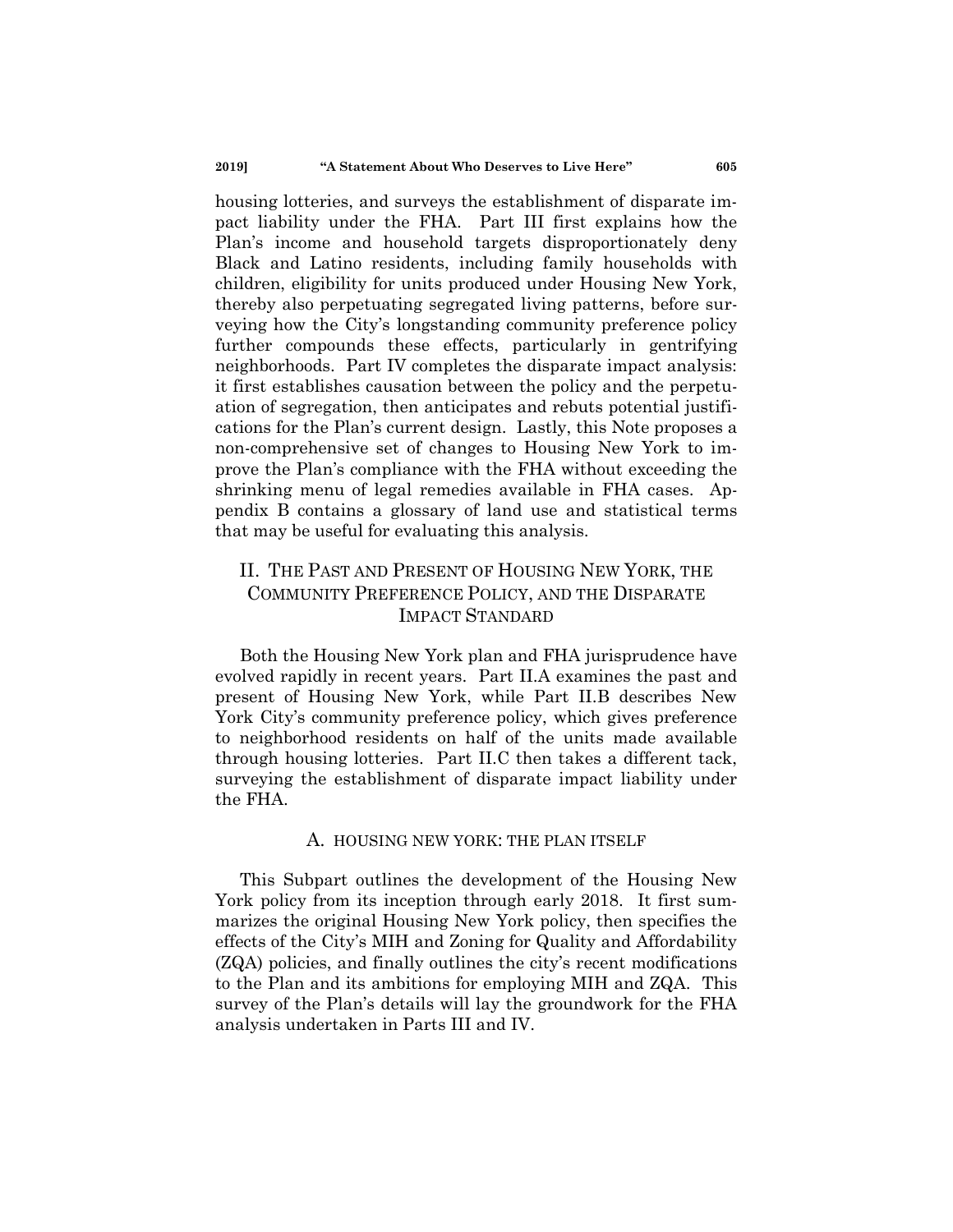#### 1. *The Original Plan*

In 2014, Mayor Bill de Blasio announced the first iteration of Housing New York, his administration's package of policies, programs, and proposals to respond to New York City's affordable housing crisis.<sup>29</sup> The ten-year, \$41.4 billion plan (including \$8.2) billion in public funding) sought to build or preserve 200,000 affordable units between 2014 and 2024.<sup>30</sup> The City would preserve sixty percent of those planned units, with an array of new and expanded programs and incentives to encourage building owners and landlords to maintain the affordability of their units.<sup>31</sup> New housing would constitute the remaining forty percent of the units, which the City would create by identifying and developing unused and underused public and private sites; employing a multitude of subsidies to develop new mixed-income programs;<sup>32</sup> and committing to a MIH program for developers as part of certain ―rezonings that add substantial capacity for new housing in transitioning neighborhoods."<sup>33</sup> Taken together, the City aimed for 8% of the created or preserved housing to be set aside for extremely low-income residents; 12% for very low-income resi-

<span id="page-7-1"></span><span id="page-7-0"></span><sup>29.</sup> *See* Murphy, *supra* not[e 22.](#page-4-1)

<sup>30.</sup> HOUSING NEW YORK I, *supra* note [23,](#page-4-2) at 99 (2014); Navarro & Grynbaum, *supra* not[e 23.](#page-4-2)

<sup>31.</sup> HOUSING NEW YORK I, *supra* note [23,](#page-4-2) at 8–9.

<sup>32.</sup> The plan uses Area Median Income, or AMI, as its baseline for determining residents' income bands. HUD calculates AMI as the combined median income for a given household size. All levels of government use AMI to determine the subsidies for which developers, building owners, and residents qualify. Notably, HUD includes not only the incomes of residents in New York City but also those of neighboring suburban Westchester, Rockland, and Putnam Counties. *New York HUD Metro FMR Area FY 2017 Income Limits Summary*, U.S. DEP'T. OF HOUS. & URB. DEV., https://www.huduser.gov/portal/ datasets/il/il2017/

<sup>2017</sup>summary.odn?states=%24states%24&data=2017&inputname=METRO35620MM560 0\*New+York%2C+NY+HUD+Metro+FMR+Area&stname=%24stname%24&statefp=99&y ear=2017&selection\_type=hmfa [https://perma.cc/C2QX-TZMK] (last visited Jan. 11, 2018). Housing New York, using these HUD guidelines, defines extremely low-income residents as making less than 30% of AMI, very low-income residents as making 51–80% of AMI, moderate-income residents as making 81–120% of AMI, and middle-income residents of 121–165% of AMI. HOUSING NEW YORK I, *supra* note [23,](#page-4-2) at 6; BILL DE BLASIO, N.Y.C., HOUSING NEW YORK 2.0 11 (2017), http://www1.nyc.gov/assets/hpd/downloads/pdf/ about/hny-2.pdf [https://perma.cc/CX3K-HUEV] [hereinafter HOUSING NEW YORK 2.0].

<sup>33.</sup> HOUSING NEW YORK I, *supra* note [23,](#page-4-2) at 9–10, 30–31. Thus, it is important to understand MIH for what it is: one key component of the Plan. *See Mandatory Inclusionary Housing*, N.Y.C. PLANNING, https://www1.nyc.gov/site/planning/plans/mih/mandatoryinclusionary-housing.page [https://perma.cc/WRW9-D73D] (last visited Jan. 13, 2018) (―[MIH] represents the floor, not the ceiling, of affordability that would ultimately be achieved in new development"). This floor is why this analysis nevertheless also examines Housing New York's overall income targets.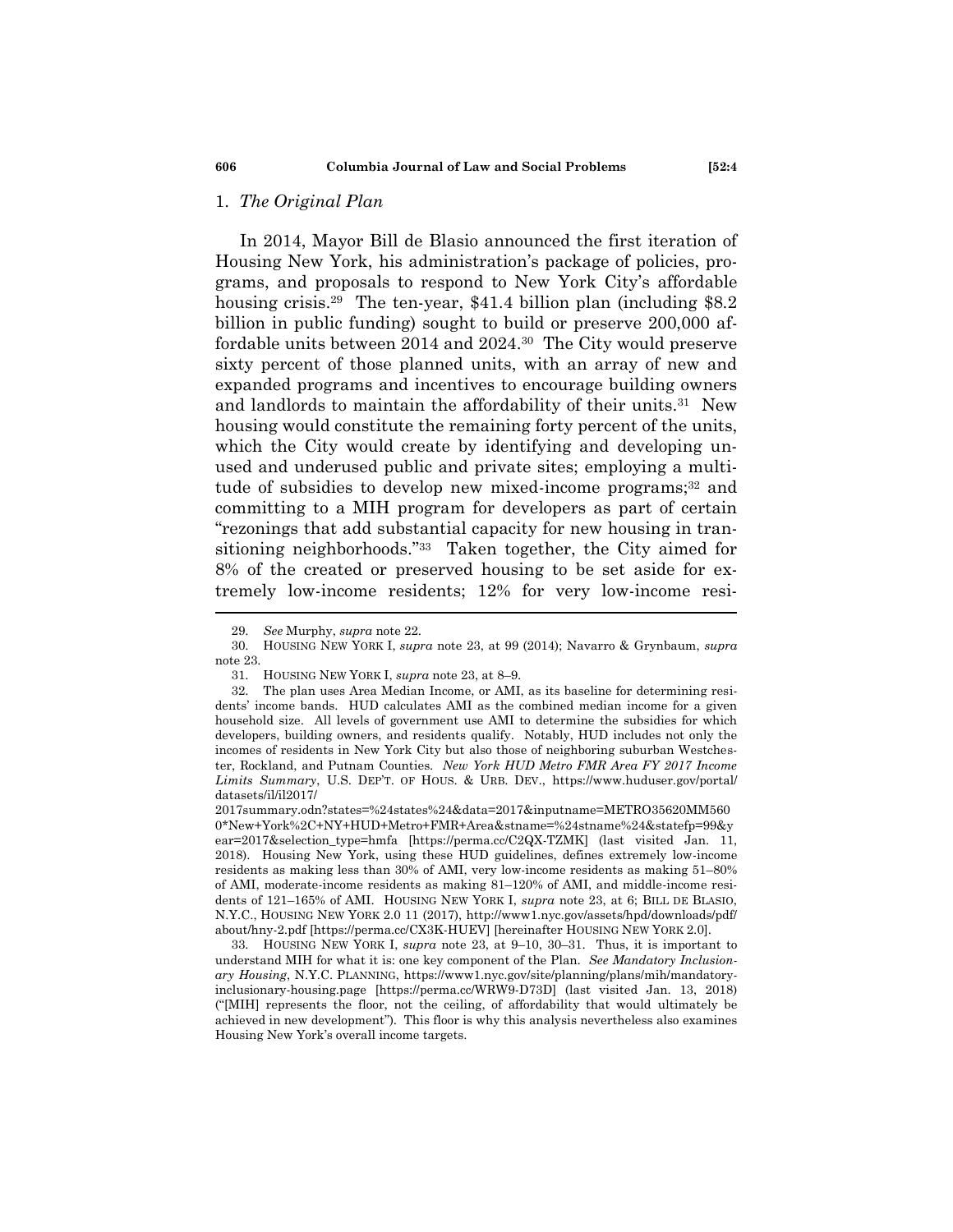<span id="page-8-1"></span>dents;<sup>34</sup> 58% percent for low-income residents; 11% for moderateincome residents; and 11% for middle-income residents.<sup>35</sup>

In addition, the Plan posits that there is a mismatch between the City's household composition and the units available to households on the market. It notes that there are 1.9 million oneand two-person households in New York City, but only 1.25 million studios and one-bedroom apartments.<sup>36</sup> The Plan observes that families with children are often priced out of multi-bedroom apartments by individuals who are unable to rent studios or onebedroom apartments and instead live in those multi-bedroom apartments together as roommates. To address this issue, the Plan outlines an objective to build more studios and one-bedroom apartments, asserting that the City "need[s] not only more housing, but also a mix of new housing types that reflects the diversity of New Yorkers' needs."37

### 2. *Mandatory Inclusionary Housing and Zoning for Quality and Affordability*

<span id="page-8-2"></span><span id="page-8-0"></span>In March 2016, the City Council passed both MIH and ZQA.<sup>38</sup> The ZQA made increased housing density in the City easier in some respects, yet harder in others. In relevant part, it allows developers to build taller buildings than would otherwise be permitted for structures that contain affordable senior housing or long-term care facilities, or that provide affordable housing through MIH or its voluntary counterpart.<sup>39</sup> However, ZQA precludes developers from adding square footage to any kind of residential unit save affordable senior housing, instead permitting

<sup>34.</sup> Housing New York defines extremely low-income residents as making 0–30% of AMI and very low-income residents as making 31–50% of AMI. HOUSING NEW YORK I, *supra* not[e 23,](#page-4-2) at 6, and HOUSING NEW YORK 2.0, *supra* note [32,](#page-7-0) at 11. For income bands for the remaining groups, *see supra* not[e 32.](#page-7-0)

<sup>35.</sup> *See* HOUSING NEW YORK I, *supra* not[e 23,](#page-4-2) at 11.

<sup>36.</sup> *Id.* at 24.

<sup>37.</sup> *Id.*

<sup>38.</sup> Erin Durkin, *De Blasio's Affordable Housing Plans Both Clear City Council with Ease, Despite Spirited Protests from Community Groups*, N.Y. DAILY NEWS (Mar. 22, 2016), http://www.nydailynews.com/news/politics/de-blasio-affordable-housing-plans-clearcity-council-article-1.2573791 [https://perma.cc/3RPT-WFPN].

<sup>39.</sup> *Zoning for Quality and Affordability*, N.Y.C. COUNCIL, https://council.nyc.gov/ land-use/plans/mih-zqa/zqa/ [https://perma.cc/J9VH-7AF5] (last visited Jan. 10, 2018) [hereinafter *City Council ZQA Overview*].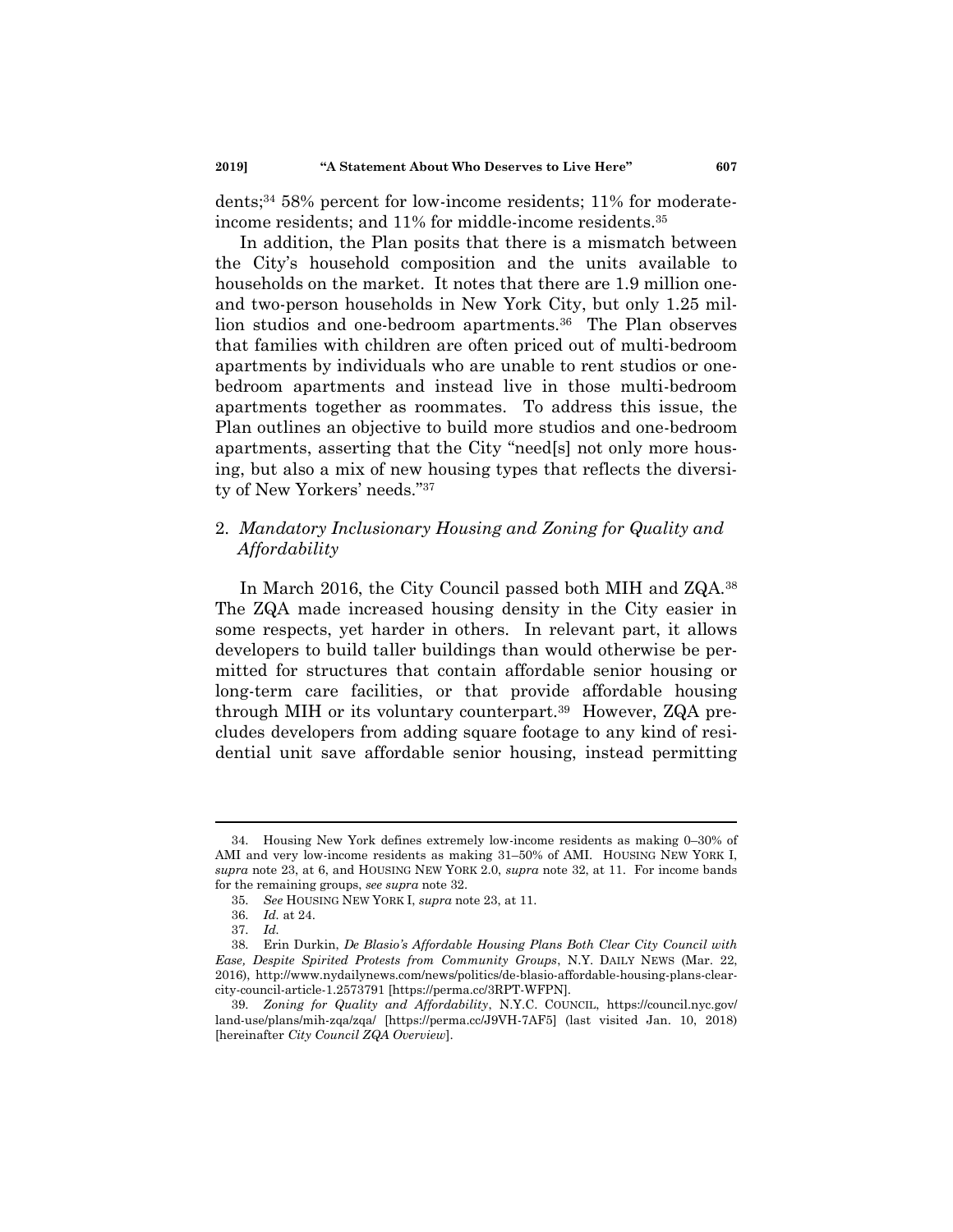<span id="page-9-1"></span><span id="page-9-0"></span>developers to pursue architectural diversity.<sup>40</sup> Similarly, even though the Plan lowers the density factor (i.e., allows for greater density) for the City's denser residential districts,<sup>41</sup> the City Council doubled down on contextual zoning imposing exacting conditions for developers who seek to build long-term care facilities and affordable senior housing in low- and medium-density residential districts.<sup>42</sup> Even as the City relaxed parking requirements for MIH housing and affordable senior housing built within a Transit Zone — defined as the area within half a mile of a subway stop  $-$  it restricted a small increase in building height permitted for buildings with ground floor commercial or community facilities to buildings outside the Manhattan Core (south of West 110th Street and south of East 96th Street).<sup>43</sup>

Consequentially, the City did allow developments with ten units or more to receive more expansive floor-to-area (FAR) ratio bonuses tied to the share of floor area set aside for residents in low- and middle-income bands. MIH provided the City Council with two default options and two additional options for granting FAR bonuses for future re-zonings under the program. Table 1, below, summarizes these options.

<sup>40.</sup> *Id.* (ZQA "[c]hange[s] rules that lead to flat, dull apartment buildings, to accommodate and encourage façade articulation, courtyards, and other elements that provide visual variety and make the pedestrian experience more interesting").

<sup>41.</sup> *See* N.Y.C. PLANNING, HOUSING NEW YORK: ZONING FOR QUALITY AND AFFORDABILITY OVERVIEW 12 (June 2016), https://www1.nyc.gov/assets/planning/ download/pdf/plans-studies/zqa/adoption-overview.pdf?r=1 [https://perma.cc/X66R-9HE6] [hereinafter CITY PLANNING COMMISSION ZQA OVERVIEW].

<sup>42.</sup> *City Council ZQA Overview*, *supra* note [39.](#page-8-0)

<sup>43.</sup> *Id.*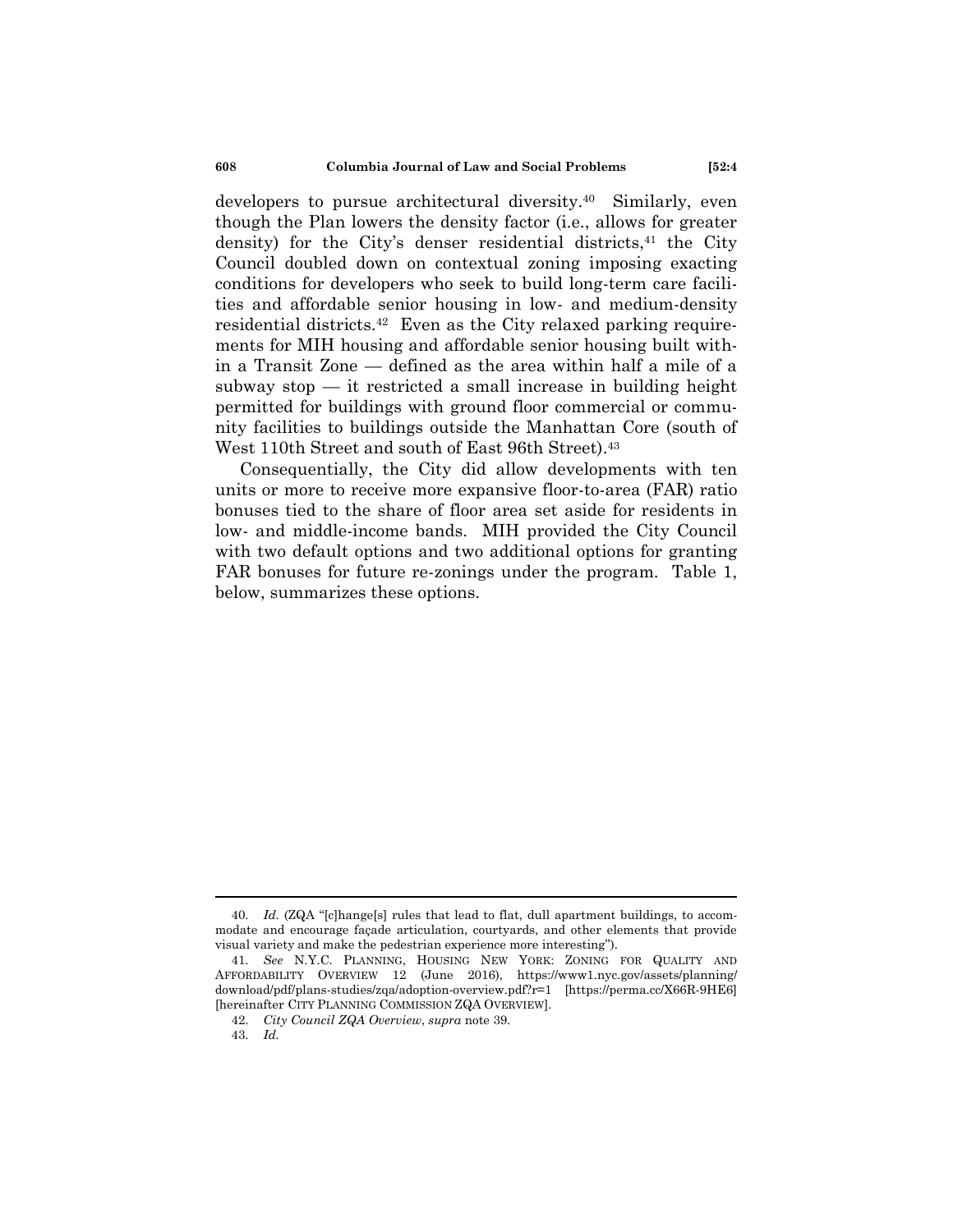|                       |                                                  | Affordable<br>Housing Set-aside                      | AMI                                | Maximum<br>Annual<br>Income<br>(family of<br>$three)$ <sup>45</sup> |
|-----------------------|--------------------------------------------------|------------------------------------------------------|------------------------------------|---------------------------------------------------------------------|
| Default<br>Housing    | Option 1                                         | 25%<br>with $10\%$ required at                       | 60% (on average)<br>40%            | \$51,500<br>\$34,400                                                |
| Options               | Option 2                                         | 30%                                                  | 80% (on average)                   | \$68,700                                                            |
| Additional<br>Options | Deep<br>Affordability<br>$O$ ption <sup>46</sup> | 20%                                                  | 40%                                |                                                                     |
|                       | Workforce<br>Development<br>Option <sup>47</sup> | 30%<br>with $5\%$ required at<br>with 5% required at | 115% (on average)<br>70%<br>$90\%$ | \$98,800<br>\$60,100<br>\$77,300                                    |

#### <span id="page-10-0"></span>TABLE 1: REQUIREMENTS FOR FAR BONUSES UNDER MIH<sup>44</sup>

In addition, the resolution required a greater share of floors in the units in question to have at least one affordable unit and increased the share of required affordable floor area for developers choosing to build the affordable units offsite.<sup>48</sup>

#### 3. *Housing New York 2.0 and the City's Growing Ambitions*

Since the passage of MIH and ZQA, the City has revised Housing New York three times. In February 2017, Mayor de Blasio announced that the Fiscal Year 2018 city budget would include another \$1.9 billion to preserve or construct 10,000 affordable housing units for extremely and very low-income families,<sup>49</sup> half of which would be set aside for seniors and another 500 of which would be set aside for U.S. military veterans.<sup>50</sup> In May 2017, the

<sup>44.</sup> N.Y.C. COUNCIL, MIH AND ZQA COUNCIL MODIFICATIONS 31, 35–37 (May 2016), http://council.nyc.gov/land-use/wp-content/uploads/sites/53/2016/05/MIH-ZQA-Council-Modifications-1.pdf [https://perma.cc/34JN-U3T7] [hereinafter COUNCIL MODIFICATIONS].

<sup>45.</sup> The author calculated the maximum annual income for income bands greater than 80% of AMI by relying on HUD's Fair Market Rent income limit guidelines. *See New York HUD Metro FMR Area FY 2017 Income Limits Summary*, *supra* not[e 32.](#page-7-0)

<sup>46.</sup> The Deep Affordability Option does not include subsidies without a greater affordability set-aside.

<sup>47.</sup> The Workforce Development Option is not eligible for any subsidies and is not available for re-zonings within in the Manhattan Core. No units are permitted to go to households earning more than 135% AMI (\$104,895 a year for a family of three). Source: *Mandatory Inclusionary Housing*, *supra* note [33.](#page-7-1)

<sup>48.</sup> COUNCIL MODIFICATIONS, *supra* not[e 44,](#page-10-0) at 43.

<sup>49.</sup> *See infra* tbl.3.

<sup>50.</sup> Press Release, Office of the Mayor, State of the City: Mayor de Blasio Rolls Out New Affordable Housing Initiatives for Seniors, Veterans and Families Most in Need (Feb. 10, 2017), https://www1.nyc.gov/office-of-the-mayor/news/075-17/state-the-city-mayor-de-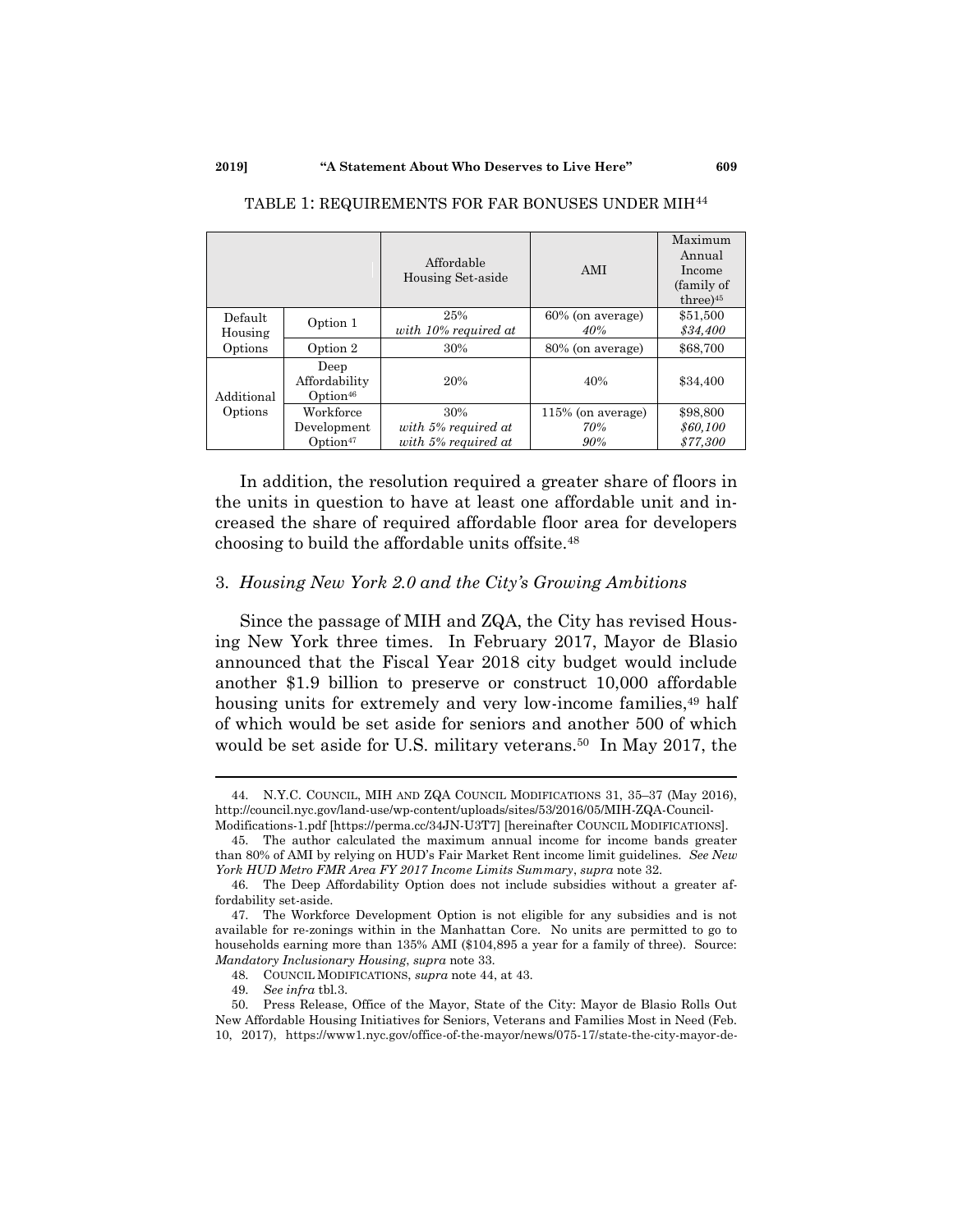New York City Department of Housing Preservation and Development (HPD) announced an alteration to the target composition of the new and preserved housing: now, 10.5% of the created or preserved housing would be allocated for extremely low-income residents; 14.5% for very low-income residents; 55.5% for lowincome residents; 10% for moderate-income residents; and 9.5% for middle-income residents.<sup>51</sup> These targets were more generous at the lowest income bands than those set out previously.<sup>52</sup> Lastly, in October 2017, Mayor de Blasio announced that the City was going to meet the 200,000-unit marker two years ahead of schedule and would instead seek to build or preserve 300,000 affordable units by 2026.<sup>53</sup> The ratio of 60% preserved housing to 40% new housing would apply to the expanded plan.<sup>54</sup>

In November 2017, the Mayor released a holistically updated version of Housing New York: Housing New York 2.0, incorporating all of the previously noted changes while introducing further additions and a more detailed summary of the Plan's impact, both projected and to date.<sup>55</sup> While Housing New York initially targeted a split of 60% to 40% between housing preservation and new affordable housing construction, the most recent available data indicate that 68% of progress through March 2019 has come from preservations of existing units at the time of the update and 32% from new construction.<sup>56</sup> In addition, the Plan had created or preserved 15% of its units for extremely low-income households; 17% for very low-income households; 48.5% for low-income households; 6.5% for moderate-income residents; and 13% for middle-income residents.<sup>57</sup> Table 2 compares income targets

<span id="page-11-0"></span>blasio-rolls-out-new-affordable-housing-initiatives-seniors- [https://perma.cc/65W8- XWLH].

<sup>51.</sup> Press Release, N.Y.C. Dep't. of Hous. Pres. & Dev., HPD Announces New Targets for Housing New York Plan to Achieve Deeper Affordability (May 11, 2017), https://www1.nyc.gov/site/hpd/about/press-releases/2017/05/05-11-17.page

<sup>[</sup>https://perma.cc/XAM8-9WT9]; *see also* HOUSING NEW YORK 2.0, *supra* note [32,](#page-7-0) at 11.

<sup>52.</sup> *Compare id. and* accompanying text, *with* note [35](#page-8-1) *and* accompanying text *supra*.

<sup>53.</sup> Press Release, N.Y.C. Dep't. of Hous. Pres. & Dev., Mayor de Blasio to Complete Affordable Housing Plan 2 Years Ahead of Schedule, Accelerate Pace and Expand Goals (Oct. 24, 2017), https://www1.nyc.gov/office-of-the-mayor/news/682-17/mayor-de-blasiocomplete-affordable-housing-plan-2-years-ahead-schedule-accelerate-pace-and#/0 [https://perma.cc/8WVS-R3XU].

<sup>54.</sup> Murphy, *Breaking Down De Blasio's Expanded Housing Plan*, *supra* not[e 22.](#page-4-1)

<sup>55.</sup> *See generally* HOUSING NEW YORK 2.0, *supra* not[e 32.](#page-7-0)

<sup>56.</sup> N.Y.C. RENT GUIDELINES BD., 2019 HOUSING SUPPLY REPORT 8 (May 16, 2019), https://www1.nyc.gov/assets/rentguidelinesboard/pdf/hsr19.pdf [https://perma.cc/JBD5- BVZ9] [hereinafter 2019 HOUSING SUPPLY REPORT].

<sup>57.</sup> *See generally* HOUSING NEW YORK 2.0, *supra* not[e 32,](#page-7-0) at 11.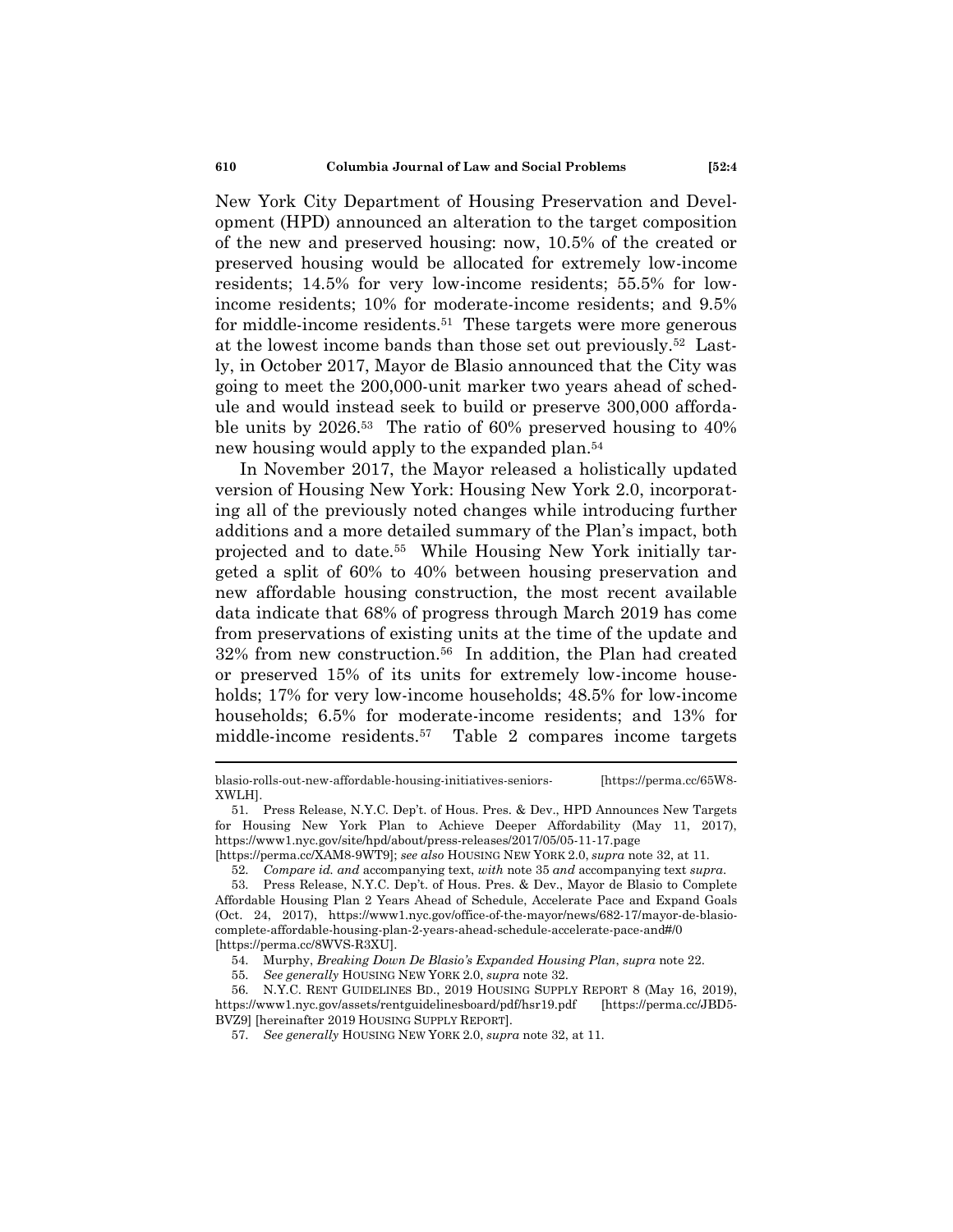across the Housing New York iterations with housing produced through March 2019. Lastly, as compared to the first iteration of Housing New York, the updated plan places greater emphasis on anti-displacement strategies<sup>58</sup> and preserving and expanding homeownership,<sup>59</sup> as well as a variety of other proposals in collaboration with the state and federal governments.<sup>60</sup>

|                                                       | <b>Housing New York</b> | Housing New York<br>2.0 | <b>Housing New</b><br>York Actual<br>Through March<br>201961 |
|-------------------------------------------------------|-------------------------|-------------------------|--------------------------------------------------------------|
| <b>Extremely Low Income</b><br>$(0-30\% \text{ AMI})$ | 8%                      | 10.5%                   | 16.6%                                                        |
| Very Low Income<br>$(31-50\% \text{ AMI})$            | 12%                     | 14.5%                   | 24.4%                                                        |
| Low Income<br>$(51-80\% \text{ AMI})$                 | 58%                     | 55.5%                   | 42.9%                                                        |
| Moderate Income<br>(81–120% AMI)                      | 11%                     | 10%                     | 5.9%                                                         |
| Middle Income<br>(121–165% AMI)                       | 11%                     | 9.5%                    | 10.2%                                                        |

### TABLE 2: HOUSING NEW YORK INCOME TARGETS FOR CREATED AND PRESERVED HOUSING

Between 2017 and 2018, the City also added new neighborhoods to its wish list for MIH re-zonings, with an eye toward adding even more. Despite community resistance, Mayor de Blasio indicated an appetite for future re-zonings.<sup>62</sup>

<sup>58.</sup> *Id.* at 12, 22, 24 (touting the enactment of the tenant's right to counsel and the Certificate of No Harassment requirement for landlords seeking to renovate their buildings while also, *inter alia*, creating the Neighborhood Pillars program to help communitybased organizations acquire and rehabilitate rent-stabilized buildings; developing neighborhood-specific anti-displacement strategies; and launching a program to reinvest in sustainable Mitchell-Llama housing).

<sup>59.</sup> *Id.* at 16, 21 (announcing programs to enhance community land trusts, help lowincome homeowners stay in their homes, and aid households earning between 80% to 130% of AMI in buying their first home).

<sup>60.</sup> *See generally id.* at 29–31.

<sup>61.</sup> 2019 HOUSING SUPPLY REPORT, *supra* not[e 56,](#page-11-0) at 8.

<sup>62.</sup> Mayor de Blasio said in 2017: "We know there will be a number of re-zonings. . . . We're not going to lack for places to go.... I'm saying, if one's not working you just switch up and move to the next.‖ Murphy, *supra* not[e 22](#page-4-1) (quoting Mayor de Blasio's response to a question asking whether the expanded affordable housing target meant that the city would seek to re-zone additional neighborhoods).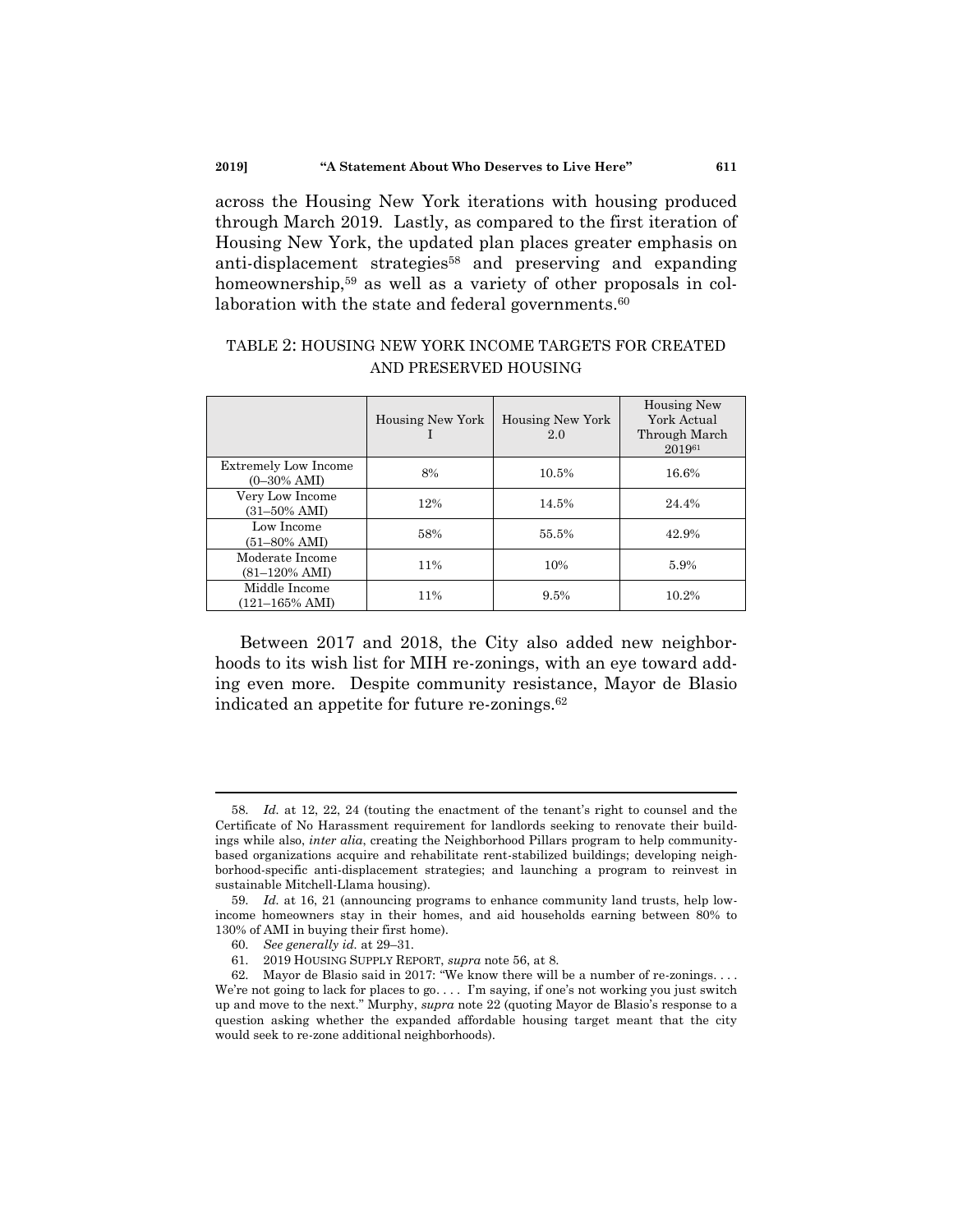#### B. A PRIMER ON THE COMMUNITY PREFERENCE POLICY

Central to New York City's affordable housing regime is its community preference policy. Under the policy, eligible residents of a community district enjoy a significant preference in City housing lotteries for affordable housing developments produced or preserved in the district, regardless of the amount of time they have lived in the district.<sup>63</sup> Naturally, this policy severely disadvantages residents of other community districts in housing lotteries. More problematically, the preference triggers fair housing concerns because a single racial or ethnic bloc dominates the population of over half of the city's community districts, even though no racial or ethnic group constitutes more than a third of the city's population.<sup>64</sup> Three Black New Yorkers, who have unsuccessfully entered housing lotteries in majority-white community districts where they do not live, began litigating the policy in federal court in 2015.<sup>65</sup> The plaintiffs are suing the City for allegedly violating the Fair Housing Act (both under disparate impact and discriminatory intent theories) and the New York City Human Rights Law.<sup>66</sup> The court denied the City's motion to dismiss their complaint, but the litigation remains in discovery as of April 2019.<sup>67</sup> Part III.C will examine how the policy further perpetuates segregation in violation of the Act and renders Housing New York's less affordable.

#### C. THE ESTABLISHMENT OF DISPARATE IMPACT LIABILITY

This Subpart traces the establishment of disparate impact liability under the FHA, first introducing the statute, then tracking the evolution of the disparate impact theory of liability both surrounding and subsequent to the Supreme Court's 2015 decision in *Texas Department of Housing & Community Affairs v. Inclusive Communities Project*. 68

<sup>63.</sup> McArdle, *supra* note [27.](#page-5-0)

<sup>64.</sup> Navarro, *supra* note [2.](#page-1-1)

<sup>65.</sup> First Amended Complaint at ¶¶ 7–10, 13–16, 172–82, Noel v. City of New York, No. 1:15-cv-05236, 2015 WL 10853937 (S.D.N.Y. Sept. 1, 2015), ECF No. 13.

<sup>66.</sup> *Id.* at ¶¶ 183–90.

<sup>67.</sup> Noel v. City of New York, No. 1:15-cv-05236, 2016 WL 6208564 at \*8 (S.D.N.Y. Oct. 24, 2016).

<sup>68.</sup> Texas Dep't. of Hous. & Cmty. Affairs v. Inclusive Communities Project, Inc., 135 S. Ct. 2507 (2015).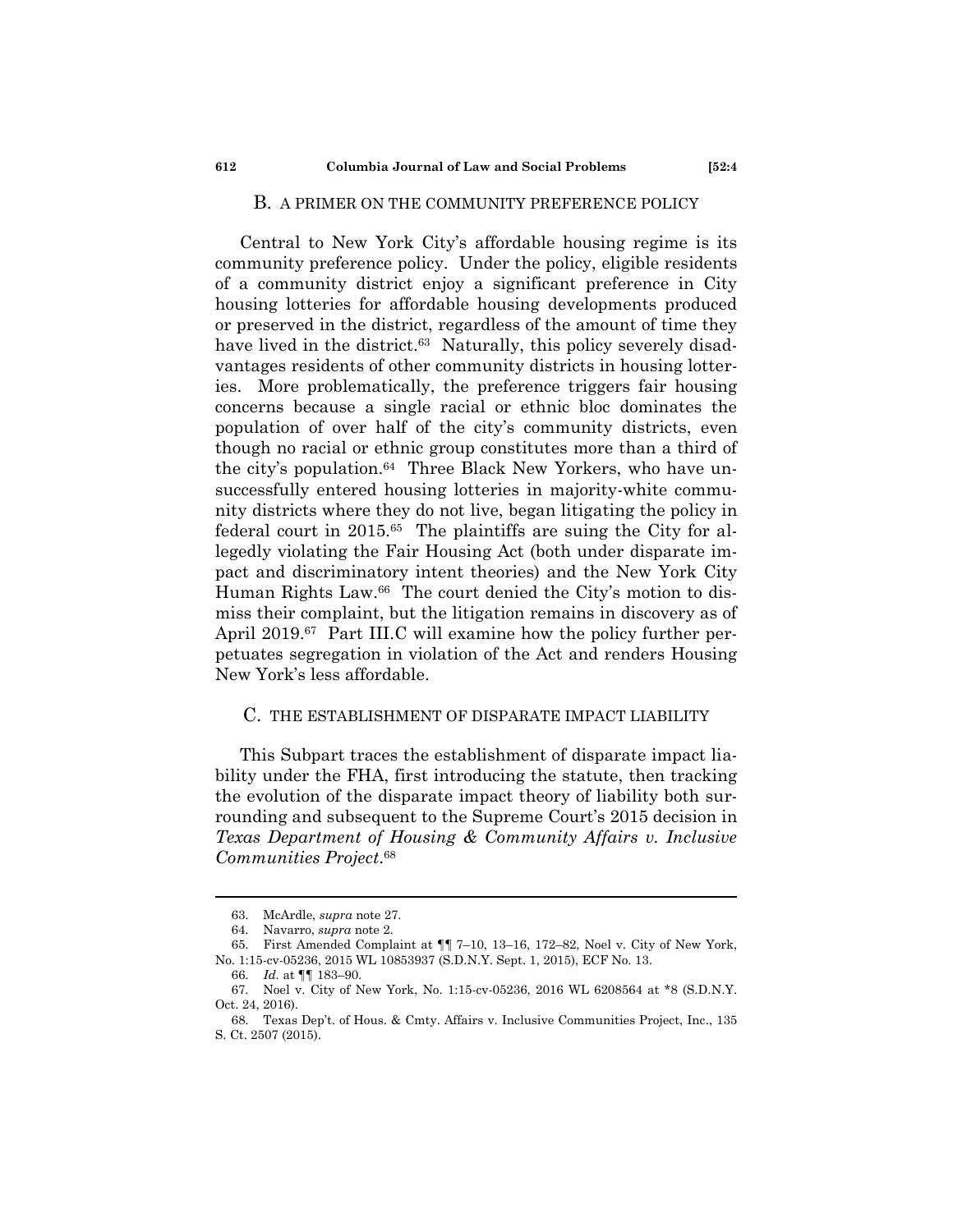#### 1. *The Fair Housing Act of 1968*

The cornerstone of federal fair housing law is the Fair Housing Act of 1968.<sup>69</sup> Signed into law only a week after the assassination of the Rev. Dr. Martin Luther King, Jr.,<sup>70</sup> the Act makes it the stated "policy of the United States to provide, within constitutional limitations, for fair housing throughout the United States."<sup>71</sup> Senator Walter Mondale, the bill's chief sponsor, stated that the bill's objective was to advance "truly integrated and balanced living patterns."<sup>72</sup> This objective is one "that Congress considered to be of the highest priority. $\frac{773}{10}$  The Act, inter alia, makes it unlawful to "refuse to sell or rent after the making of a bona fide offer, or to refuse to negotiate for the sale or rental of, or otherwise make unavailable or deny, a dwelling to any person because of race, color, religion, sex, familial status, or national origin."74

### 2. *The Enduring Applicability of Disparate Impact Liability to Affordable Housing Development Policies*

The availability of the disparate impact standard under Section 3604(a), including for challenges to affordable housing development policies, is well-established, even if jurisprudential developments have placed certain express limits on its use. Indeed, the establishment of disparate impact liability under the Fair Housing Act — which was ultimately ratified by the Supreme Court in *Inclusive Communities* — has been slow, and this development was not always guaranteed.<sup>75</sup>

<sup>69.</sup> 42 U.S.C. §§ 3601–19, 3631 (2012).

<sup>70.</sup> The Fair Housing Act passed so shortly after Dr. King's in part to honor his legacy. *See* DeNeen L. Brown, *The Fair Housing Act Was Languishing in Congress. Then Martin Luther King Jr. Was Killed*, WASH. POST (Apr. 11, 2018), https://www.washingtonpost.com/news/retropolis/wp/2018/04/11/the-fair-housing-act-waslanguishing-in-congress-then-martin-luther-king-jr-was-killed/?utm\_term=.123b6469092e [https://perma.cc/66YR-2E6X].

<sup>71.</sup> 42 U.S.C. § 3601 (2012).

<sup>72.</sup> 114 Cong. Rec. 3422 (1968).

<sup>73.</sup> Trafficante v. Metropolitan Life Ins. Co., 409 U.S. 205, 211 (1972).

<sup>74.</sup> 42 U.S.C. § 3604(a) (2012).

<sup>75.</sup> The U.S. Supreme Court had repeatedly sidestepped the issue of addressing whether plaintiffs could use a disparate impact standard under the Fair Housing Act. *See*  Metropolitan Hous. Dev. Corp. v. Village of Arlington Heights (*Arlington Heights II*), 429 U.S. 252, 271 (1977), *cert. denied*, 434 U.S. 1025 (1978) (refusing to consider either "ultimate effect" of defendant village's refusal to rezone or any plaintiff claims under the Fair Housing Act); *see also* Town of Huntington v. Huntington Branch, N.A.A.C.P., 488 U.S. 15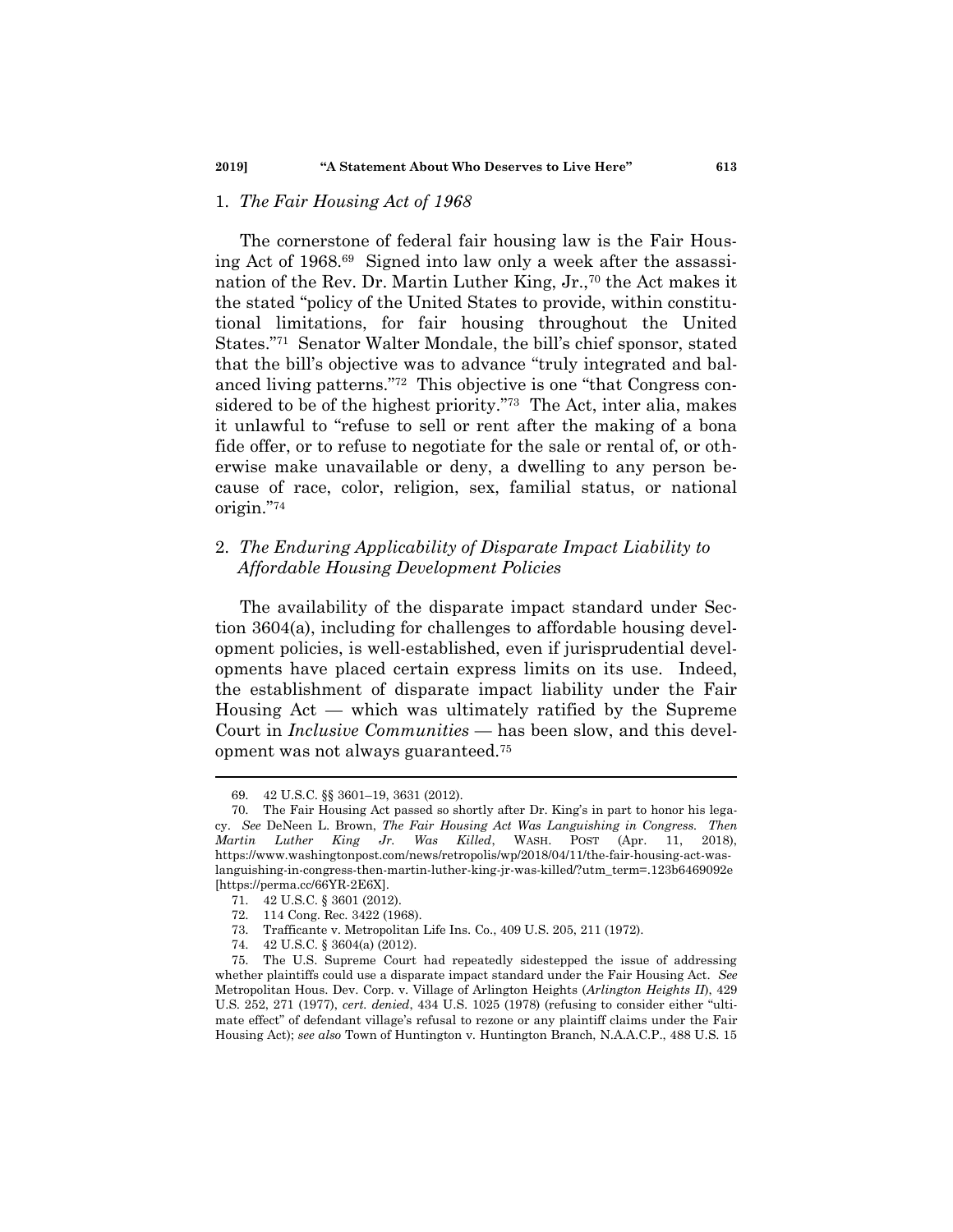#### **614 Columbia Journal of Law and Social Problems [52:4**

Nevertheless, in 2013 — well after all circuit courts developed a disparate impact standard that did not require intent<sup>76</sup> — the United States Department of Housing and Urban Development (HUD) issued a rule that, *inter alia*, affirmed the availability of disparate impact liability.<sup>77</sup> For the most part, the rule codified the Second Circuit's standard as articulated decades earlier in *Huntington Branch N.A.A.C.P. v. Town of Huntington* (*Huntington II*). <sup>78</sup> Plaintiffs first need to show a prima facie case by demonstrating that the challenged practice "actually or predictably results in a disparate impact on a group of persons or creates, increases, reinforces, or perpetuates segregated housing patterns" because of membership in a protected class.<sup>79</sup> Subsequently, "the respondent or defendant has the burden of proving that the challenged practice is necessary to achieve one or more substantial, legitimate, nondiscriminatory interests of the respondent or defendant."<sup>80</sup> Lastly, provided the defendant met their burden, the plaintiff then has the burden of "proving that the substantial, legitimate, nondiscriminatory interests supporting the challenged practice could be served by another practice that has a less discriminatory effect."81

<sup>(1988),</sup> *aff'd.* 844 F.2d 926 (2d Cir. 1988) (withholding comment on applicability of the disparate impact standard to FHA cases given that the appellant conceded its appropriateness, while also refraining from endorsing the Second Circuit's use of the analysis).

<sup>76.</sup> All circuit courts, including the Second Circuit, developed disparate impact standards for Fair Housing Act claims that did not include any intent requirement by 1988. Texas Dep't. of Hous. & Cmty. Affairs v. Inclusive Communities Project, Inc., 135 S. Ct. 2507, 2519 (2015) (collecting cases).

<sup>77.</sup> HUD Disparate Impact Rule, 24 C.F.R. § 100.500 (2018).

<sup>78.</sup> *Compare id.* with Huntington Branch, N.A.A.C.P. v. Town of Huntington (*Huntington II*), 844 F.2d 926 (2d Cir. 1988).

<sup>79.</sup> 24 C.F.R. § 100.500(a) (2018). *Cf. Huntington II*, 844 F.2d at 934 (2d Cir. 1988) (quoting United States v. City of Black Jack, 508 F.2d 1179, 1184–85 (8th Cir. 1974), *cert. denied*, 422 U.S. 1042 (1975)).

<sup>80.</sup> 24 C.F.R. § 100.500(c)(2) (2018). *Cf. Huntington II*, 844 F.2d at 939.

<sup>81. 24</sup> C.F.R. § 100.500(c)(3) (2018). This burden being placed on the plaintiff was a shift from the *Huntington II* standard. *See* Implementation of the Fair Housing Act's Disparate Impact Standard, 78 Fed. Reg. 11460, 11462-63 (Feb. 15, 2013) (to be codified 24 C.F.R. pt. 100); *cf. Huntington II*, 844 F.2d at 939. Notably, the *Huntington II* court, writing in the context of plaintiffs who sought to develop affordable housing, noted that the balance of the considerations should tilt further toward the plaintiffs if they were seeking merely to enjoin a "municipal defendant from interfering with its plans rather than attempting to compel the defendant itself to build housing.‖ *Id.* at 940 (noting agreement with *Arlington Heights II*). Courts have not meaningfully addressed this distinction since then.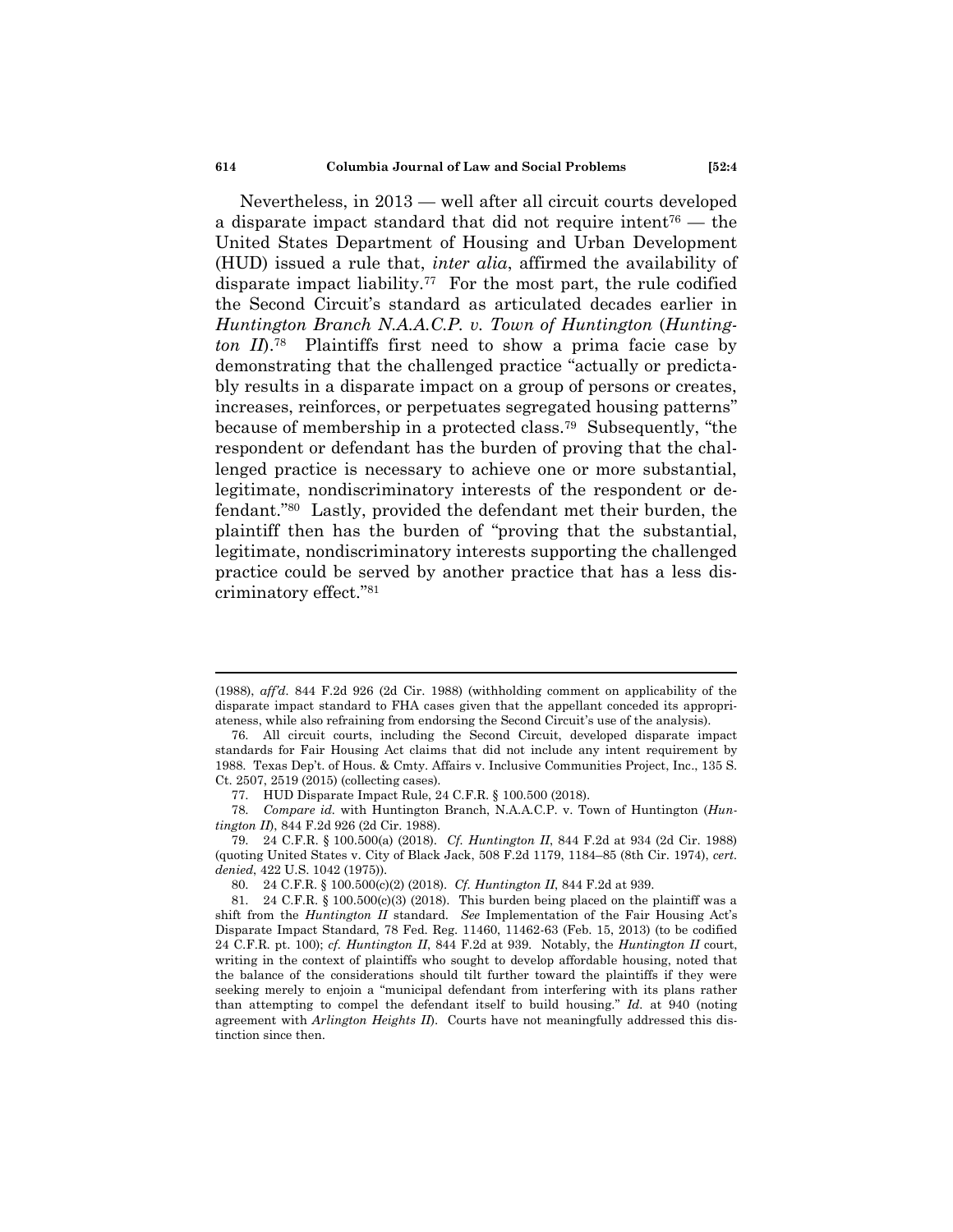In 2015, the Supreme Court upheld the availability of a disparate impact standard in *Inclusive Communities*<sup>82</sup> while casting doubt on its reach. The Court cited HUD's burden-shifting framework favorably<sup>83</sup> and accentuated the rule's skepticism of challenges to the mere siting of affordable housing.<sup>84</sup> The Court also established that "racial imbalance ... does not, without more, establish a prima facie case of disparate impact."<sup>85</sup> Although the Supreme Court did not expressly decide the rule's constitutionality,<sup>86</sup> the Second Circuit in *Mhany Management, Inc. v. County of Nassau* interpreted the *Inclusive Communities* decision as effectively adopting the HUD rule's burden-shifting framework.<sup>87</sup>

Indeed, the *Huntington*, *Inclusive Communities*, and *Mhany* cases are just three examples of how the FHA extends to affordable housing development.<sup>88</sup> The Second Circuit's decision in *Tsombanidis v. West Haven Fire Dep't*, <sup>89</sup> which came down after

85. *Inclusive Communities*, 135 S. Ct. at 2523 (citation omitted).

86. In June 2018, HUD issued an advanced notice of proposed rulemaking, suggesting that the existing HUD Disparate Impact Rule needed modification in light of *Inclusive Communities*. *See* Reconsideration of HUD's Implementation of the Fair Housing Act's Disparate Impact Standard, 83 Fed. Reg. 28560, 28560 (proposed Jun. 20, 2018) (to be codified at 24 C.F.R pt. 100).

87. Mhany Mgmt., Inc. v. Cty. of Nassau, 819 F.3d 581, 619 (2d Cir. 2016) ("The Supreme Court implicitly adopted HUD's approach‖ (citing *Inclusive Communities*, 135 S. Ct. at 2518)). Fourteen years after the initial complaint, the parties entered into a landmark settlement agreement in March 2019. *See* Settlement Agreement, Mhany Mgmt., Inc. v. Cty. of Nassau, No. 2:05-cv-02301 (E.D.N.Y. Mar. 15, 2019).

88. The *Inclusive Communities* Court itself noted that suits challenging "zoning laws and other housing restrictions that function unfairly to exclude minorities from certain neighborhoods without any sufficient justification . . . reside at the heartland of disparateimpact liability.‖ Texas Dep't. of Hous. & Cmty. Affairs v. Inclusive Communities Project, Inc., 135 S. Ct. 2507, 2521–22 (2015).

89. Tsombanidis v. West Haven Fire Dep't, 352 F.3d 565 (2d Cir. 2003), *superseded by regulation*, 24 C.F.R. § 100.500 (2013); *see also Mhany Mgmt.*, 819 F.3d at 619 (recognizing *Tsombanidis* as superseded by the HUD rule). Although this case was decided well before *Inclusive Communities*, its analysis still holds. The *Tsombanidis* court takes pains to state that "a plaintiff has not met its burden if it merely raises an inference of disparate impact," and it similarly stipulates that the plaintiff "must show a causal connection between the facially neutral policy and the alleged discriminatory effect" to make a prima

<span id="page-16-0"></span><sup>82.</sup> *See* Texas Dep't. of Hous. & Cmty. Affairs v. Inclusive Communities Project, Inc., 135 S. Ct. 2507, 2518 (2015).

<sup>83.</sup> *Id.* at 2515 (mentioning that HUD justifies its burden-shifting framework as analogous to Title VII's test and acknowledging HUD's disparate impact rule does not dictate the siting of affordable housing).

<sup>84.</sup> *Id.* at 2523 ("The FHA . . . does not put housing authorities and private developers in a double bind of liability. . . . As HUD itself recognized in its recent rulemaking, disparate-impact liability 'does not mandate that affordable housing be located in neighborhoods with any particular characteristic" (quoting Implementation of the Fair Housing Act's Discriminatory Effect Standard, 78 Fed. Reg. 11476 (Feb. 11, 2013)).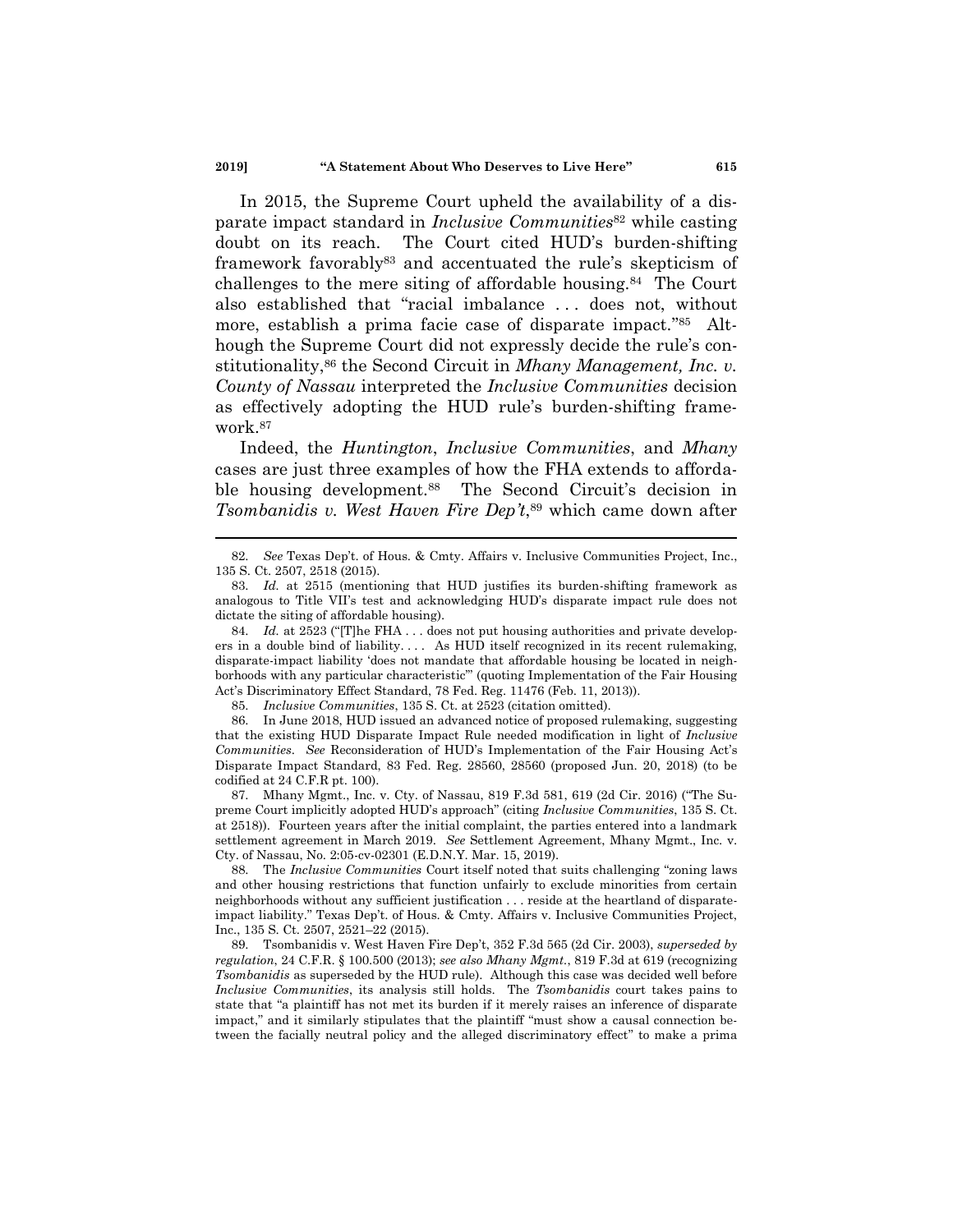*Huntington* but before *Inclusive Communities* and *Mhany*, clarified the proper role of statistical evidence in demonstrating the alleged disparate impact of a policy or practice. In reviewing select appellate decisions involving municipal policies and practices in the Second and Third Circuits, the *Tsombanidis* court favorably cited past decisions finding a prima facie case of disparate impact when the affected share of a population belonging to a protected class reliant on a particular kind of housing exceeds that group's share of the general population.<sup>90</sup> The *Mhany* court retained this approach, favorably citing the portion of the lower court's opinion finding a prima facie showing of disparate impact because the local municipality's rejection of a particular zoning change "largely eliminated the potential for the type of housing that minorities were disproportionately likely to need — namely, affordable rental units."<sup>91</sup>

<span id="page-17-0"></span>Thus, notwithstanding the disparate impact standard's uneven development, its availability is settled law, including for challenges to local affordable housing policies. Accordingly, it is appropriate to use the standard in assessing Housing New York. The next Part addresses Housing New York's disparate effects under the first step of the disparate impact test under *Inclusive Communities*, and Part IV takes on the remainder of the burdenshifting framework.

facie showing of disparate impact. *Id.* at 575. These concepts bear a strong resemblance to the "robust causality requirement" in *Inclusive Communities*. See 135 S. Ct. at 2523.

<sup>90.</sup> *See Tsombanidis*, 353 F.3d at 575–76 (noting that, in *Huntington*, Black and Latino residents bore the brunt of the town's affordable housing shortage and that affordable housing construction was limited to a 52% minority area while the town was 98% white, while also noting that, in *Rizzo*, Philadelphia's "urban renewal" policies turned a neighborhood that was previously 45% Black to 100% white). The Eighth Circuit in *Gallagher v. Magner*, 619 F.3d 823 (8th Cir. 2010), *cert. dismissed*, 565 U.S. 1187 (2012), helpfully restated the *Tsombanidis* analysis this way: "[P]laintiffs can establish disparate impact by showing statistics that (1)  $x\%$  of all of a protected class in an area depend on a type of housing affected by the challenged policy or practice, (2) *y%* of all of the nonprotected population depends on that type of housing, and, crucially,  $(3)$  *x* is significantly greater than *y*.‖ *Id.* at 835.

<sup>91.</sup> *Mhany Mgmt.*, 819 F.3d at 617.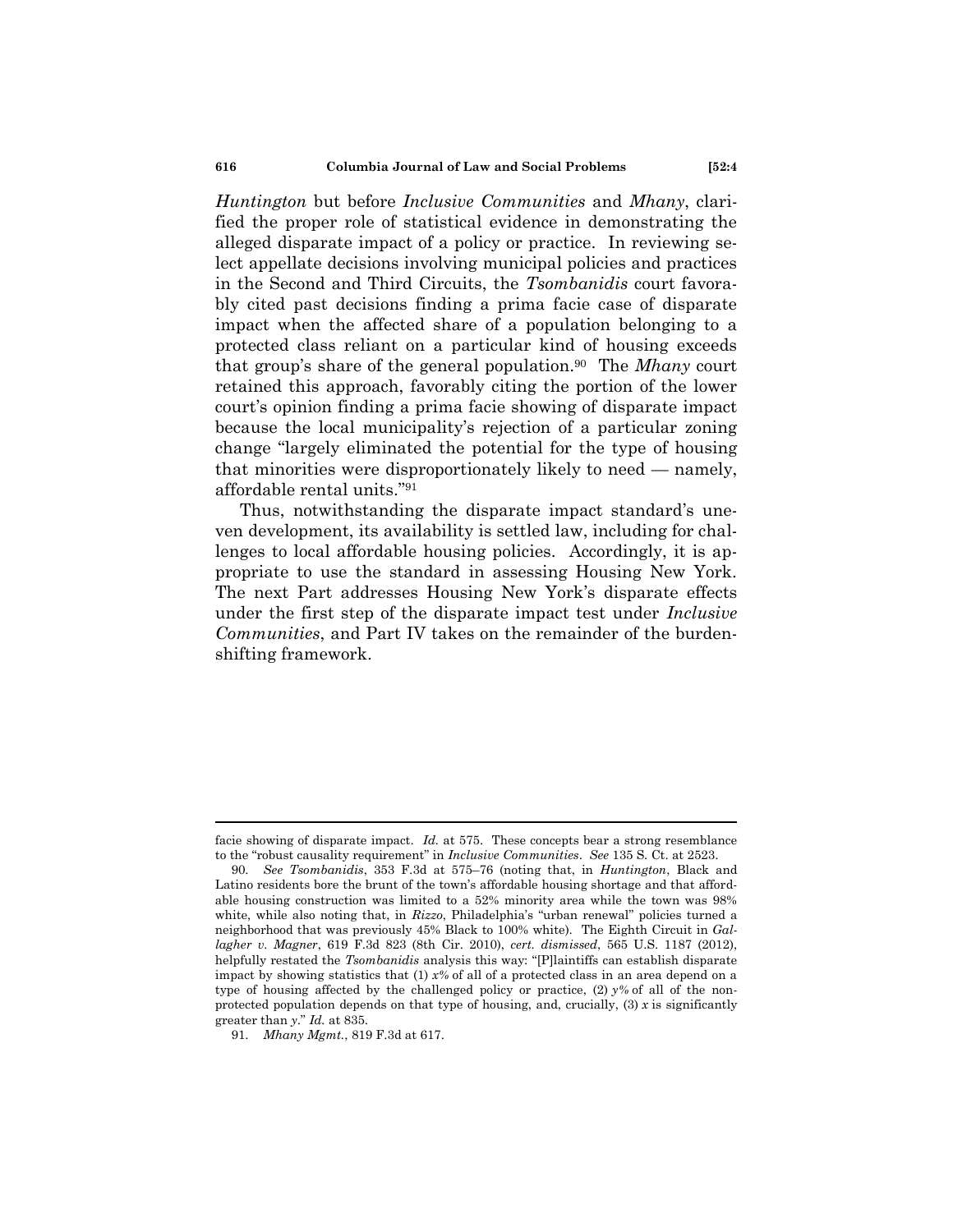#### III. HOUSING NEW YORK'S RACIALLY DISPARATE EFFECTS

The racially disparate effects of Housing New York become readily apparent upon examination. Through the end of 2018, the City has built or preserved about 122,000 affordable units under the Plan.<sup>92</sup> Of that total, 1,300 of the units were produced under MIH, with another  $7,800$  applications in the pipeline.<sup>93</sup> Part III.A examines how the targeted allocation of housing by income band disproportionately denies Black and Latino New Yorkers access to housing produced under the Plan and perpetuates segregated living patterns. Part III.B evaluates how the City's targets for housing units further add to these effects in light of the Household Differential. Part III.C surveys how the City's longstanding community preference policy exacerbates those outcomes, particularly in gentrifying neighborhoods.

### A. THE PLAN'S INCOME TARGETS DISPROPORTIONATELY DENY HOUSING TO BLACK AND LATINO NEW YORKERS

Whether looking at the Plan's income targets on the whole or the income targets for MIH neighborhoods specifically, these targets disproportionately deny housing to Black and Latino New Yorkers and perpetuate segregated living patterns. As mentioned in Part II, the City sought "rezonings that add substantial capacity for new housing in transitioning neighborhoods."<sup>94</sup> According to *City Limits*, the City has initiated or is expected to initiate re-zonings in the neighborhoods of Bushwick, Gowanus, Long Island City, Bay Street, Chinatown, and Southern Boulevard.<sup>95</sup> Re-zonings in East New York, East Harlem, Far Rocka-

<span id="page-18-0"></span><sup>92.</sup> Press Release, N.Y.C. Dep't. of Hous. Pres. & Dev., De Blasio Administration Financed More Than 34,000 Affordable Homes in 2018 — A New Record (Jan. 16, 2019), https://www1.nyc.gov/site/hpd/about/press-releases/2019/01/de-blasio-administrationfinanced-more-than-34000-affordable-homes-in-2018.page [https://perma.cc/LC7Z-TG2E].

<sup>93.</sup> *Id.*

<sup>94.</sup> HOUSING NEW YORK I, *supra* note [23,](#page-4-2) at 31. Notably, the Plan does not define what constitutes a "transitioning" neighborhood.

<sup>95.</sup> *ZoneIn*, CITY LIMITS, https://citylimits.org/series/zonein/ [https://perma.cc/5MXN-LVDR] (last visited Feb. 13, 2019); *see also* Abigail Savitch-Lew, *Where Mayor de Blasio's Rezoning Proposals Stand*, CITY LIMITS (Jan. 5, 2017), https://citylimits.org/2017/01/05/ where-mayor-de-blasios-rezoning-proposals-stand/ [https://perma.cc/69GV-Z256]. This analysis will include Flushing in part to get a more complete perspective on the effects of Housing New York and in part because the City may opt to try re-zoning the neighborhood again at a later date. Abigail Savitch-Lew, *Flushing: The Case of a Rezoning Postponed*, CITY LIMITS (Nov. 10, 2017), https://citylimits.org/2017/11/10/flushing-the-case-of-a-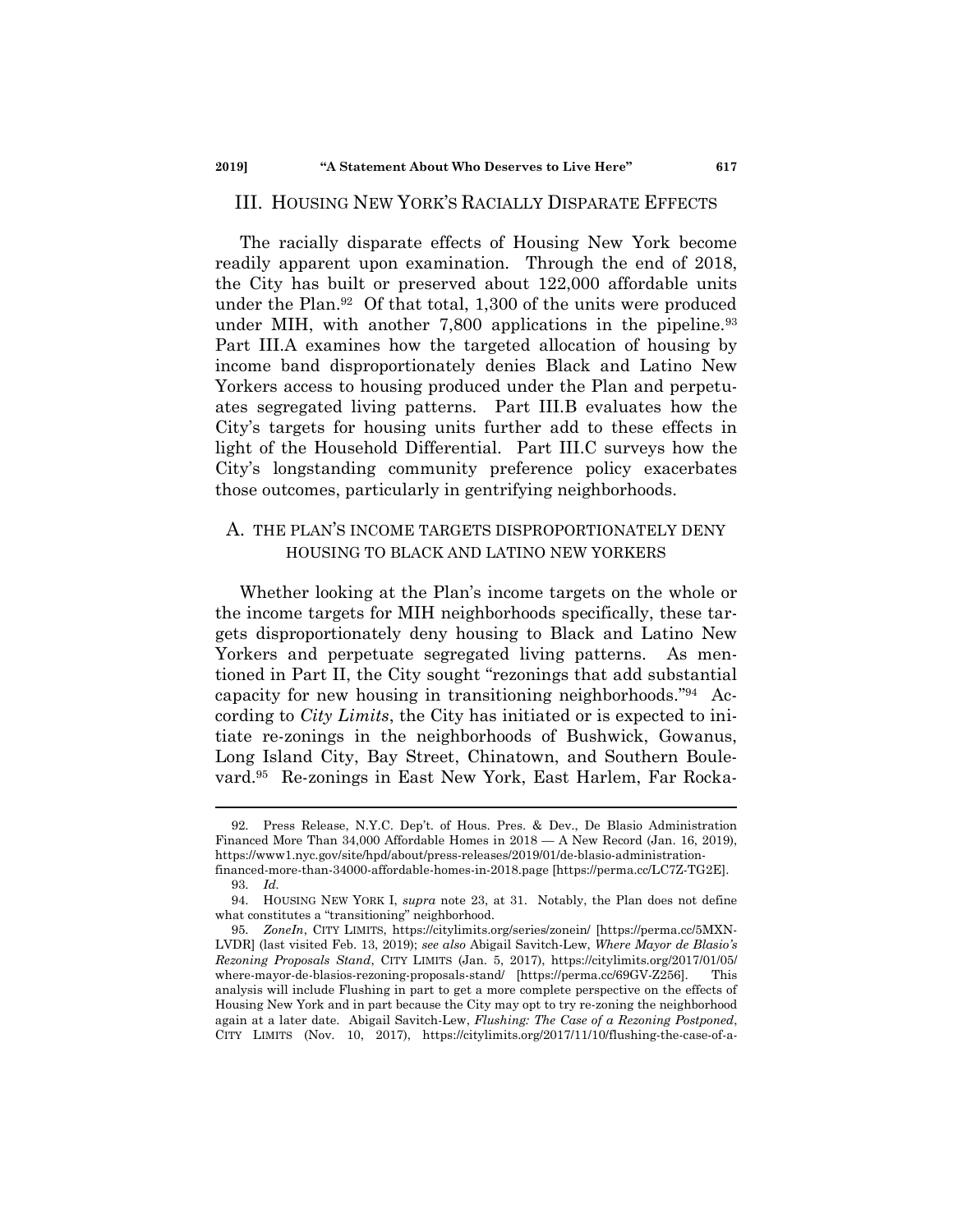way, Jerome Avenue, and Inwood already passed the City Council, and the re-zoning in Flushing failed for the time being.<sup>96</sup>

Since the City has concentrated on affordable housing in the neighborhoods mentioned in Housing New York or where rezonings are already underway, the neighborhoods' demographics, income patterns, and household makeup, as well as data from the City as a whole, form the basis of the overall fair housing analysis.<sup>97</sup> This Note uses aggregated geographic data at the public use microdata area (PUMA) level (also known as Sub-Borough Areas or SBAs in New York City), since it is most analogous to community district (CD) units principally used by the Furman Center in its analysis.<sup>98</sup> Specifically, this Note examines the thirteen PUMAs that correspond with the aforementioned neighborhoods. In addition, discussion of the affordability thresholds will examine options available per the MIH standard<sup>99</sup> as well as the broader AMI-based targets set out in Housing New York 2.0.<sup>100</sup>

96. *ZoneIn*, CITY LIMITS, https://citylimits.org/series/zonein/ [https://perma.cc/5MXN-LVDR] (last visited Feb. 13, 2018).

99. *See supra* tbl.1.

100. *See supra* tbl.2. This portion of the analysis will compare the neighborhood profiles to the Housing New York 2.0 targets, not what it has achieved thus far. Given that

rezoning-postponed/ [https://perma.cc/9MWW-2W5Y]. Certain land use changes must go through the Uniform Land Uses Review Procedure (ULURP). For a primer on ULURP, see *Step 5: Uniform Land Use Review Procedure (ULURP)*, N.Y.C. PLANNING, https://www1.nyc.gov/site/planning/applicants/applicant-portal/step5-ulurp-process.page [https://perma.cc/W3SB-NCYV] (last visited Mar. 3, 2019).

<sup>97.</sup> This is not, however, to suggest that the City is interested in building and preserving affordable housing only in these neighborhoods. *See Housing New York Map*, N.Y. CITY DEP'T OF HOUS. PRES. & DEV., http://hpd.maps.arcgis.com/apps/webappviewer/ index.html?id=192d198f84e04b8896e6b9cad8760f22 [https://perma.cc/H7P5-JL32] (last visited Mar. 21, 2019) (demonstrating that, under Housing New York, the City has constructed and preserved affordable housing units in community districts across the City). Using only aggregated data, the analysis cannot be as precise as it would be with microdata.

<sup>98.</sup> Although this metric is useful, it is limited in that these designations can be notably larger than the area being rezoned. Were this level of specificity available at the level of Neighborhood Tabulation Areas (NTAs), which encase more specific neighborhoods and form the constituent parts of PUMAs, the level of precision of this analysis would increase. Specifically, this analysis examines the PUMAs for Bronx CDs 3 and 6 (Morrisania and Crotona along with Belmont and East Tremont, the latter of which encompasses the Southern Boulevard study area), Bronx CD 4 (Highbridge/Concourse, which encompasses the southern part of the Jerome Avenue re-zoning), Bronx CD 5 (University Heights/ Fordham, which encompasses the northern part of the Jerome Avenue re-zoning), Brooklyn CD 4 (Bushwick), Brooklyn CD 5 (East New York/Starrett City), Brooklyn CD 6 (Park Slope/Carroll Gardens, which contains Gowanus), Manhattan CD 3 (Chinatown/the Lower East Side), Manhattan CD 11 (East Harlem), Manhattan CD 12 (Washington Heights/ Inwood), Queens CD 1 (Astoria and Long Island City), Queens CD 7 (Flushing/ Whitestone), Queens CD 14 (Rockaway and Broad Channel), and Staten Island CD 1 (St. George/Stapleton, which contains the Bay Street study area).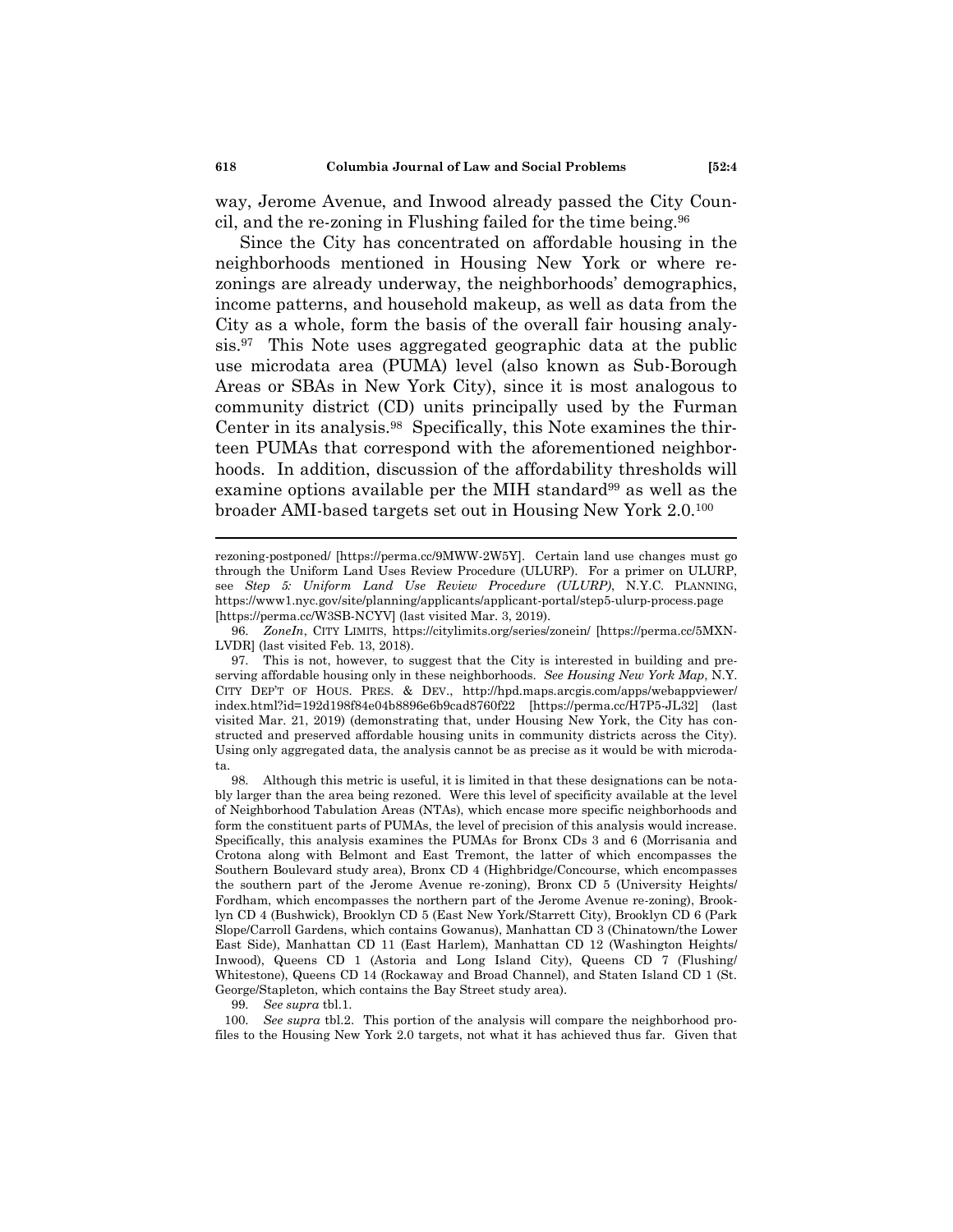A significant majority of Black and Latino families in the selected neighborhoods will not be able to afford homes produced under Housing New York, even under the updated income targets. Since the average household in the selected PUMAs has between two and three people, Table 3, below, presents Housing New York's income bands for a family of three in greater detail using HUD's Fiscal Year 2017 Income Limit calculation. The average household size in New York City is 2.7 people per household,<sup>101</sup> rendering the Housing New York income bands, which are premised on a three-person household, a useful baseline for comparing median household incomes across most of the selected PUMAs.<sup>102</sup>

| Income Band                    | Percentage<br>of AMI | Annual Income (for a<br>family of two) | Annual Income (for a<br>family of three) |  |  |
|--------------------------------|----------------------|----------------------------------------|------------------------------------------|--|--|
| <b>Extremely Low</b><br>Income | $0 - 30\%$           | $<$ \$22,900                           | $<$ \$25,770                             |  |  |
| Very Low Income                | $31 - 50\%$          | \$22,901-\$38,200                      | \$25,771-\$42,590                        |  |  |
| Low Income                     | 51-80%               | \$38,201-\$61,050                      | \$42,591-\$68,720                        |  |  |
| Moderate Income                | $81 - 120%$          | \$61,051-\$91,600                      | \$68,721-\$103,080                       |  |  |
| Middle Income                  | $121 - 165%$         | \$91,601-\$125,950                     | \$103,081-\$141,735                      |  |  |

<span id="page-20-0"></span>TABLE 3: HOUSING NEW YORK'S INCOME BANDS<sup>103</sup>

the City is short on its goals for building new units (*see* 2019 HOUSING SUPPLY REPORT, *supra* note [56,](#page-11-0) at 8 (noting that 32% of the program's production has come via new construction and that the program's target is 40%)), and that the City has preserved and created more affordable housing for extremely- and very-low income households than planned, *see supra* tbl.2, the City has leeway to meet its construction targets with less generous set-asides.

<sup>101.</sup> *Average Household Size: ACS 2016 (5-Year Estimates)*, SOCIAL EXPLORER, https://www.socialexplorer.com/2986b12e4f/view [https://perma.cc/5SYT-DBEW] (last visited Jan. 11, 2019) [hereinafter 2016 ACS Average Household Size] (showing average household size as estimated by the U.S. Census Bureau American Community Survey). Median household size, a preferable unit of comparison for an analysis of median household incomes, was not available in the aggregated data.

<sup>102.</sup> Save the PUMAs for Brooklyn CD 6, Manhattan CD 3, and Queens CD 1. For these PUMAs, the analysis instead relies on HUD's income limit calculations for twoperson households.

<sup>103.</sup> HOUSING NEW YORK 2.0, *supra* note [32,](#page-7-0) at 11. For two-person households, AMIs above 80% were calculated by the author using HUD's Fair Market Rent income limit guidelines. *See New York HUD Metro FMR Area FY 2017 Income Limits Summary*, *supra* not[e 32.](#page-7-0) *Compare* tbl.3, *supra*, *with* Appendix A, *infra*, which presents the racial composition of each PUMA as well as the median income by race for each household. Data for the entirety of New York City is included as a point of reference.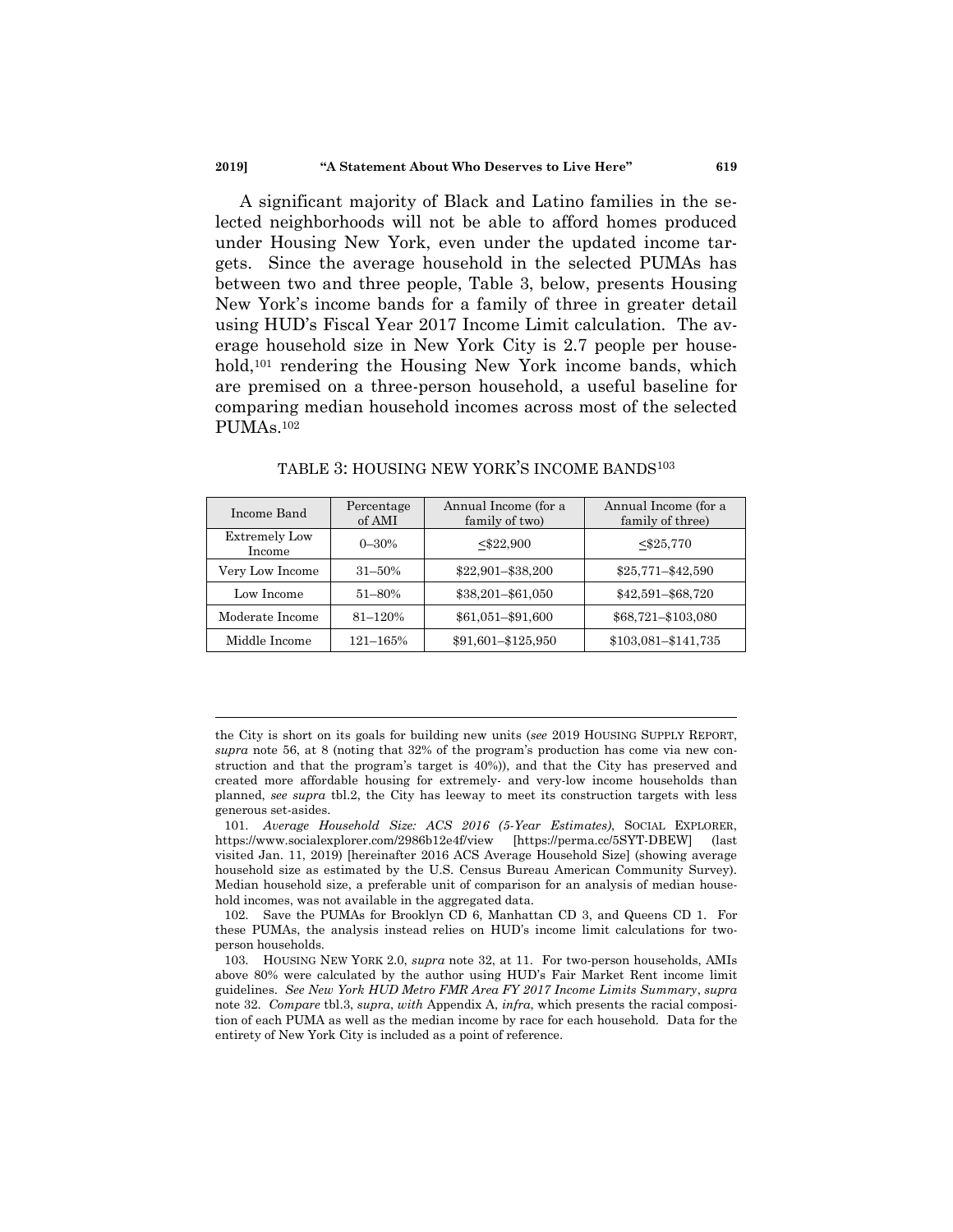Across the selected PUMAs, median Black and Latino households tended to fall in the lowest income bands, while median white households in in most PUMAs fell into the Moderate or Middle Income bands. Figure 1 presents this phenomenon in graphical form.

### FIGURE 1: INCOME BAND IN WHICH EACH RACE/ETHNICITY'S MEDIAN HOUSEHOLD INCOME FALLS<sup>104</sup>



In all but three of the PUMAs above, and in New York City broadly, the median income of white households substantially exceeds those of Black and Latino households. In one PUMA, the median white household out-earns the median Latino household while earning a comparable amount to the median Black household; in another, Black and Latino New Yorkers' median household earnings substantially exceed that of white New Yorkers. The ensuing analysis discusses both Figure 1 and survey the data in Appendix A.

<sup>104.</sup> This chart demonstrates that the clear majority of median Black and Latino household incomes for a household of the average size in a PUMA fall in the Extremely and Very Low Income bands, for which relatively small shares of units are set aside (*see supra* Table 2), while, by this same metric, a majority of median white household incomes qualify for Moderate Income housing.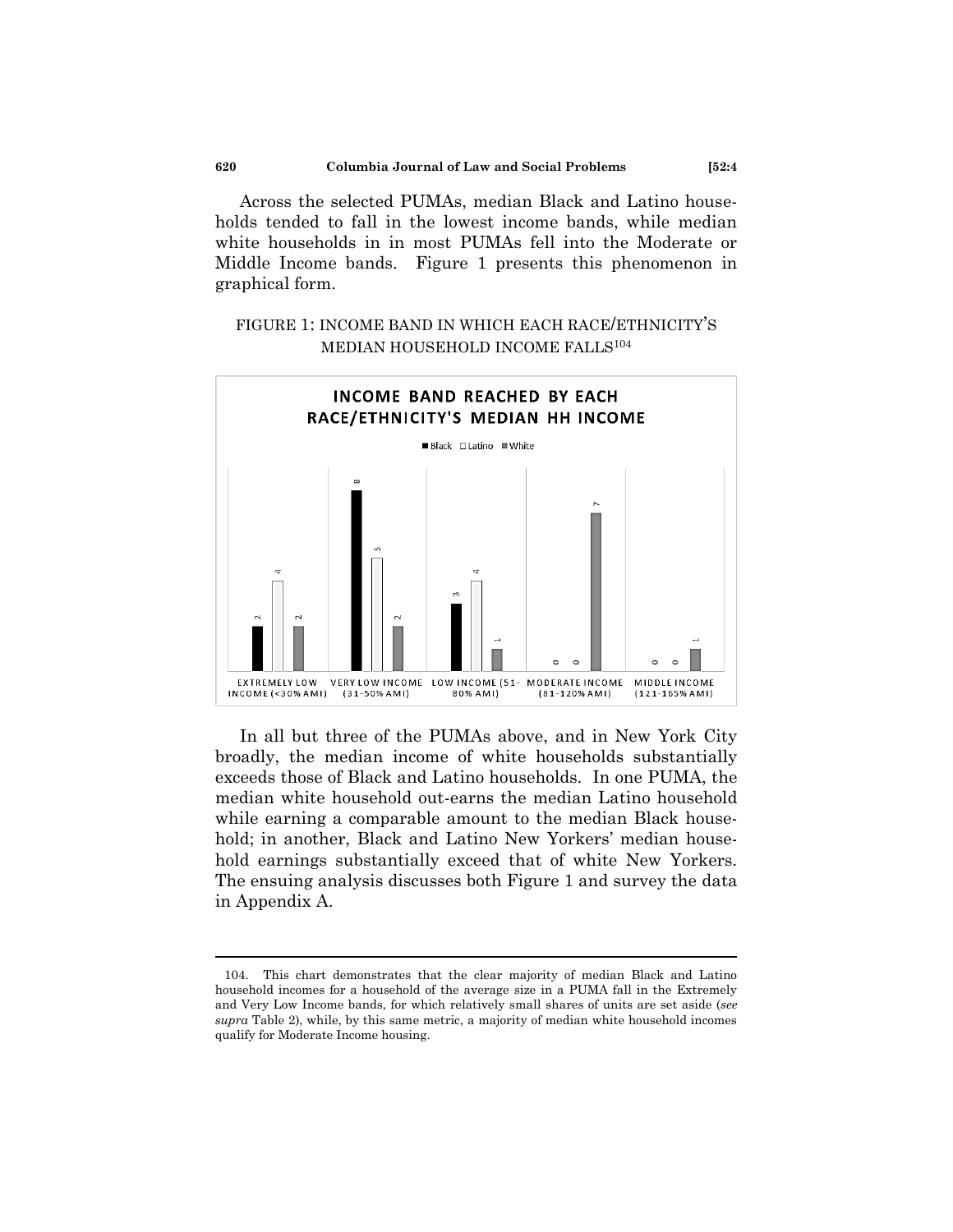#### 1. *Black and Latino Median Household Incomes Are Too Low to Adequately Benefit from the Plan*

Under Housing New York, Black and Latino New Yorkers often must compete for very limited housing targeted at their median household incomes, particularly in the most segregated neighborhoods. The median Black household falls in the Extremely Low Income band for the respective areas' average household size in two PUMAs and the Very Low Income band in eight PUMAs. The median Latino household is in the Extremely Low Income band for the respective PUMAs' average household size in four PUMAs and the Very Low Income band in five PU-MAs. However, despite the deep poverty in the PUMAs Housing New York targets, only 25% of affordable units produced under the program are set aside for Extremely and Very Low Income households.<sup>105</sup> The median Black household income in each PUMA qualifies for Low Income housing — for which the majority  $(55.5%)$  of Housing New York's affordable units are targeted<sup>106</sup> — in only three of the thirteen PUMAs examined (and comes close in one more) for the respective areas' average household size. Similarly, the median Latino household can reach this band in four PUMAs. Within the context of MIH, the squeeze becomes further accentuated.<sup>107</sup>

The median Black household income is within ten percent of the 40% AMI income threshold for a PUMA's average household size in four PUMAs. It is below this range in five PUMAs and above this range in four PUMAs. The median Latino household income is within ten percent (a figure whose only significance is to capture a range of like neighborhoods) of the 40% AMI income threshold for a PUMA's average household size in three CDs, below this range in five PUMAs and above this income threshold in five PUMAs. Thus, using these thresholds, in three PUMAs where Blacks and Latinos combine for about three-quarters or more of the population and one where they combine for one-third of the population, over half of their households are ineligible for the most affordable housing option, of which only ten percent of floor area is available in the first place. This is to say nothing of the other neighborhoods where one or the other group face these particularly egregious mismatches. For the remaining 15% of units, despite their share of the overall population, the income eligibility guidelines will limit them to steeper competition with higher-earning white households.

<sup>105.</sup> *See supra* tbl.2.

<sup>106.</sup> *Id.*

<sup>107.</sup> Apart from the affordability set-aside, the remaining units are market rate. Under Option 1, 25% of floor area is set aside for an average income of 60% AMI in those units. *See supra* tbl.1. Given that 10% of overall floor area is specifically set aside for households at the 40% AMI threshold (about \$34,400 for a family of three), that means that the remaining 15% of the set-aside must average 73% of AMI (about \$62,700 for a family of three) to reach the overall 60% average (about \$51,500 for a family of three).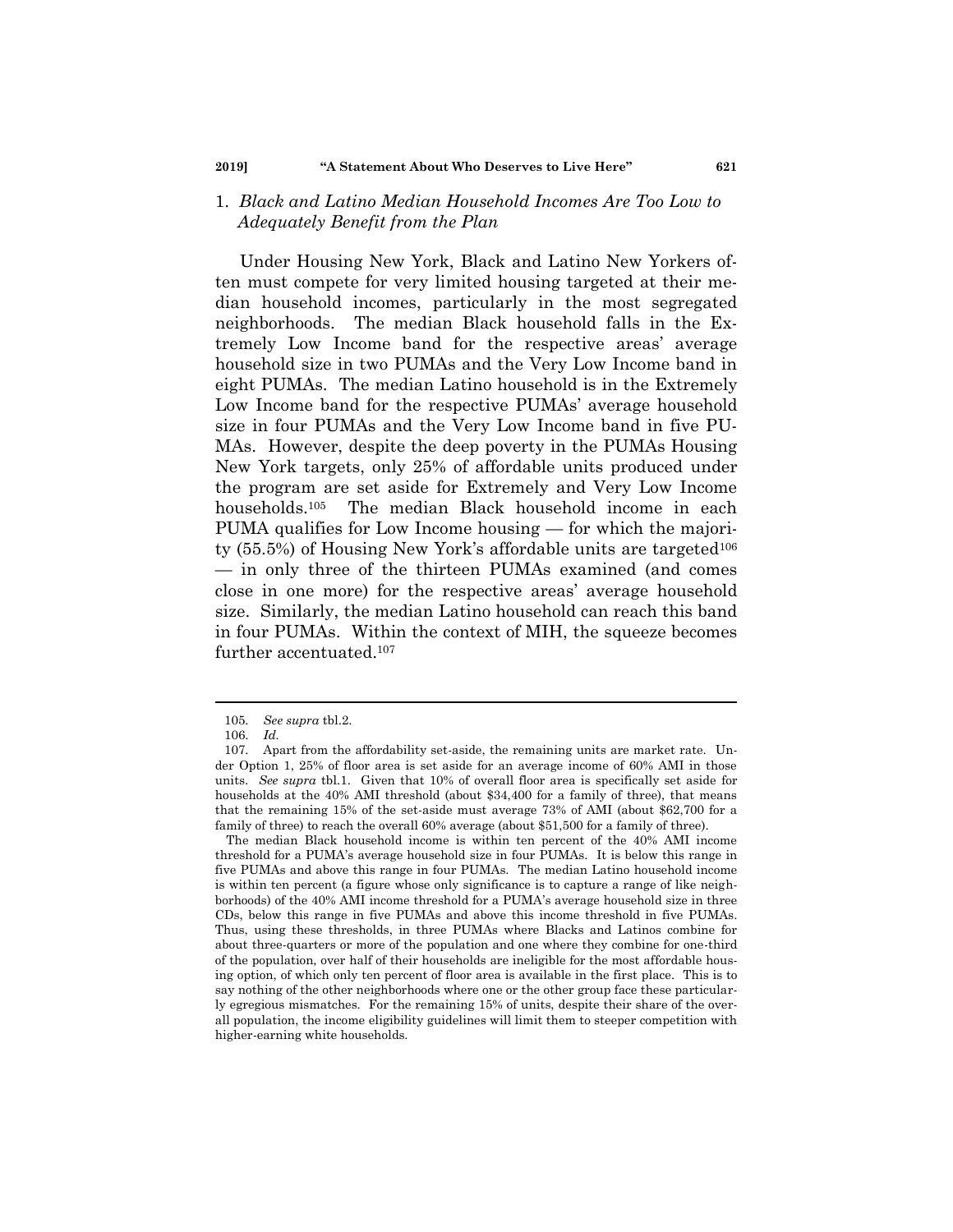#### 2. *White Median Household Incomes Substantially Outpace those of Black and Latino New Yorkers*

In general, white households in the City out-earn Black and Latino households. In ten of thirteen PUMAs, the median white household substantially out-earns the median Black and Latino households. Even in the three PUMAs where white households' advantage is narrower or lags behind Black and Latino households, white households' share of the PUMAs' respective populations is so small (under 4.5%) that it could reflect noisy data or other factors. Citywide, the median white household out-earns the median Black household by 88%, and the median Latino household by 114%. In five of the PUMAs listed, the median white household exceeds those respective margins over *both* Black and Latino households and surpasses that margin for one of those groups in one additional PUMA.<sup>108</sup>

Furthermore, the income bands that the median white households in these PUMAs reach reflect a much more balanced range of incomes. In two PUMAs, the median white household is in the Extremely Low Income band for the PUMAs' respective average household size, but white New Yorkers constitute less than 5% of the population. In two PUMAs, it is in the Very Low Income band for the respective PUMAs' average household size, and white New Yorkers constitute less than 2% of residents. In one PUMA, it is in the Low Income band for that PUMA's average household size, narrowly falling short of the Moderate Income band. It is in the Moderate Income band in seven PUMAs for the respective PUMAs' average household size and reaches the Middle Income band in one PUMA for its average household size,

As for the other MIH options, the available math does not much improve. Although it is impossible to predict the exact floor area distribution that yields a combination of households earning an average of 80% AMI, it bears noting that in none of these PUMAs does the median Black or Latino household come close to that income threshold for a two- or three-person household. The same design issue plagues extended calculations on the Deep Affordability option: while setting the 40% AMI target as an average likely helps some Black and Latino households in the Extremely Low Income and Low Income bands qualify for more housing, the distribution of units may render the quantity of available housing quite small. The Workforce Development option is not worth assessing here; in none of these PUMAs does the median Black or Latino income even reach 70% AMI for a two- or three-person household, the low end of that option's set-aside.

All figures are calculated by the author using HUD's New York FMR income limits. *See New York HUD Metro FMR Area FY 2017 Income Limits Summary*, *supra* note [32.](#page-7-0)

<sup>108.</sup> For these districts, noisy data for whites is much less of a concern — the lowest white share of households is 14.82% in Bushwick.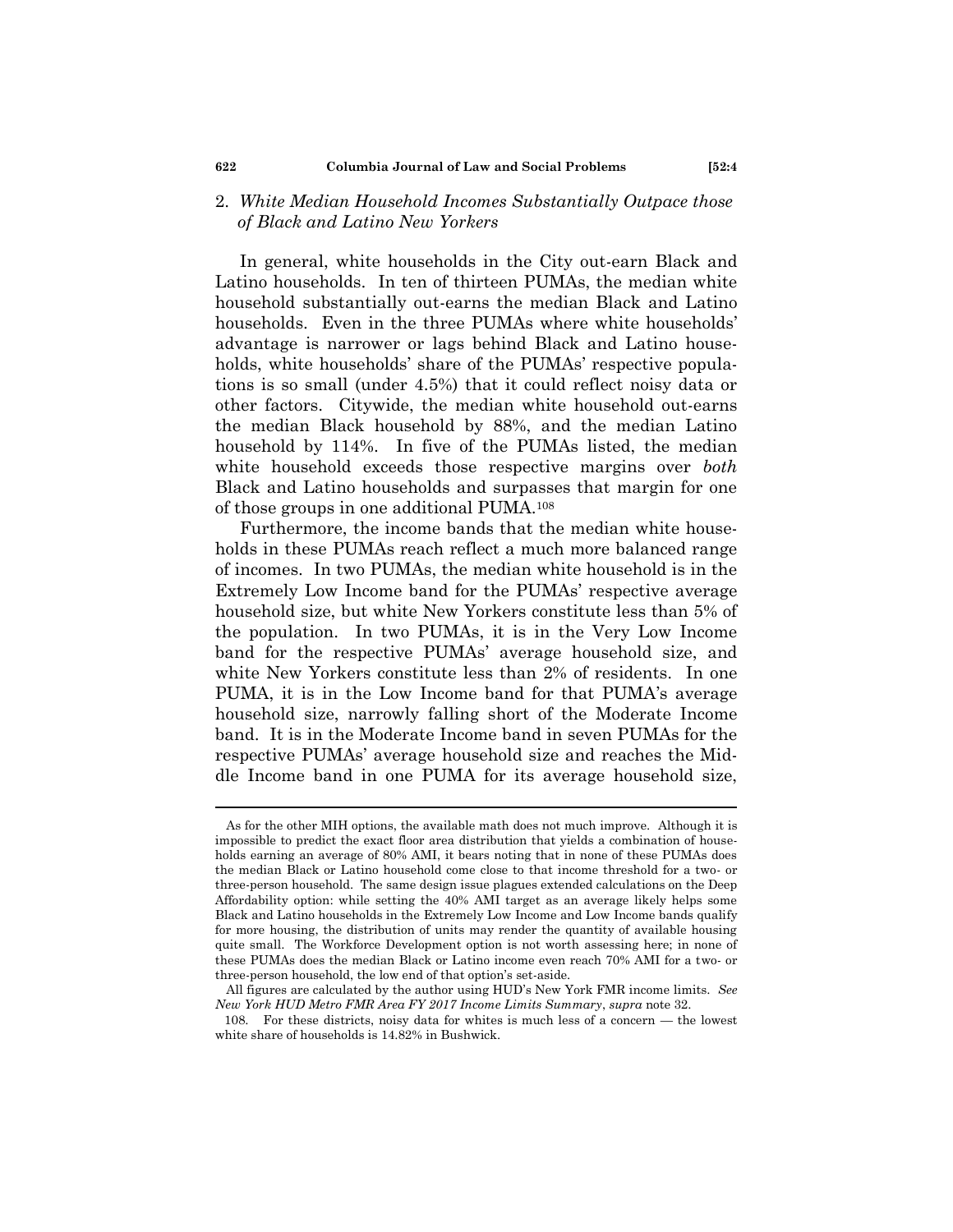barely avoiding earning too much money to qualify for any affordable housing.

### 3. *White Median Household Incomes Uniquely Benefit from Housing Produced for Upper Income Bands*

When comparing white households' income distribution to the income distribution for Black and Latino households in these same PUMAs at each PUMA's respective average household size, it becomes clear that, while many low-income Black and Latino households must compete for Extremely and Very Low Income housing, whites have limited competition for Moderate and Middle Income housing, which constitute a combined 19.5% of Housing New York's target housing output.<sup>109</sup> When surveying their eligibility for housing under MIH, their situation further improves.<sup>110</sup> Given that the in-migration of college-educated white New Yorkers compounds the gentrification crisis,<sup>111</sup> they figure to do even better in affording market-rate apartments, which effectively shuts out many of the disproportionately low-income Black and Latino New Yorkers in these neighborhoods.

<sup>109.</sup> *See supra* tbl.2.

<sup>110.</sup> Although white median household income is more than ten percent higher than the 40% AMI set-aside in Option 1 and the 40% average AMI target in the Deep Affordability option for each respective PUMA's average household size in ten of the thirteen sampled PUMAs, the same metric primes them to do well in the unpegged portion of Option 1, Option 2, and in the Workforce Development Option. Given that the households living in the floor area unpegged to a specific income (fifteen percent of floor area) in Option 1 should average an income that is 73% AMI (about \$62,700) to reach the overall 60% average AMI target, median white household earnings can plausibly be competitive for housing in six of the sampled PUMAs at those PUMAs' respective average household size. Option 2's 80% average AMI target is somewhat more permissive, granting whites better odds at competing for housing in seven PUMAs given those CDs' respective average household size. The Workforce Development is tailor-made for these same households; its broad, higher-end income targets render their median household income eligible for housing in those same seven PUMAs.

<sup>111.</sup> *See* STATE OF NEW YORK CITY'S HOUSING AND NEIGHBORHOODS IN 2015, *supra* note [5,](#page-1-0) at 10 fig.5, 12 tbl.9 (demonstrating that, since 2010, the share of college-educated residents rose the most in gentrifying neighborhoods and that gentrifying neighborhoods are the only category of neighborhoods in the City where the white share of the population has risen); *see also* N.Y.C. PLANNING, MANDATORY INCLUSIONARY HOUSING: PROMOTING ECONOMICALLY DIVERSE NEIGHBORHOODS 16 tbl.1 (2015), https://www1.nyc.gov/assets/ planning/download/pdf/plans-studies/mih/mih\_report.pdf [https://perma.cc/74J4-A2YZ] (demonstrating that a greater share of domestic in-migrants have college degrees than do domestic out-migrants or longer-term city residents); *see also id.* at 26 fig.12 (mapping NTAs where, *inter alia*, the growth in the share of residents working in management, professional, or related occupations outpaced those of the City as a whole by more than 10%).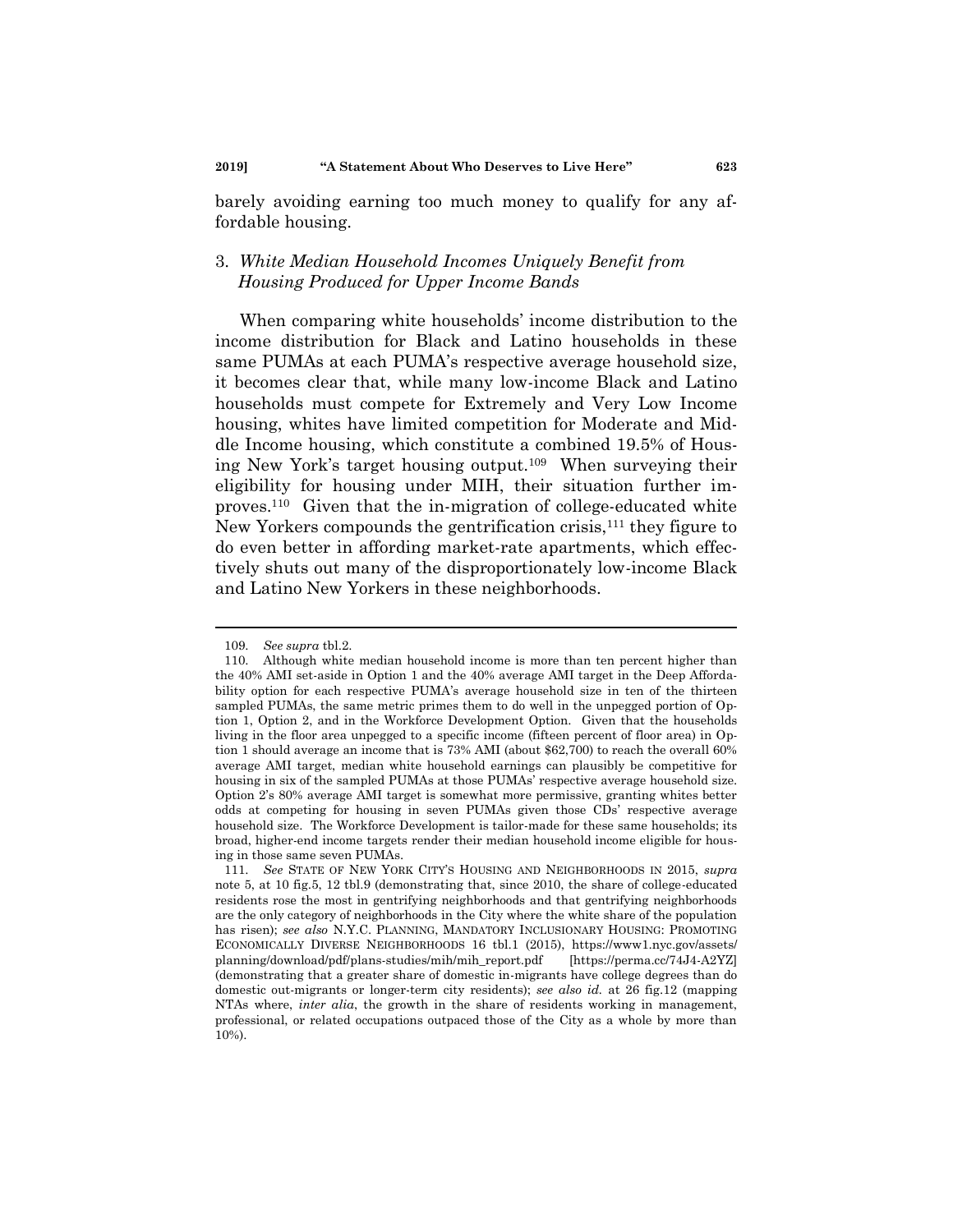This analysis, which compares all groups' median incomes against the income bands for three-person households, likely understates the advantages white households hold in obtaining housing through Housing New York. As Part II.B further details, and as the City partially acknowledges,<sup>112</sup> the greater prevalence of nonfamily households, many of them white and in gentrifying neighborhoods, reflects individuals' decisions to join incomes and live as roommates in multi-room apartments. Thus, while these individuals are still considered a household, they are not structurally comparable to families with a child given that they have much more flexibility in parting ways, including pursuing new housing opportunities. Accordingly, housing that accommodates families with children may reasonably accommodate nonfamily households, but the converse is unlikely to be true. Longitudinal microdata specific to these movers, distinguishable by race, would make such an analysis possible.

### B. THE PLAN'S HOUSEHOLD TARGETS DISPROPORTIONATELY DENY HOUSING TO BLACK AND LATINO FAMILIES

Housing New York's strategy of prioritizing the construction of studio and one-bedroom apartments over two-bedroom apartments, in failing to account for the Household Differential,<sup>113</sup> further disproportionately denies housing to Black and Latino New Yorkers and perpetuates segregated living patterns. Housing New York is expressly silent on its concept of household size and composition, and the average household size in New York City does not reflect meaningful variation along racial and ethnic lines.<sup>114</sup> The Plan's failure to adequately account for household size and composition creates unfortunate consequences for Black and Latino families.

In the absence of granular PUMA-level data available to connect variations in household composition by race directly, this analysis relies upon national trends and aggregated citywide da-

<sup>112.</sup> *See* HOUSING NEW YORK I, *supra* not[e 23,](#page-4-2) at 24 (noting the increasing prevalence of roommates to rent multi-bedroom apartments).

<sup>113.</sup> For a definition of this term, *see supra* Part I.

<sup>114.</sup> This is not to suggest, of course, that these lines *explain* these differences or are even a driving factor. However, an accurate understanding of variance in household composition provides a better understanding of what kinds of housing various households need and can reasonably afford. When these differences manifest themselves across racial lines, it is important to understand their fair housing implications.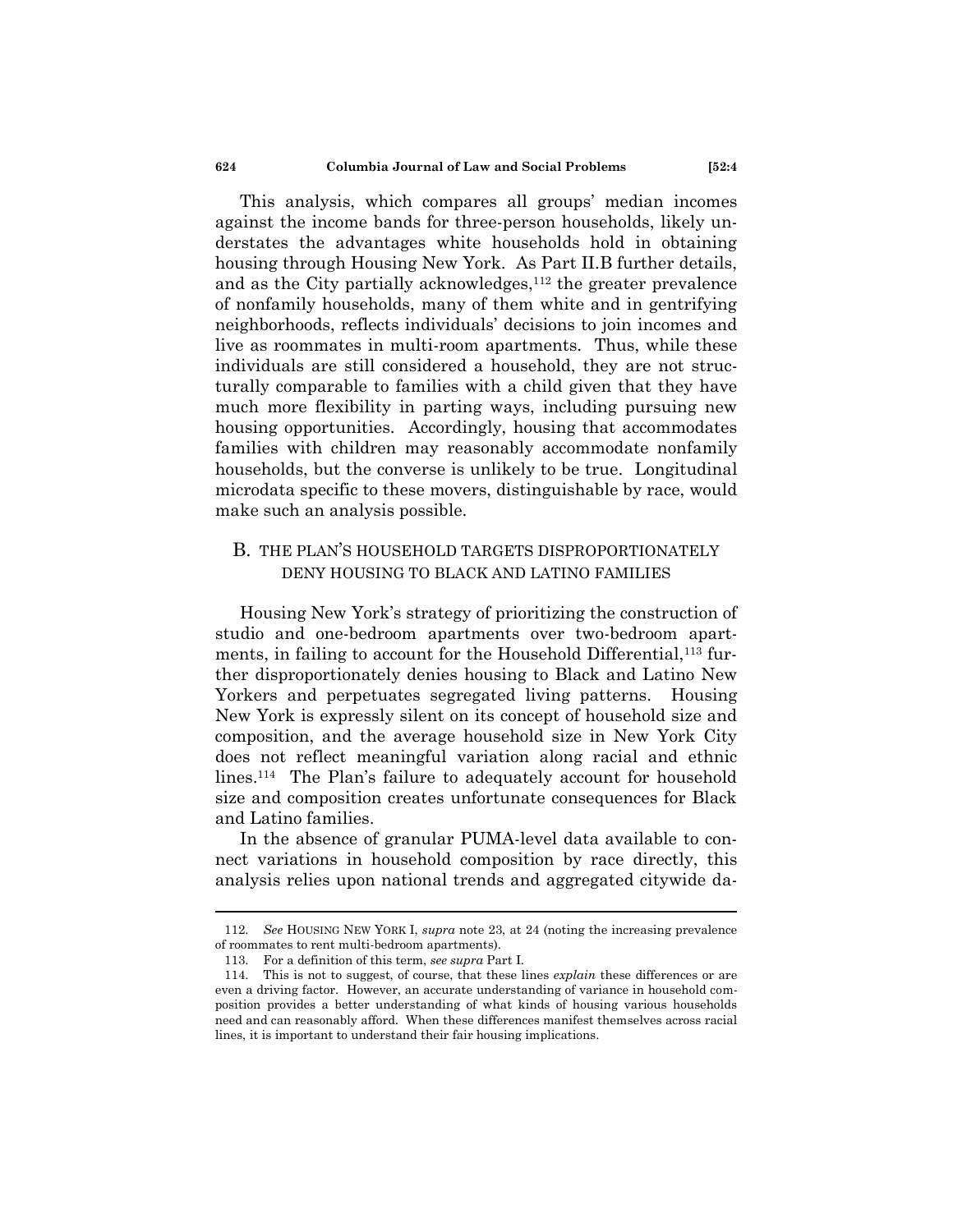ta. First, Table 4 (below) demonstrates the combined Black and Latino share of the PUMA's population (given their commonalities in trends on family structure and their shared barriers to housing affordability under Housing New York) in conjunction with the average household size, the share of households with at least one person under age eighteen (an intentionally broad measure to capture diverse family arrangements), the share of households where the householder is a single parent, and the share of households that are nonfamily and have no residents under the age of eighteen. Data for New York City as a whole are included for reference.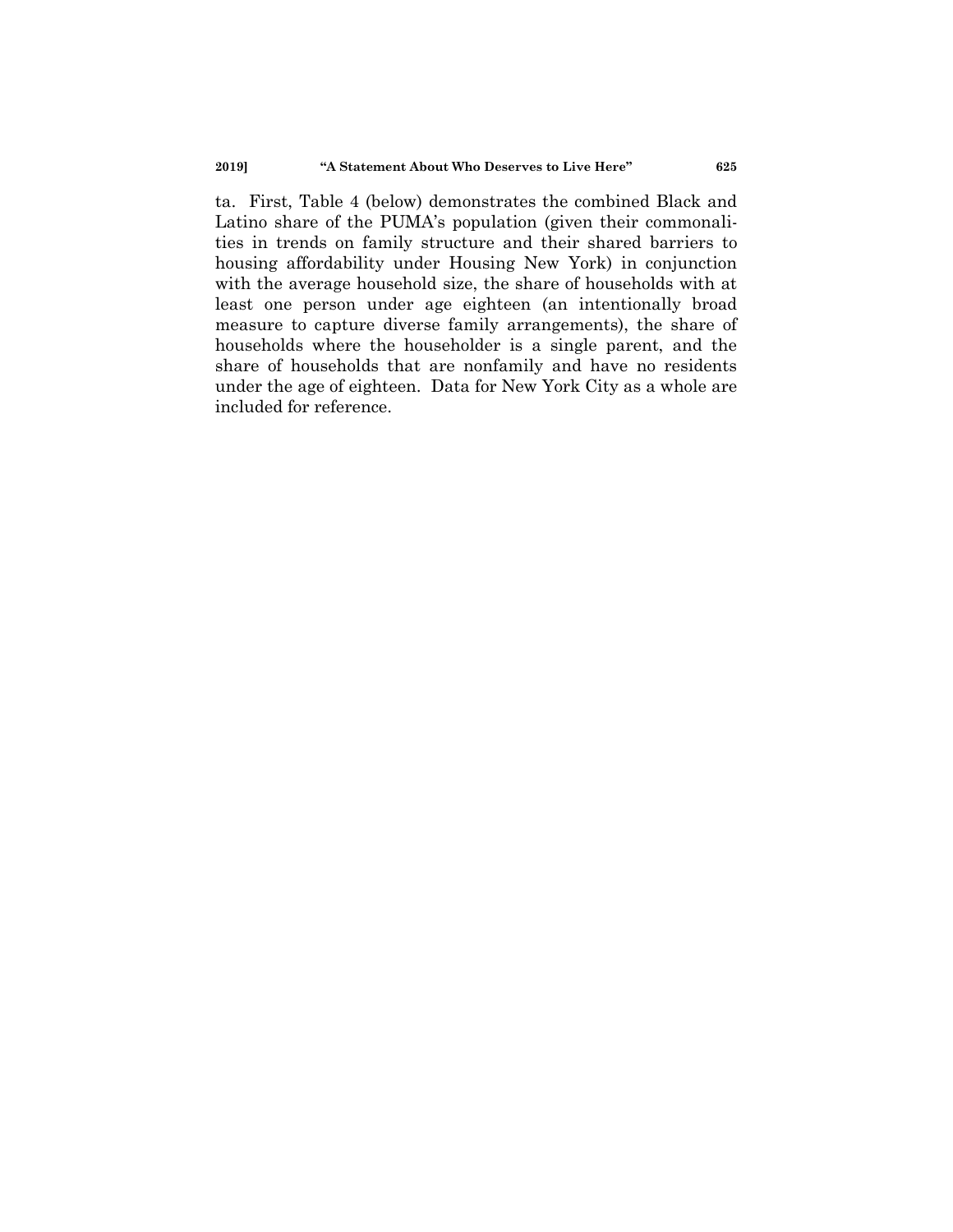| Geographic Area of<br>Measurement                                  | % Black<br>and<br>Latino | Average<br><b>HH</b><br><b>Size</b> | $HH$ w/<br>>1<br>Person<br>Under<br>18 | %HH<br>led by<br>Single<br>Parent | %HH<br>Nonfamily<br>with No<br>Person<br>Under 18 |
|--------------------------------------------------------------------|--------------------------|-------------------------------------|----------------------------------------|-----------------------------------|---------------------------------------------------|
| <b>New York City</b>                                               | 51.26%                   | 2.7                                 | 30.09%                                 | 12.83%                            | 40.06%                                            |
| BX 5-University<br>Heights/Fordham                                 | 96.16%                   | 3                                   | 43.66%                                 | 30.28%                            | 32.07%                                            |
| BX 4-High Bridge/<br>Concourse                                     | 94.88%                   | 2.9                                 | 40.26%                                 | 26.67%                            | 35.62%                                            |
| BX 3 & BX 6-Morrisania and<br>Crotona/ Belmont and East<br>Tremont | 93.57%                   | 2.9                                 | 43.09%                                 | 30.44%                            | 33.84%                                            |
| BK 5-East New York and<br>Starrett City                            | 89.32%                   | 2.9                                 | 38.81%                                 | 23.61%                            | 31.95%                                            |
| BK 4-Bushwick                                                      | 78.79%                   | 2.9                                 | 33.70%                                 | 19.37%                            | 42.32%                                            |
| MN 12-Washington Heights<br>and Inwood                             | 77.96%                   | 2.9                                 | 28.78%                                 | 16.27%                            | 43.39%                                            |
| MN 11-East Harlem                                                  | 74.98%                   | 2.4                                 | 27.94%                                 | 18.27%                            | 46.89%                                            |
| QN 14-Rockaway and Broad<br>Channel                                | 58.88%                   | 2.9                                 | 37.51%                                 | 18.64%                            | 33.33%                                            |
| SI 1-St. George and<br>Stapleton                                   | 51.45%                   | 2.8                                 | 37.77%                                 | 14.85%                            | 30.25%                                            |
| QN 1-Astoria and Long<br>Island City                               | 33.51%                   | 2.3                                 | 19.08%                                 | 6.71%                             | 49.71%                                            |
| MN 3-Chinatown and Lower<br>East Side                              | 32.81%                   | 2.1                                 | 15.68%                                 | 7.95%                             | 58.39%                                            |
| BK 6-Park Slope and Carroll<br>Gardens                             | 24.27%                   | 2.3                                 | 28.56%                                 | 6.80%                             | 44.87%                                            |
| QN 7-Flushing and<br>Whitestone                                    | 19.71%                   | 2.8                                 | 28.91%                                 | 6.78%                             | 28.88%                                            |

### <span id="page-27-0"></span>TABLE 4: BLACK AND LATINO POPULATION OF PUMAS AND SELECTED HOUSEHOLD CHARACTERISTICS<sup>115</sup>

<sup>115.</sup> Data compiled by the author using the U.S. Census's 2012–16 American Community Survey data via Social Explorer. Unlike in Tables 4 and 5, this table is using the share of Latinos of any race and of non-Black Latinos to get a combined share of Blacks and Latinos in a PUMA. *Total Population: Hispanic or Latino, Not Hispanic or Latino: Black or African American Alone: ACS 2016 (5-Year Estimates)*, SOCIAL EXPLORER, https://www.socialexplorer.com/25950b4ef5/view [https://perma.cc/WVQ4-Y3QV] (last visited Jan. 24, 2018); *Households by Presence of People Under 18 Years by Household Type: ACS 2016 (5-Year Estimates)*, SOCIAL EXPLORER, https://www.socialexplorer.com/ e4cf3c4437/view [https://perma.cc/ED6P-VXQM] (last visited Jan. 11, 2018) [hereinafter *2016 ACS Households by Presence of People Under 18*]; *Average Household Size*, *supra*  not[e 101.](#page-20-0)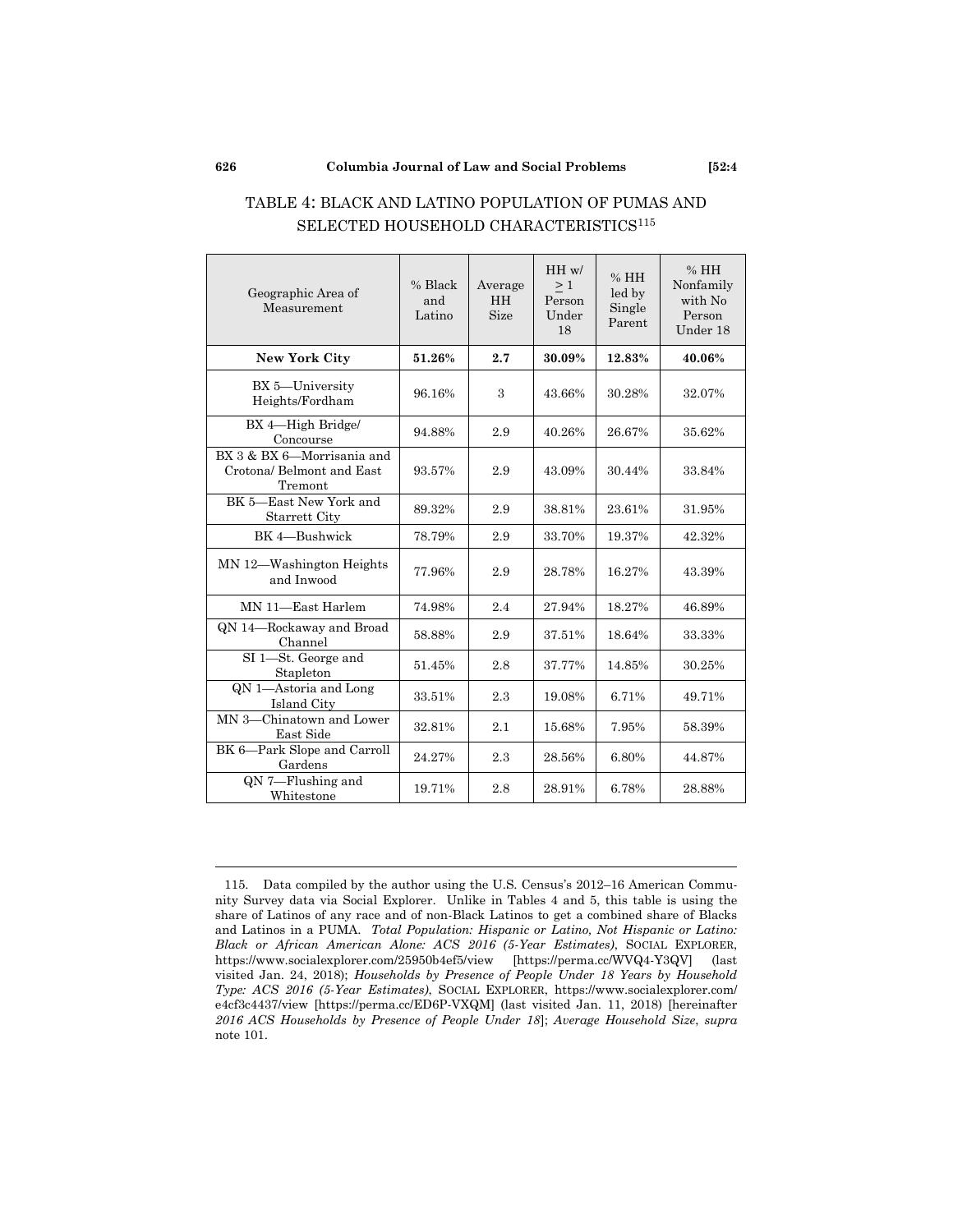Within this set, three correlations appear between the combined Black and Latino share of the PUMA and the selected household factors. For one, there is a strong positive correlation (r = 0.81) between the combined Black and Latino share of a PUMA's population and its average size per household. There is a similarly strong positive correlation  $(r = 0.75)$  between the combined Black and Latino share of a PUMA's population and the share of its households with at least one person under the age of eighteen. The correlation between the combined Black and Latino share of the PUMA and the percentage of households led by a single parent  $(r = 0.95)$  is stronger still.

Taken together, these findings suggest that a greater share of residents of Black and Latino households in the selected PUMAs are children than in white households.<sup>116</sup> When considering this factor in conjunction with the greater frequency of single parenthood, it is likely that there are fewer people in the home able to contribute to the household's income in comparison to households that might feature two parents — potentially two working parents, and one child — and which are more commonly white. Thus, even though the City uses the citywide mean of three-person household as its housing benchmark,<sup>117</sup> setting aside significant amounts of housing for *higher-income* three-person families is plainly a mismatch for the largely *low-income* communities of color living in those areas.

### C. THE COMMUNITY PREFERENCE POLICY'S EXACERBATION OF THE PLAN'S DISPARATE IMPACTS

The City's community preference policy compounds Housing New York's perpetuation of segregation by limiting residents' ability to move between neighborhoods via the lottery and by giving a disproportionate advantage to nonfamily households. The policy, currently being challenged in *Noel v. City of New York*, may change as a result of the litigation.

<sup>116.</sup> In fact, the share of households with at least one person under the age of eighteen and the combined share of family household members who are children or grandchildren is very similar. *See 2016 ACS Households by Presence of People Under 18*, *supra* not[e 115;](#page-27-0)  *cf. Total Population: in Households: in Family Households: Child: ACS 2016 (5-Year Estimates)*, SOCIAL EXPLORER, https://www.socialexplorer.com/7abc92c78a/view [https://perma.cc/LMR9-PYB9] (last visited Jan. 12, 2018).

<sup>117.</sup> *See, e.g.*, HOUSING NEW YORK 2.0, *supra* not[e 32,](#page-7-0) at 11.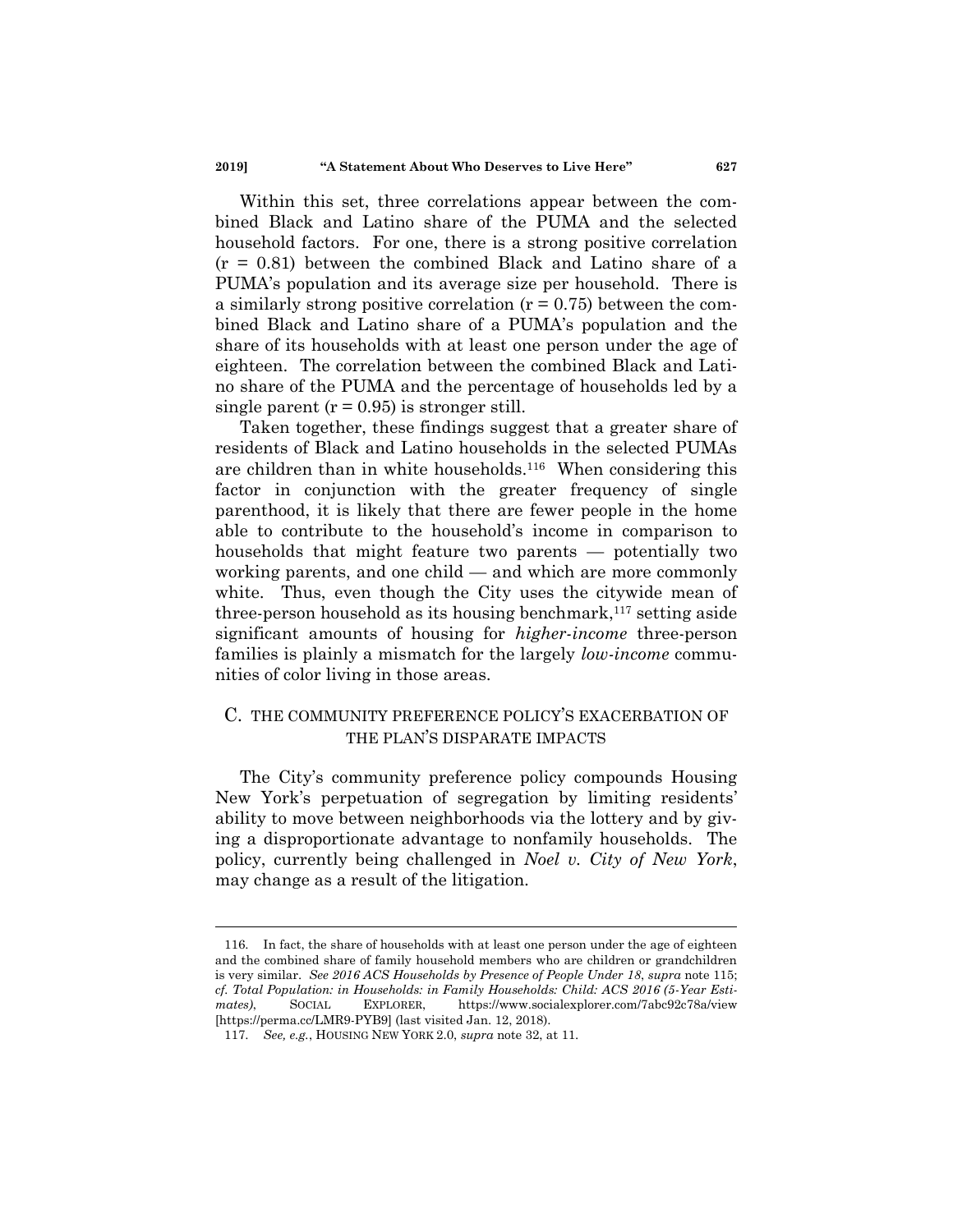That the community preference policy gives a disproportionate preference to higher-income households is clear. Given the strong relationship between race and income, the Part A.1 examination of the PUMAs encompassing areas targeted for re-zoning, and the fact that the City refuses to release its housing lottery outcomes by race,<sup>118</sup> using income as a proxy for race, while imperfect, is reasonably useful in this context. In that light, a case study of the policy's effects is possible.

<span id="page-29-0"></span>*City Limits* analyzed the outcome of a four-building lottery in Prospect Heights, Brooklyn in 2017.<sup>119</sup> The first building received nearly 92,743 applicants for 297 units. That lottery drew 2,783 applicants<sup>120</sup> (3% of all applicants) for one set of  $148$  apartments (50% of all units) in the Middle Income band, 4,609 applicants (5% of all applicants) for another set of 44 apartments (15% of all units) in the Middle Income band, 18,680 applicants (20% of all applicants) for 15 apartments (5% of all units) in the Moderate Income band, and a staggering nearly 67,000 applicants (72% of all applicants) for 90 units (30% of all units) in two sets of Low Income bands.<sup>121</sup> *City Limits* noted that "a good number" of applicants failed to qualify for the Low Income units because their incomes were too low or they fell between the specified Low Income bands.<sup>122</sup> In the second housing lottery, the pool was "nearly as skewed," though more evenly distributed across the lower income tiers.<sup>123</sup>

In this lottery, the odds of an eligible applicant winning ranged from about 1 in 15 for the first band of Moderate Income units to 1 in 1245 for applicants in the Low Income band.<sup>124</sup>

<sup>118.</sup> Greg B. Smith, *Lawsuit Claims de Blasio is Hiding Affordable Housing Info that Shows City is Supporting Segregation*, N.Y. DAILY NEWS (Aug. 8, 2017), http://www.nydailynews.com/new-york/lawsuit-claims-housing-info-shows-nyc-supportssegregation-article-1.3392336 [https://perma.cc/7V8D-UB52].

<sup>119.</sup> Norman Oder, *The Real Math of an Affordable Housing Lottery: The Real Disconnect*, CITY LIMITS (Apr. 19, 2017), https://citylimits.org/2017/04/19/the-real-math-of-anaffordable-housing-lottery-huge-disconnect-between-need-and-allotment/

<sup>[</sup>https://perma.cc/U5JH-2MWH] (using data obtained from a Freedom of Information Law request).

<sup>120.</sup> This is the only band for which the story specified the exact number of applicants eligible (2,203) for the units in question at the exclusion of the total number of applicants for the set of apartments. However, given that all other applicants for the other apartments being accounted for, the author calculated this number.

<sup>121.</sup> Oder, *supra* not[e 119.](#page-29-0)

<sup>122.</sup> *Id.*

<sup>123.</sup> *Id.*

<sup>124.</sup> *Id.*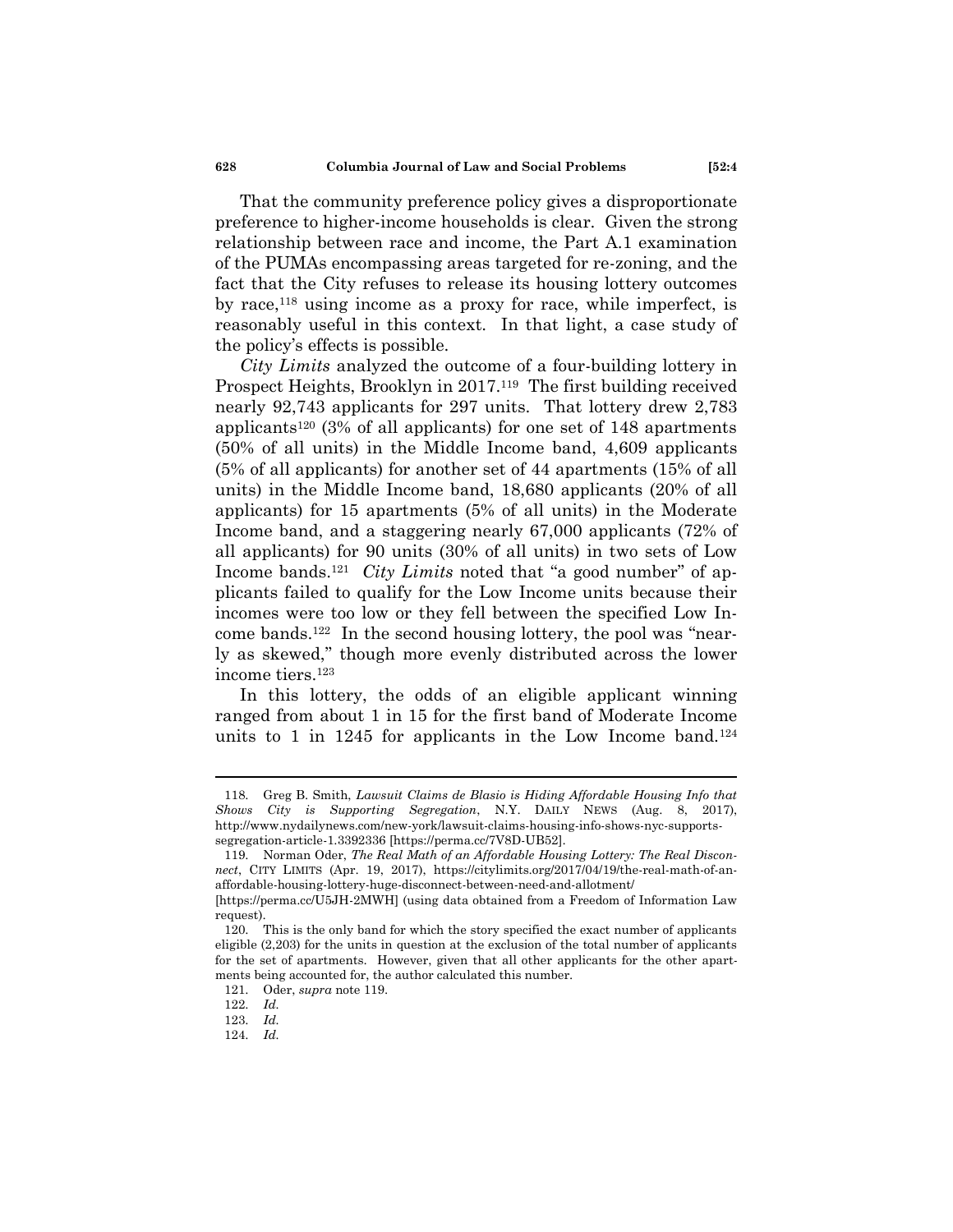However, the situation becomes more striking when factoring in community preferences: for 44 two-bedroom units within the Middle Income band, only 360 households initially qualified.<sup>125</sup> Since half of the units are reserved for applicants from the designated community districts (given that the development was large and spanned four different CDs), the 111 residents from those CDs "seemingly had a one-in-five chance for  $22$  apartments."<sup>126</sup>

Thus, residents of a neighborhood got a significant preference simply for having lived there for an undefined amount of time. This phenomenon is particularly troublesome in gentrifying neighborhoods, where many Black and Latino households are too low-income to afford even the most affordable housing, and where the median white household income is meaningfully higher than the Black or Latino median household income, as documented in Part III.A. In these settings, an already-diminished share of Black and Latino households is eligible for the available affordable housing in their own community districts' lotteries. If these households lose their local lotteries, they will be at a disadvantage in seeking to try their luck again in other areas of the City, since as newcomers to other areas, the community preference policy will disfavor them.<sup>127</sup> In this way, the community preference policy makes Black and Latino families even less likely to qualify for affordable housing under Housing New York.

Housing New York has another similar, if not more straightforward, effect on Black and Latino families. As Part III.B documented, the significant share of studio and one-bedroom apartments among the new housing in gentrifying areas compounds the Plan's perpetuation of segregation. Black and Latino families seeking affordable housing would then need to look to other neighborhoods — likely either non-gentrifying or already highincome — where the share of nonfamily households has been flat or is growing at a slower pace over the long term.<sup>128</sup> In doing so, however, these families once again lose their community preference, rendering them less likely to qualify for affordable housing produced under Housing New York.

<sup>125.</sup> *Id.*

<sup>126.</sup> *Id.*

<sup>127.</sup> And if, for any reason, more middle class or upper-income Blacks and Latinos wished to move out of their present neighborhood into a gentrifying one, they would also face steeper odds of doing so.

<sup>128.</sup> STATE OF NEW YORK CITY'S HOUSING AND NEIGHBORHOODS IN 2015, *supra* note [5,](#page-1-0)  at 11 tbl.7.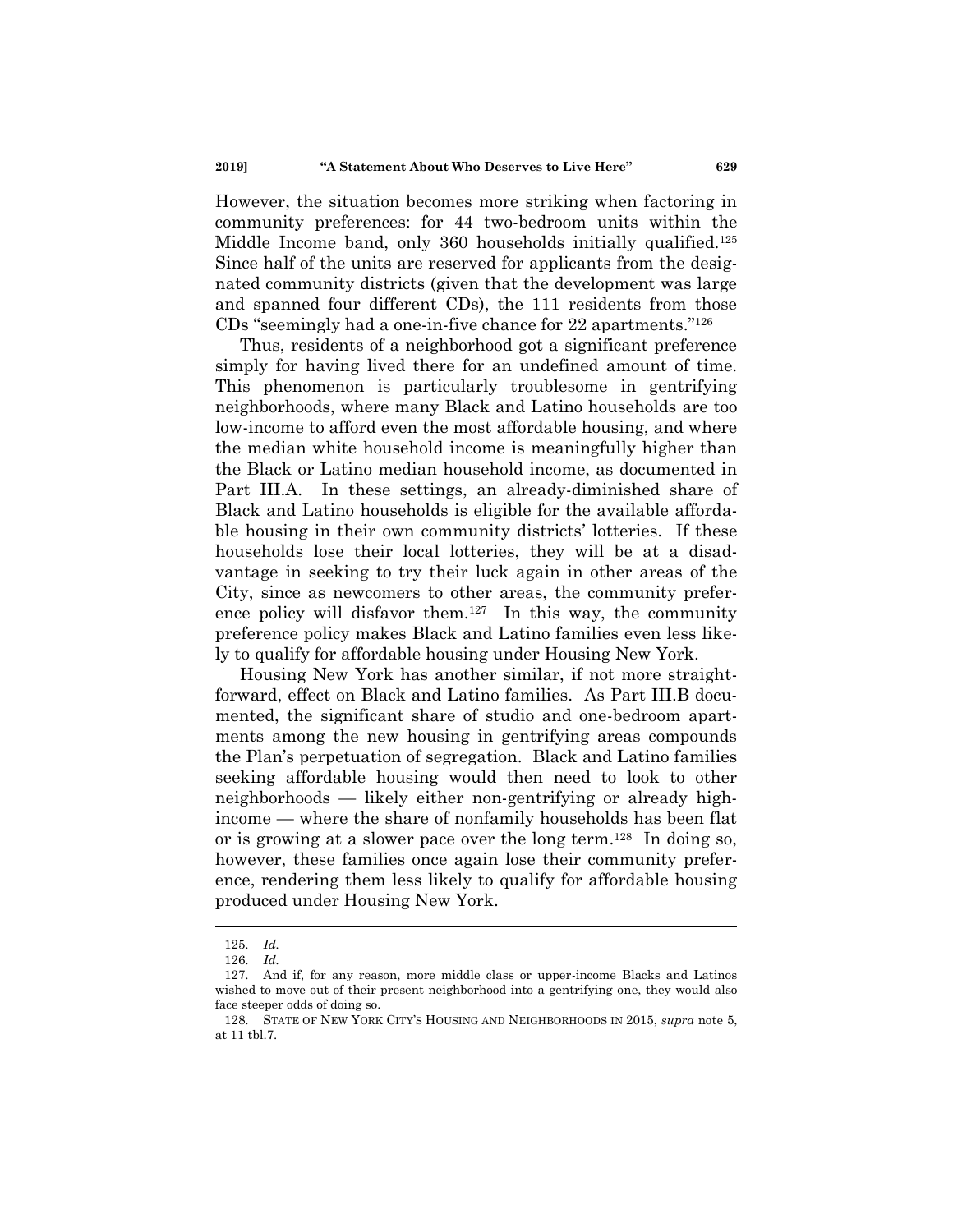Accordingly, the community preference policy perpetuates segregated living patterns in New York City. Indeed, one may view the policy as an anti-gentrification tool, if one believes that such a policy will meaningfully boost Black and Latino residents' ability to move to affordable housing within their neighborhood. However, as has been documented at length, the housing produced is insufficiently affordable, particularly in the neighborhoods targeted for MIH re-zonings. In addition, the fact that this residency preference does not consider length of residency means that relative newcomers to a predominantly Black and/or Latino neighborhood may derive equal benefit from the policy relative to longtime Black and Latino residents. Accordingly, the policy's design and the context in which it exists severely undermines its utility as an anti-gentrification tool. Even so, a policy that would function with the needed adjustments would remain very likely to perpetuate segregation by race.

In sum, the Plan's income distribution, its failure to account for the Household Differential, and the community preference policy all, independently and collectively, indicate Housing New York's disproportionate denial of housing to Black and Latino families and the perpetuation of segregated living patterns. Having satisfied this first step in the burden-shifting disparate impact analysis, the next Part examines the remainder of the framework.

# IV. COMPLETING THE DISPARATE IMPACT ANALYSIS: CAUSALITY, THE CITY'S INTERESTS, AND AVAILABLE ALTERNATIVES

The statistical evidence in Part II is only the first step in the burden-shifting disparate impact analysis. Under *Inclusive Communities* — which the Second Circuit observed to have effectively adopted the HUD framework<sup>129</sup> — there must be a "robust" causality" between a defendant's policies or practices and the statistical disparity to establish a prima facie case of disparate impact.<sup>130</sup> Subsequently, a defendant can contend, with empirical support, that the challenged policy or practice is necessary to

<sup>129.</sup> Mhany Mgmt., Inc. v. Cty. of Nassau, 819 F.3d 581, 618 (2d Cir. 2016) ("The Supreme Court implicitly adopted HUD's approach‖ (citing Texas Dep't. of Hous. & Cmty. Affairs v. Inclusive Communities Project, Inc., 135 S. Ct. 2507, 2518 (2015))).

<sup>130.</sup> *Inclusive Communities*, 135 S. Ct. at 2523.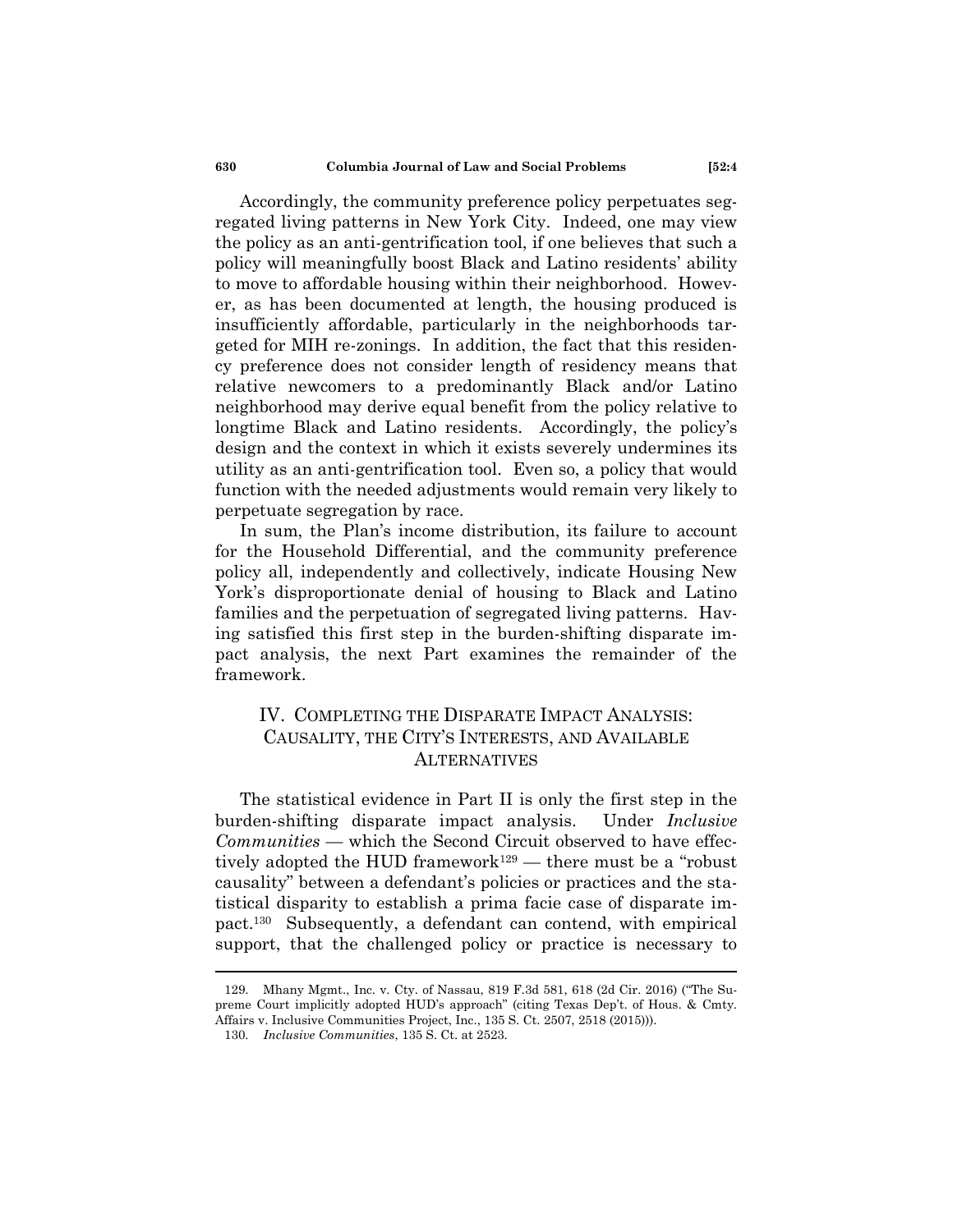serve a substantial, legitimate, nondiscriminatory interest. Should the defendant meet that burden, a plaintiff can then counter by demonstrating that there are less discriminatory ways to serve such interests.<sup>131</sup>

This Part explores these final steps in the burden-shifting disparate impact analysis. Part IV.A details the robust causality between the City's planned allocation of housing by income and household size and the perpetuation of segregation. Part IV.B presents and rebuts many of the City's anticipated justifications, likely foreclosing a finding that the City had substantial, legitimate, and nondiscriminatory interests in advancing Housing New York as currently constructed. Part IV.C puts forth available less discriminatory alternative policies to advance the City's stated objectives. These alternatives double as plausible remedies.

# A. THE ROBUST CAUSALITY BETWEEN THE PLAN'S TARGETS AND THE PERPETUATION OF SEGREGATION

The "robust causality" requirement in *Inclusive Communities* — which demands that a defendant's policies or practices be the impetus behind the alleged statistical disparity — is subject to a wide variety of interpretations. Yet, under any of them, a challenge to the City's Housing New York policy on these perpetuation of segregation grounds meets this test.<sup>132</sup>

<sup>131.</sup> 24 C.F.R. § 100.500(c)(2)–(3) (2018) (cited by *Inclusive Communities*, 135 S.Ct. at 2514–15).

<sup>132.</sup> Some courts and commentators view the test as a more exacting pleading standard for Fair Housing Act cases. *See, e.g.*, Burbank Apartments Tenant Ass'n v. Kargman,  $48$  N.E. 3d 394,  $411$  n.29 (Mass. 2016) ("Our understanding is that the Court's call for 'adequate safeguards,' including a 'robust causality requirement'  $[ \dots ]$  indicates a higher burden for disparate impact plaintiffs under the [Fair Housing Act] than under Title VII." (citation omitted)); Elizabeth L. McKeen et al., *Robust Causality and Cautionary Standards: Why the* Inclusive Communities *Decision, Despite Upholding Disparate Impact Liability, Establishes New Protections for Defendants*, 132 BANKING L.J. 553, 557 (2015) (noting that *Inclusive Communities* offers "new protections" to defendants while conceding that the Court's discusses the disparate impact theory as having "always been properly limited"). However, others see the test as a re-affirmation of higher pleading standards set out broadly in federal cases. *See, e.g.*, Stacy Seicshnaydre, *Disparate Impact and the Limits of Local Discretion After Inclusive Communities*, 24 GEO. MASON L. REV. 663, 678– 679 (2017) (arguing that the *Inclusive Communities* standard is line with the exacting *Twombly*/*Iqbal* pleading standards and that cases additionally fail because of "the fundamental nature of the deficiencies in the dismissed complaints") (citations omitted). Given the relative similarities between the standard laid out in *Tsombanidis*, *see supra* not[e 89,](#page-16-0)  which was decided in 2003, and that articulated in *Inclusive Communities*, the reality in the Second Circuit is likely closer to the latter view.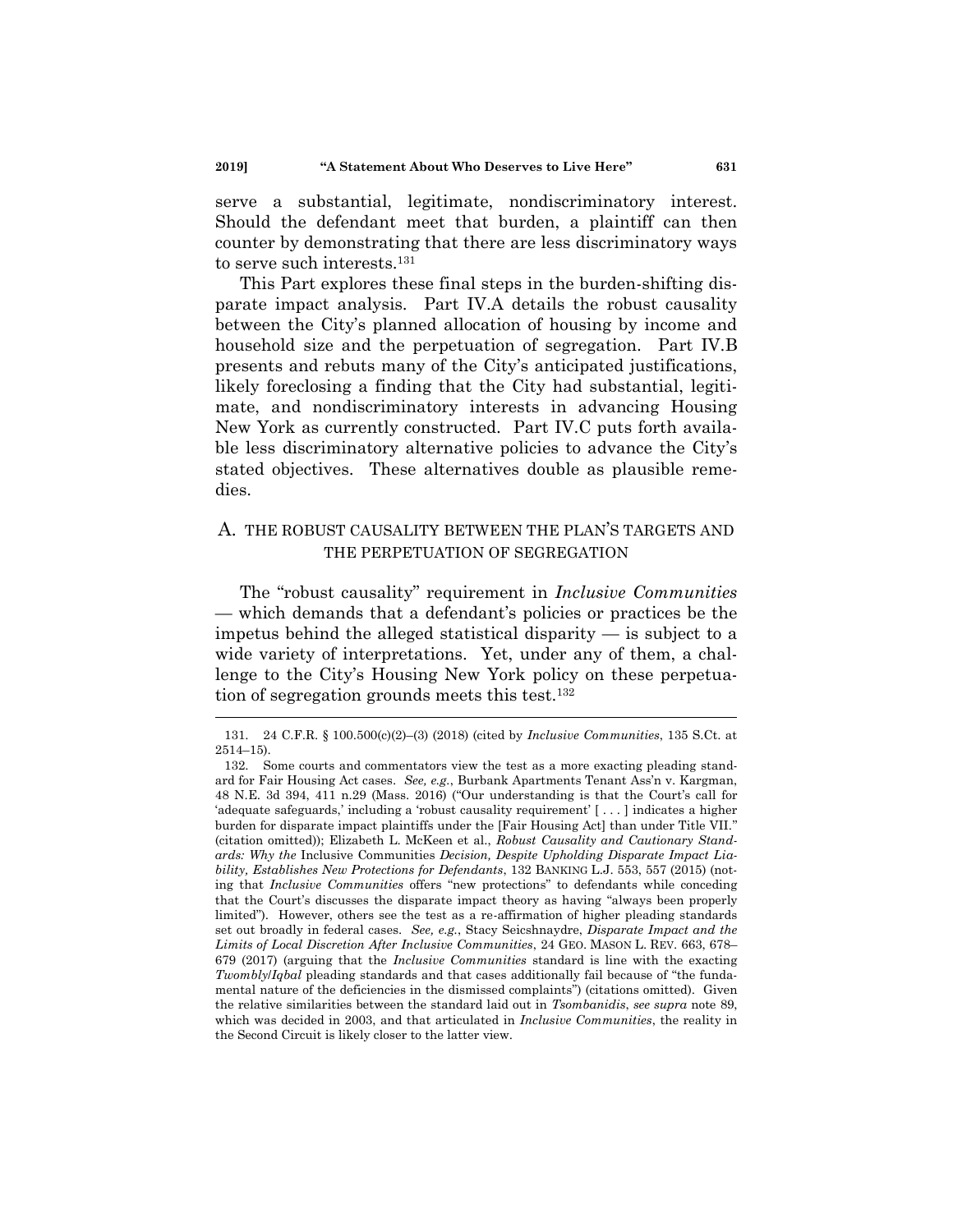To begin, Housing New York is a policy and not a one-time decision. The plan describes itself as having "policy goals"<sup>133</sup> and lists its major "Policies and Programs," among them "Implement[ing] a Mandatory Inclusionary Housing Program."<sup>134</sup> And, almost by definition, the fact that the City has completed, initiated, or otherwise attempted seven re-zonings and is expected to propose another five<sup>135</sup> lays to rest any question that this constitutes a one-time decision. Furthermore, as described above, key components of Housing New York, including MIH and ZQA, required a change in local law,<sup>136</sup> which the *Mhany* court posited warrants a classification as a "general policy."<sup>137</sup> The original Housing New York plan identified some initial required policy changes that are analogous in nature, such as changing term sheets for city loan subsidy programs for affordable housing development.<sup>138</sup>

The fact that one of the theories set out here is a perpetuation of segregation theories can simplify the analysis. By definition, a challenge alleging a perpetuation of segregation sets out to eliminate a policy or practice that perpetuates segregated housing patterns. The Supreme Court acknowledged as much in *Inclusive Communities*, both recognizing the perpetuation of segregation theory as a viable theory of liability<sup>139</sup> and describing exclusionary zoning cases as "resid [ing] at the heartland of disparateimpact liability."<sup>140</sup> While the Housing New York policies at issue plainly do not involve exclusionary zoning, they impact Black and Latino families in analogous ways. If Black and Latino households, and families in particular, cannot qualify to live in a building because they do not meet the City's income guidelines, are more likely to be too large to fit in apartments built with fewer

<sup>133.</sup> HOUSING NEW YORK I, *supra* note [23,](#page-4-2) at 101 ("HPD and HDC will release a revised set of program terms to implement the policy goals of the Plan").

<sup>134.</sup> *Id.* at 8.

<sup>135.</sup> *See ZoneIn*, *supra* note [95](#page-18-0) (presenting a keyed map with these proposals).

<sup>136.</sup> *See* Durkin, *supra* not[e 38.](#page-8-2)

<sup>137.</sup> Mhany Mgmt., Inc. v. Cty. of Nassau, 819 F.3d 581, 619 (2d Cir. 2016).

<sup>138.</sup> HOUSING NEW YORK I, *supra* note [23,](#page-4-2) at 101.

<sup>139.</sup> Texas Dep't. of Hous. & Cmty. Affairs v. Inclusive Communities Project, Inc., 135 S. Ct. 2507, 2522 (2015) ("The [Fair Housing Act] aims to ensure that [governmental] priorities can be achieved without arbitrarily creating discriminatory effects or perpetuating segregation.").

<sup>140.</sup> *Id.* at 2521–22 (citing Town of Huntington v. Huntington Branch, N.A.A.C.P., 488 U.S. 15, 16–18 (1988); United States v. City of Black Jack, 508 F.2d 1179, 1182–88 (8th Cir. 1974)).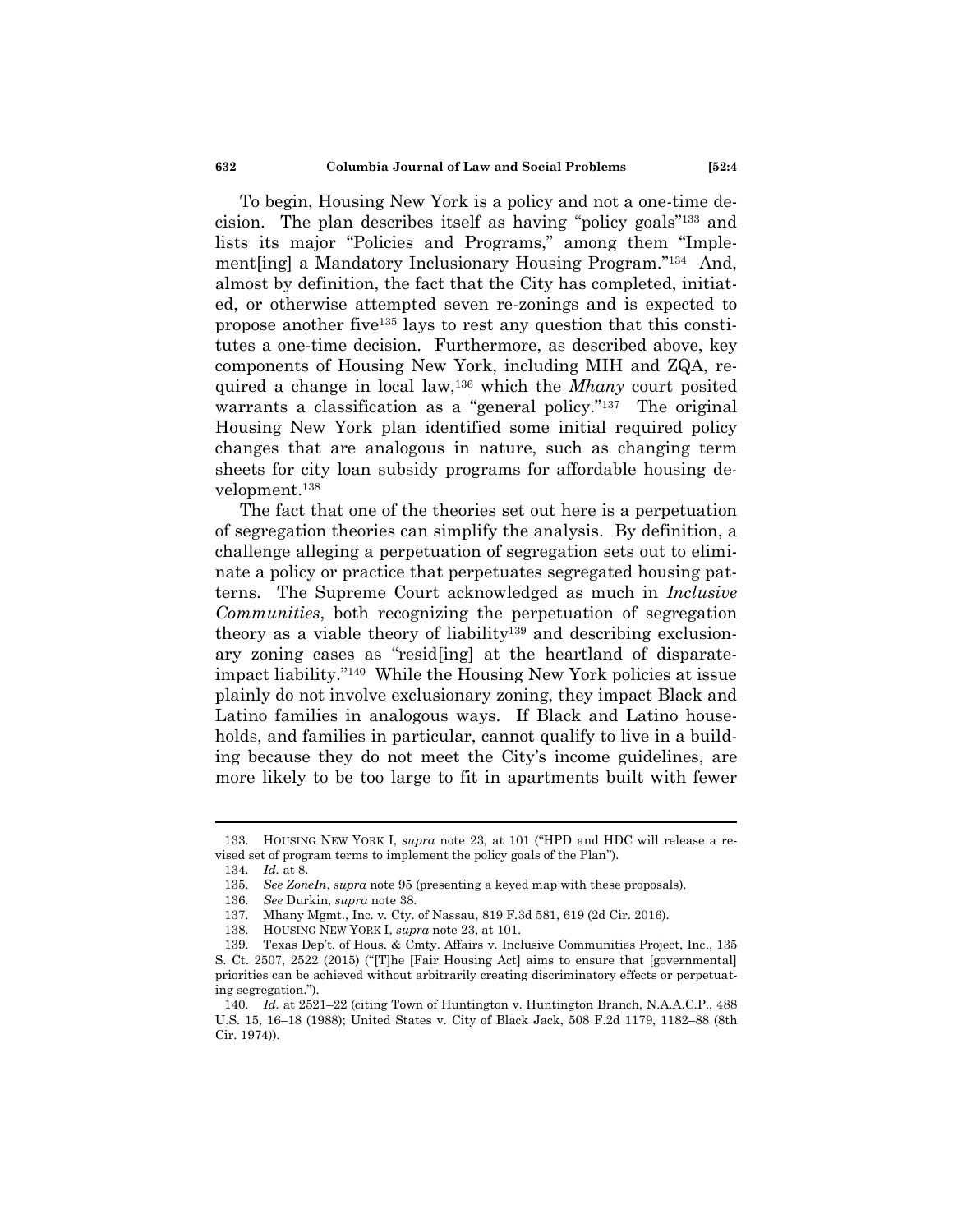<span id="page-34-0"></span>bedrooms at the behest of the  $City<sub>141</sub>$  and are functionally restricted to applying to homes in already-segregated community districts, then the policies perpetuate segregated living patterns. In this way, the impact of these policies is deeply evocative of what the Second Circuit describes in their analyses in *Huntington II*, *Mhany Management*, and *Tsombanidis* because Black and Latino New Yorkers are in greater need of affordable housing, especially deeply affordable housing, compared to white New Yorkers, and these policies directly affect the availability of affordable housing to the affected communities.<sup>142</sup>

One can draw a similar comparison from another dimension: the physical apartment sizes the City permits in new construction. Under the ZQA amendments, the City permitted taller buildings for buildings in MIH zones and greater density within buildings in high-density residential zones without allowing increased square footage except for affordable senior housing.<sup>143</sup> The City justified the change by stressing the importance of higher ceilings and architectural diversity.<sup>144</sup> However, these changes similarly encourage more apartments with fewer bedrooms, as is the City's stated goal, which, when aggregated, incentivize further reductions in the kinds of housing for which Black and Latino families may be eligible under Housing New York and resemble the spatial role that minimum lot sizes play in exclusionary zoning.

Courts have recognized the significant discriminatory effects such policies may have. For example, the court in *Broadway Triangle Community Coalition v. Bloomberg*<sup>145</sup> recognized the dis-

<sup>141.</sup> Tucked into its Consolidated Plan, which HUD grantee recipients must submit to the agency in order to qualify for federal funds, the City declares its intention to amend the regulation governing the size of the units that HPD requires from new construction. The plan notes that the current policy requires developers to build either fifty percent twobedroom units or thirty percent two-bedroom units and ten percent three-bedroom units. N.Y.C. PLANNING, CONSOLIDATED PLAN: 2015–19 FIVE-YEAR STRATEGIC PLAN SP-80 (Dec. 16, 2016), https://www1.nyc.gov/assets/planning/download/pdf/about/consolidated-plan/ 2015-conplan-strategic-plan.pdf [https://perma.cc/CAD4-WQPB] [hereinafter CONSOLIDATED PLAN]. Developers, the City notes, frequently opt for the former option; however, the City intends to promote the latter in order to build the remaining sixty percent of units as studios and one-bedroom units to meet what it asserts are the growing number of one- and two-person households. *Id.*

<sup>142.</sup> *See* discussion of *Huntington II*, *Tsombanidis*, *Gallagher*, and *Mhany Mgmt. supra* note[s 89](#page-16-0)–[91,](#page-17-0) and accompanying text.

<sup>143.</sup> *See supra* note[s 40](#page-9-0)–[42,](#page-9-1) and accompanying text.

<sup>144.</sup> *City Council ZQA Overview*, *supra* note [39.](#page-8-0)

<sup>145.</sup> Broadway Triangle Cmty. Coal. v. Bloomberg, 35 Misc. 3d. 167 (N.Y. Sup. Ct. Dec. 23, 2011).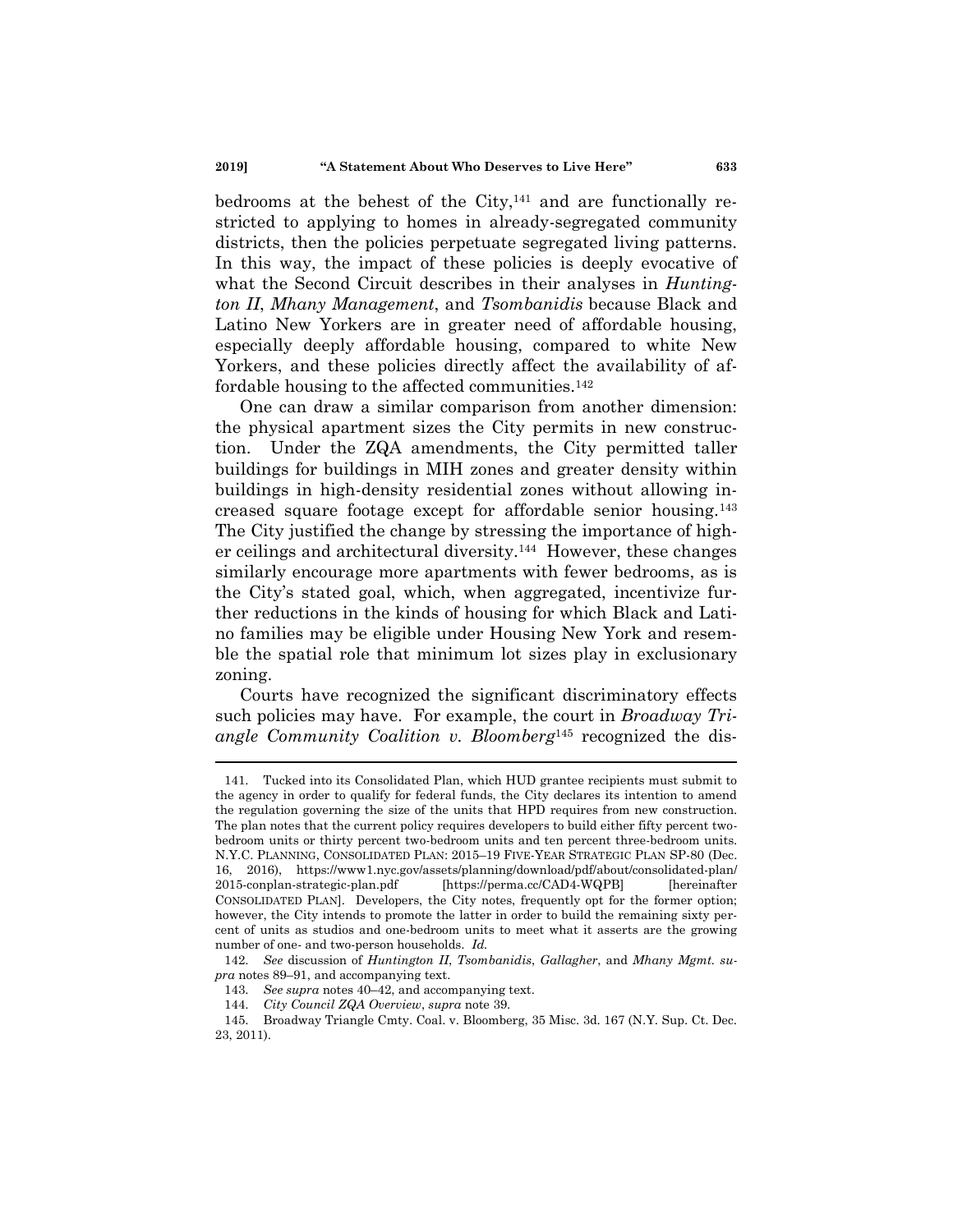parate impact of the share of apartments with certain numbers of bedrooms in a development. The court recognized that a citychosen developer's affordable housing development built a disproportionately high share of three- and four-bedroom apartments, which disproportionately benefitted the Hasidic population of Williamsburg<sup>146</sup> and its atypically large families at the expense of nearby Black and Latino households, and established a prima facie showing of disparate impact on the area's Black and Latino families under *Huntington II*.<sup>147</sup> Although this decision preceded *Inclusive Communities*, the *Broadway Triangle* decision would nevertheless satisfy the "robust causality" standard, since the perpetuation of segregation there stemmed from the specifications of the housing proposed by city-chosen developers.

Over time, the Broadway Triangle plan's contours have been much broader than a specific development. Nevertheless, the general principle remains applicable to Housing New York, since the perpetuation of segregation at issue stems from the City's allbut-expressed desire to build housing to accommodate what are ultimately largely white and nonfamily households that, in light of racial differences in household size and composition, disproportionately deny housing to Black and Latino families and perpetuate segregated living patterns.

#### B. REBUTTING THE CITY'S ANTICIPATED JUSTIFICATIONS

The City would face steep difficulties in asserting a legally sufficient justification for its income and household size targets. In response to the analyses in Parts III and IV.A,<sup>148</sup> the City would assert that its policies are "necessary to achieve one or more substantial, legitimate, nondiscriminatory interests."<sup>149</sup> This Subpart first rebuts an anticipated assertion that, as presently constructed, the Plan is the most economically viable way to deliver affordable housing for New Yorkers. Next, it demonstrates that the City cannot support an assertion that there has been an increased demand for homes for nonfamily households without

<sup>146.</sup> It is important to note that the *Broadway Triangle* court considered the Williamsburg Hasidim to be white for the purposes of its FHA analysis. *See generally id.* 147. *Id.* at 173–75.

<sup>148.</sup> From this point forward, the arguments in those sections will be treated *arguendo* as having established a prima facie showing of disparate impact.

<sup>149.</sup> 24 C.F.R. § 100.500(c)(2) (2018) (cited by Texas Dep't. of Hous. & Cmty. Affairs v. Inclusive Communities Project, Inc., 135 S. Ct. 2507, 2515 (2015)).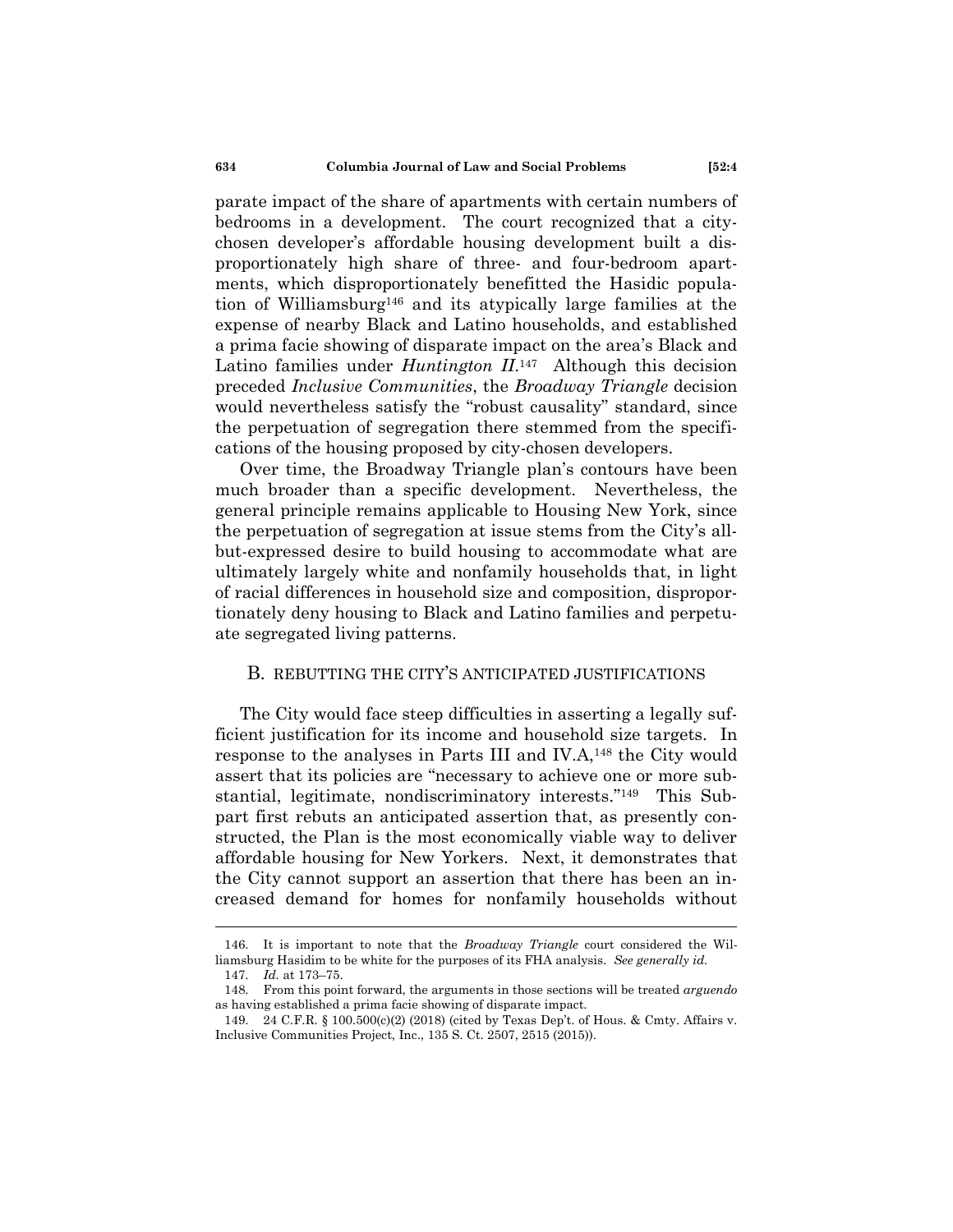children. Lastly, this Subpart outlines how the City fails to meet its own stated goals for Housing New York.

#### 1. *The Market Inefficiencies of Housing New York*

The most obvious justification the City may offer for the current construction of the Plan — especially its MIH component and the Plan's share of housing geared toward Moderate and Middle Income households  $-$  is that it is the most economically viable way to deliver affordable housing for New Yorkers. Mayor de Blasio has further described the targeted neighborhoods as areas where the City has "the opportunity to make the biggest impact" by building affordable housing and increasing amenities.<sup>150</sup> He has also asserted that low-income communities of color are those best-suited for increased development.<sup>151</sup>

However, the City's own data refutes that assertion. The City commissioned a study by Bay Area Economics to develop industry-guided indices for market strength by Neighborhood Tabulation Area (NTA) and for project viability. The study found that, in "Strong" and "Very Strong" housing markets, a combination of MIH and state and federal tax credits made most rental projects that set aside between 20% and 50% of floor area at 60%, 75%, and 90% average AMI thresholds viable for most mid- and highrise buildings.<sup>152</sup> Furthermore, it found that "Moderate" and ―Weak‖ markets would likely require public subsidies to make MIH viable.<sup>153</sup> Still, the City has only contemplated pursuing MIH re-zonings in one NTA with a Very Strong Market (China-

<span id="page-36-1"></span><span id="page-36-0"></span><sup>150.</sup> Sam Raskin, *Questions Arise as de Blasio Rezones Series of Low-Income Neighborhoods*, GOTHAM GAZETTE (Mar. 7, 2018), http://www.gothamgazette.com/city/7521 questions-arise-as-de-blasio-rezones-series-of-low-income-neighborhoods [https://perma.cc/ C36J-U59U].

<sup>151.</sup> *Id.*

<sup>152.</sup> BAE URBAN ECONOMICS, INC. ET AL., MARKET & FINANCIAL STUDY: NYC MANDATORY INCLUSIONARY HOUSING 49–53, 54 tbl.21 (2015), http://www1.nyc.gov/assets/ planning/download/pdf/plans-studies/mih/bae\_report\_092015.pdf [https://perma.cc/SA3Z-V37V] [hereinafter BAE MIH STUDY].

<sup>153.</sup> *Id.* at 50. The Furman Center reached the same conclusion on neighborhoods with weaker housing markets. *See* JOSIAH MADAR, FURMAN CTR. FOR REAL ESTATE & PUB. POLICY, INCLUSIONARY HOUSING POLICY IN NEW YORK CITY: ASSESSING NEW OPPORTUNITIES, CONSTRAINTS, AND TRADE-OFFS 19 (2015), http://furmancenter.org/files/ NYUFurmanCenter\_InclusionaryZoningNYC\_March2015.pdf [https://perma.cc/RZ5D-6896] [hereinafter FURMAN CTR. MIH STUDY] ("Clearly, whether or not it is efficiently designed or fiscally prudent, there are many neighborhoods where an inclusionary housing policy that relies entirely on cross-subsidy and property tax exemption is unlikely to be a sufficient tool for providing affordable housing.").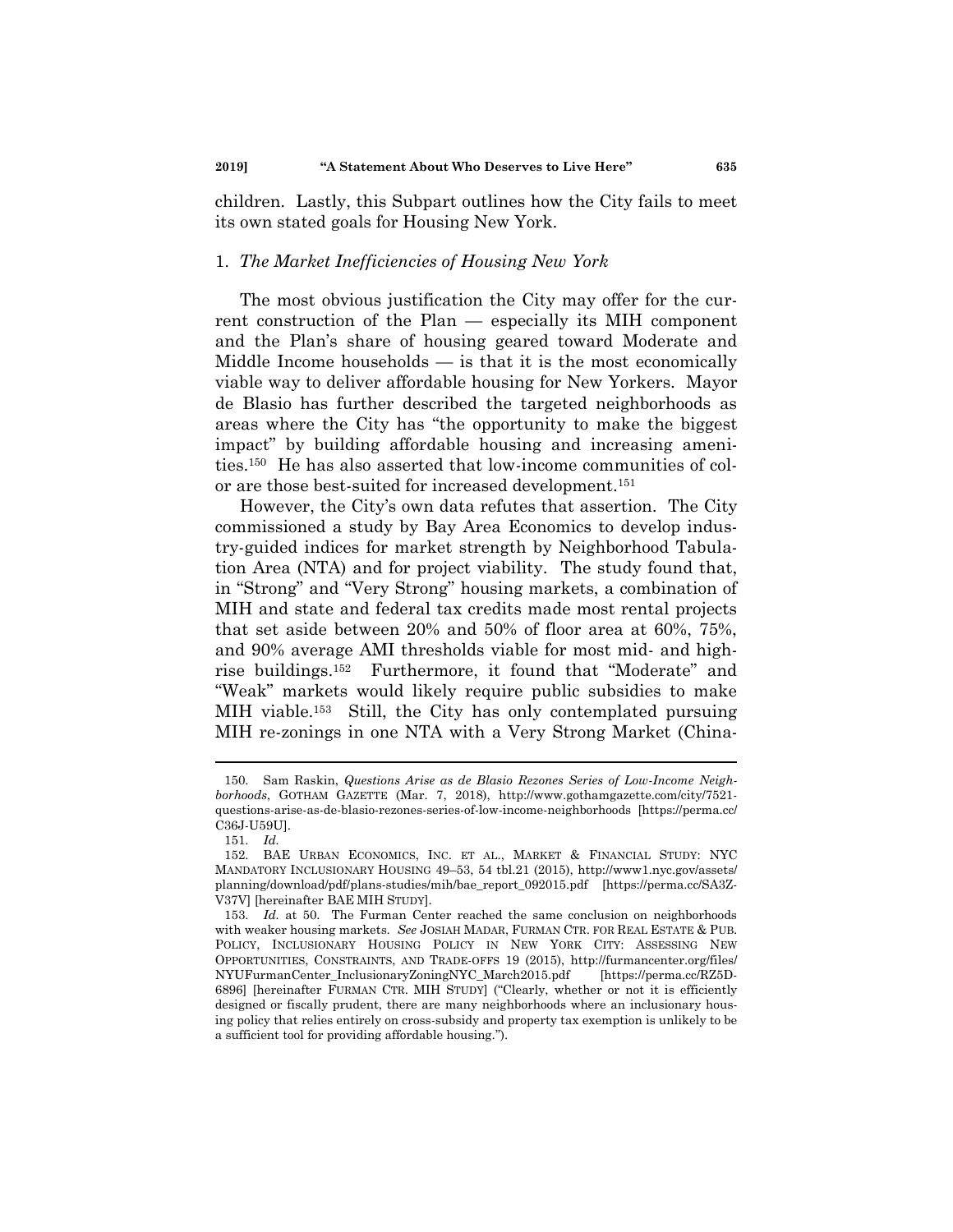town) and one NTA with a Strong Market (East Harlem South).<sup>154</sup> For whatever its reasons, the City has chosen to subsidize development in weaker markets instead of capitalizing on the economic path of least resistance to deliver greater and deeper affordable housing.

Simultaneously, the City has offered mixed signals about its willingness to further subsidize low-income housing, particularly in MIH areas. On the one hand, the New York City Department of City Planning calls MIH "the floor, not the ceiling, of affordability that would ultimately be achieved in new development."<sup>155</sup> On the other hand, Deputy HPD Commissioner for Development Molly Park told *City Limits*, "The City explicitly did not intend to contribute funds that might subsidize MIH units." $156$  As is, the City has nevertheless begun to do so. As part of the 2016 East New York re-zoning plan, the City agreed to only subsidize buildings that are 100% affordable in the Low and Extremely Low income bands, committing at least 40% of all units in those buildings to households making less than 50% AMI, with the remainder going to households making 60% AMI.<sup>157</sup> The City has also provided funding to subsidize affordable housing in the recently passed Inwood re-zoning plan.<sup>158</sup>

The City may further assert that it has an interest in developing a substantial share of Moderate and Middle Income housing. To support this contention, it may point to the growing rent burden on some households in these income bands<sup>159</sup> and the fact

<span id="page-37-0"></span><sup>154.</sup> *See* BAE MIH Study, *supra* note [152,](#page-36-0) at 59 tbl.59. *Cf. supra* note [95](#page-18-0) and accompanying text (listing neighborhoods where the city has expressed an interest in MIH rezonings).

<sup>155.</sup> *Mandatory Inclusionary Housing*, N.Y.C. PLANNING (Mar. 22, 2016), https://www1.nyc.gov/site/planning/plans/mih/mandatory-inclusionary-housing.page [https://perma.cc/7MLK-FFKP].

<sup>156.</sup> Abigail Savitch-Lew, *Advocates, Council Continue Push for Deeper Affordability*, CITY LIMITS (Sept. 14, 2017), https://citylimits.org/2017/09/14/advocates-council-continuepush-for-deeper-affordability/ [https://perma.cc/H2TW-GM8J].

<sup>157.</sup> *East New York Neighborhood Plan*, N.Y.C. PLANNING, http://www1.nyc.gov/site/ planning/plans/east-new-york/east-new-york-1.page [https://perma.cc/6LZE-R376] (last visited Jan. 28, 2018).

<sup>158.</sup> *See* Sadef Ali Kully, *Council Approves Inwood Rezoning Amid Protest*, CITY LIMITS (Aug. 9, 2018), https://citylimits.org/2018/08/09/council-approves-inwood-rezoningamid-protest/ [https://perma.cc/Q8JG-KQ3N] (last visited Sep. 21, 2018).

<sup>159.</sup> *See* STATE OF NEW YORK CITY'S HOUSING AND NEIGHBORHOODS IN 2015, *supra* not[e 5,](#page-1-0) at 15 tbl.12 (demonstrating that Moderate Income households have had the largest percentage-point growth in share of rent-burdened households); *see also* RAHUL JAIN, CITIZEN'S BUDGET COMM'N, WHOSE BURDEN IS IT ANYWAY? 3 tbl.2 (2015), https://cbcny.org/sites/default/files/media/files/REPORT\_RENTBURDEN\_11122015\_0.pdf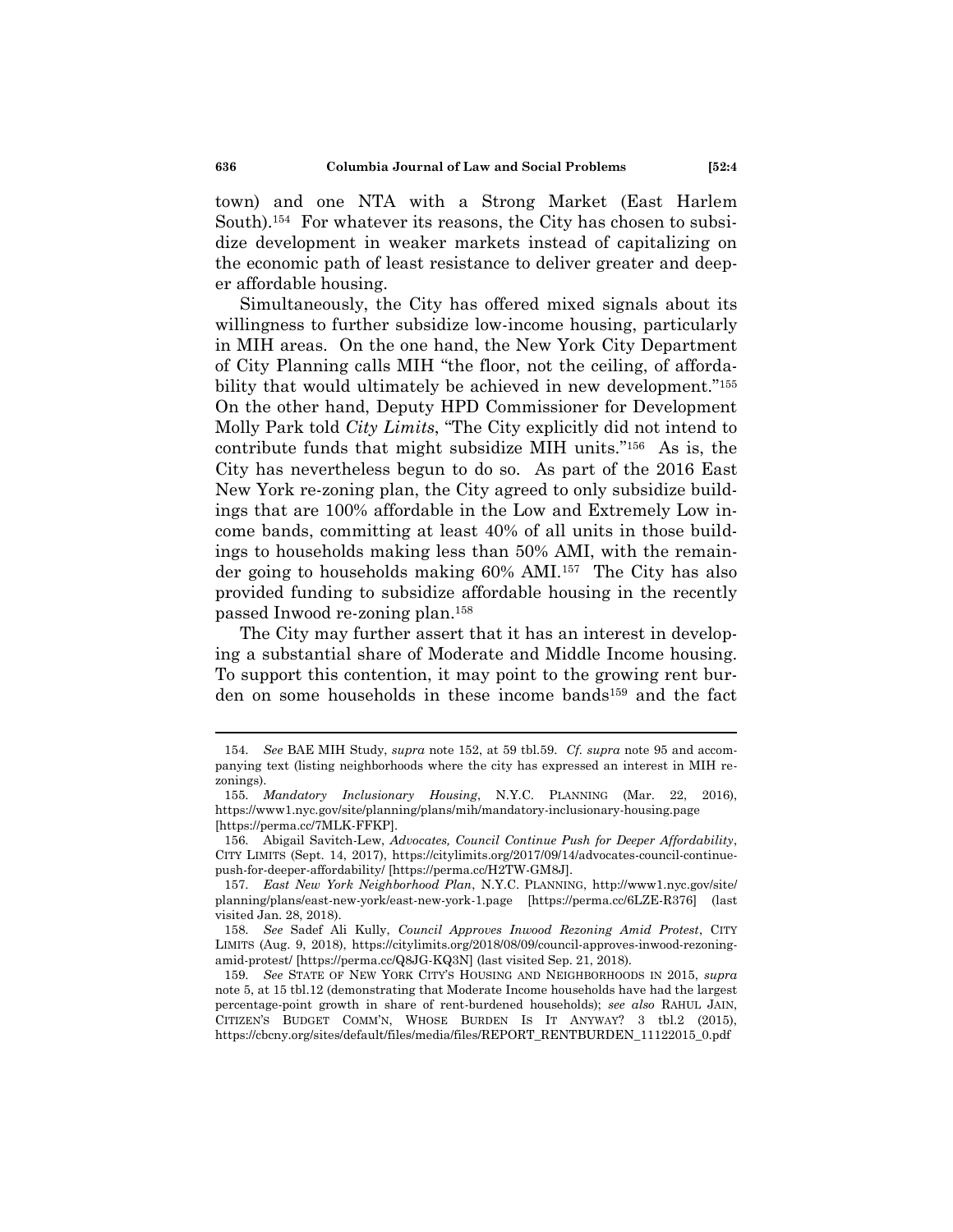that MIH works in part by getting units with higher-income tenants to cross-subsidize lower-income tenants.<sup>160</sup> This defense is flawed for two reasons. First, as previously established, in the neighborhoods that are in the Moderate and Weak market categories as defined by Bay Area Economics, developers will still need rent subsidies to build under MIH. Re-zoning for greater density in weaker markets is insufficient to enable these units to cross-subsidize lower-income housing.<sup>161</sup> Second, affordable rental housing particularly geared at Middle Income housing has not been particularly successful. The affordable housing lottery manager for the units described in Part III.C described leasing to Middle Income tenants as "really tough," given that their financial position enables such tenants to pursue other options. In fact, as of November 2017, eighty units designated for Middle Income households were still empty and being advertised on online residential database, StreetEasy.<sup>162</sup>

Accordingly, the economic theory upon which the City would likely rest its justification for the current construction of Housing New York — specifically, its MIH component and the share of units aimed for Moderate and Middle Income households — is severely flawed.

#### 2. *The Plan's Erroneous View of Household Size Trends*

The City has justified its intention to incentivize a shift in the construction of new units to studios and single-family homes,<sup>163</sup> while neglecting the need for housing for median-size Black and Latino households, by pointing to an increased demand in the need for those homes. The City's assertion, however, is misguided. In 2005, the citywide share of nonfamily households was 39.2%; by 2015, the nonfamily share of households had only in-

<sup>[</sup>https://perma.cc/KK3K-KU2L] [hereinafter CBC RENT BURDEN STUDY] (demonstrating that 150,000 middle- and moderate-income households are rent-burdened).

<sup>160.</sup> Norman Oder, *The Real Math of an Affordable Housing Lottery: The Real Disconnect*, *supra* note [119](#page-29-0) ("The middle-income units  $[ \dots ]$  contribute to the long-term financial viability of the development,' said Stephanie Mavronicolas, director of external affairs for HDC, 'while meeting a genuine need for middle income households finding it harder to afford to stay in New York City."".

<sup>161.</sup> FURMAN CTR. MIH STUDY, *supra* note [153,](#page-36-1) at iii.

<sup>162.</sup> Ginia Bellafante, *At \$3,700 a Month, 'Affordable' Apartments Go Begging*, N.Y. TIMES (Nov. 17, 2017), https://www.nytimes.com/2017/11/17/nyregion/at-3700-a-monthaffordable-apartments-go-begging.html [https://perma.cc/QLE6-7T2D].

<sup>163.</sup> HOUSING NEW YORK I, *supra* note [23,](#page-4-2) at 24. *Accord* CONSOLIDATED PLAN, *supra* not[e 141,](#page-34-0) at SP-80.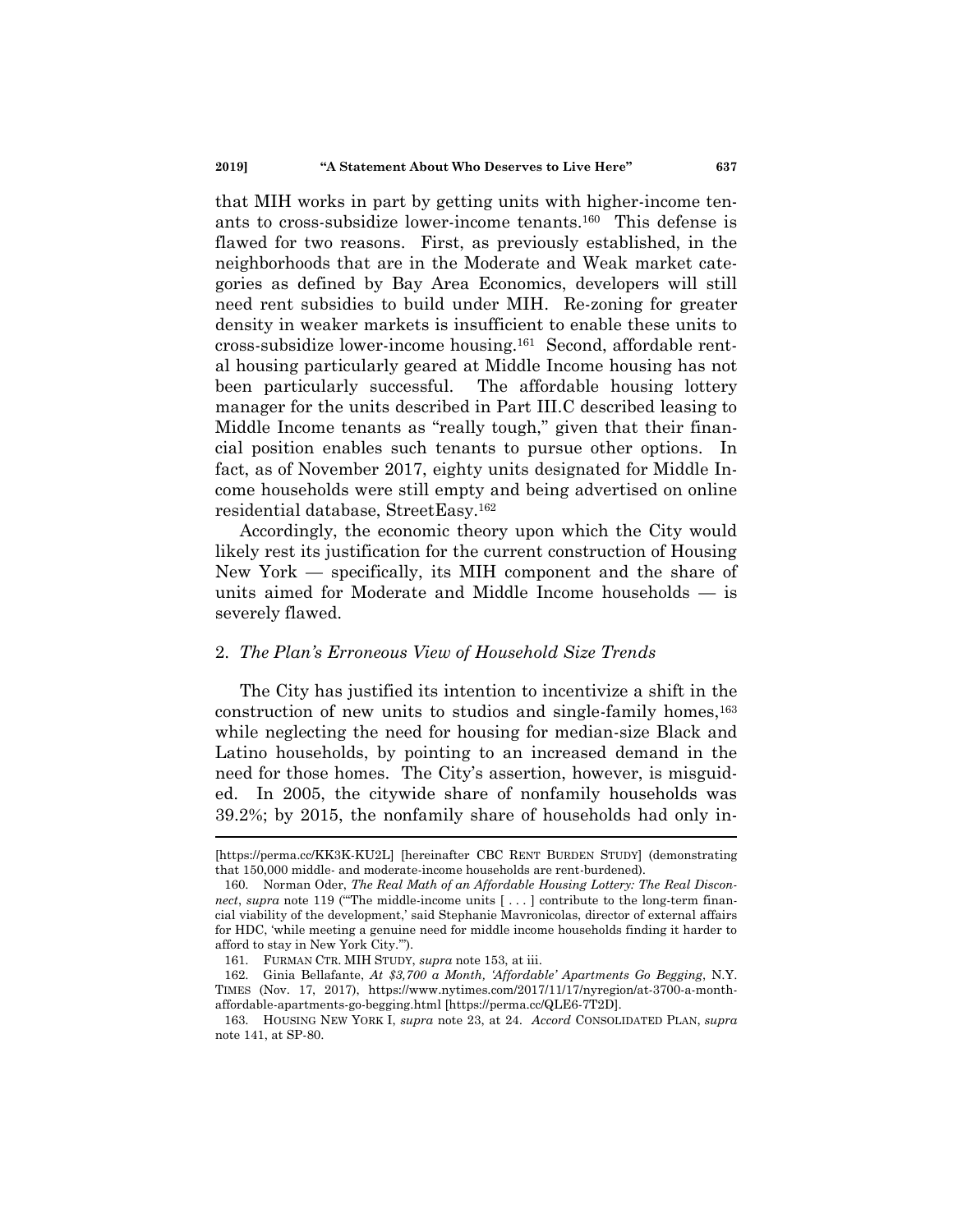<span id="page-39-0"></span>creased one percentage point to 40.4%.<sup>164</sup> In 2016, that share was effectively flat, constituting 40.2% of households.<sup>165</sup> By contrast, these margins have fluctuated within various neighborhoods. Between 2005 and 2015, although the share of nonfamily households fell in many parts of the City, including parts eastern Queens and southern Brooklyn, this share increased by over five percentage points in SBAs for Bushwick, Bedford Stuyvesant, Brownsville/Ocean Hill, East Flatbush, Crown Heights South, Astoria, Morningside Heights/Hamilton Heights, Washington Heights/Inwood, and Williamsbridge/Baychester.<sup>166</sup> Of these nine SBAs, the Furman Center identifies seven as gentrifying and calls the remaining two (East Flatbush and Williamsbridge/Baychester) high-income.<sup>167</sup> Re-orienting the City's desired housing production in such a context suggests that the City is most interested in building new housing for people moving into gentrifying neighborhoods, not for low-income people living in the same neighborhoods or citywide.

<span id="page-39-1"></span>The City could attempt to justify its interest in smaller apartments by pointing to the dip in families with children, but this explanation would be insufficient. Between the 2005–2009 ACS and the 2009–2014 ACS, the share of families with children dropped by just over one percentage point in the City overall, with a two-percentage point drop in both gentrifying and nongentrifying neighborhoods.<sup>168</sup> While the difference is not negligible, it alone is not sufficient to spawn a reorientation of New York City's housing policy.

The City may conceivably argue that such a shift would nevertheless be an acceptable concession to the realities of gentrification. This justification, too, would fail for three reasons. First, as the City has itself acknowledged, individuals in nonfamily house-

<sup>164.</sup> FURMAN CTR. FOR REAL ESTATE & PUB. POLICY, STATE OF NEW YORK CITY'S HOUSING AND NEIGHBORHOODS IN 2016 7 (2016), http://furmancenter.org/files/sotc/ SOC\_2016\_Full.pdf. [https://perma.cc/RTE5-KA7Y] [hereinafter STATE OF NEW YORK CITY'S HOUSING AND NEIGHBORHOODS IN 2016].

<sup>165.</sup> *Households: Nonfamily Households: ACS 2016 (5-Year Estimates)*, SOCIAL EXPLORER, https://www.socialexplorer.com/9b910f0374/view (last visited Jan. 12, 2019) (on file with the *Columbia Journal of Law and Social Problems*).

<sup>166.</sup> STATE OF NEW YORK CITY'S HOUSING AND NEIGHBORHOODS IN 2016, *supra* note [164,](#page-39-0) at 7 fig.2.

<sup>167.</sup> STATE OF NEW YORK CITY'S HOUSING AND NEIGHBORHOODS IN 2015, *supra* note [5,](#page-1-0)  at 6.

<sup>168.</sup> *Id.* at 12 tbl.8. Compare with the longer-term trend beginning in 1990 discussed in note [15](#page-3-0) *supra* and the accompanying text.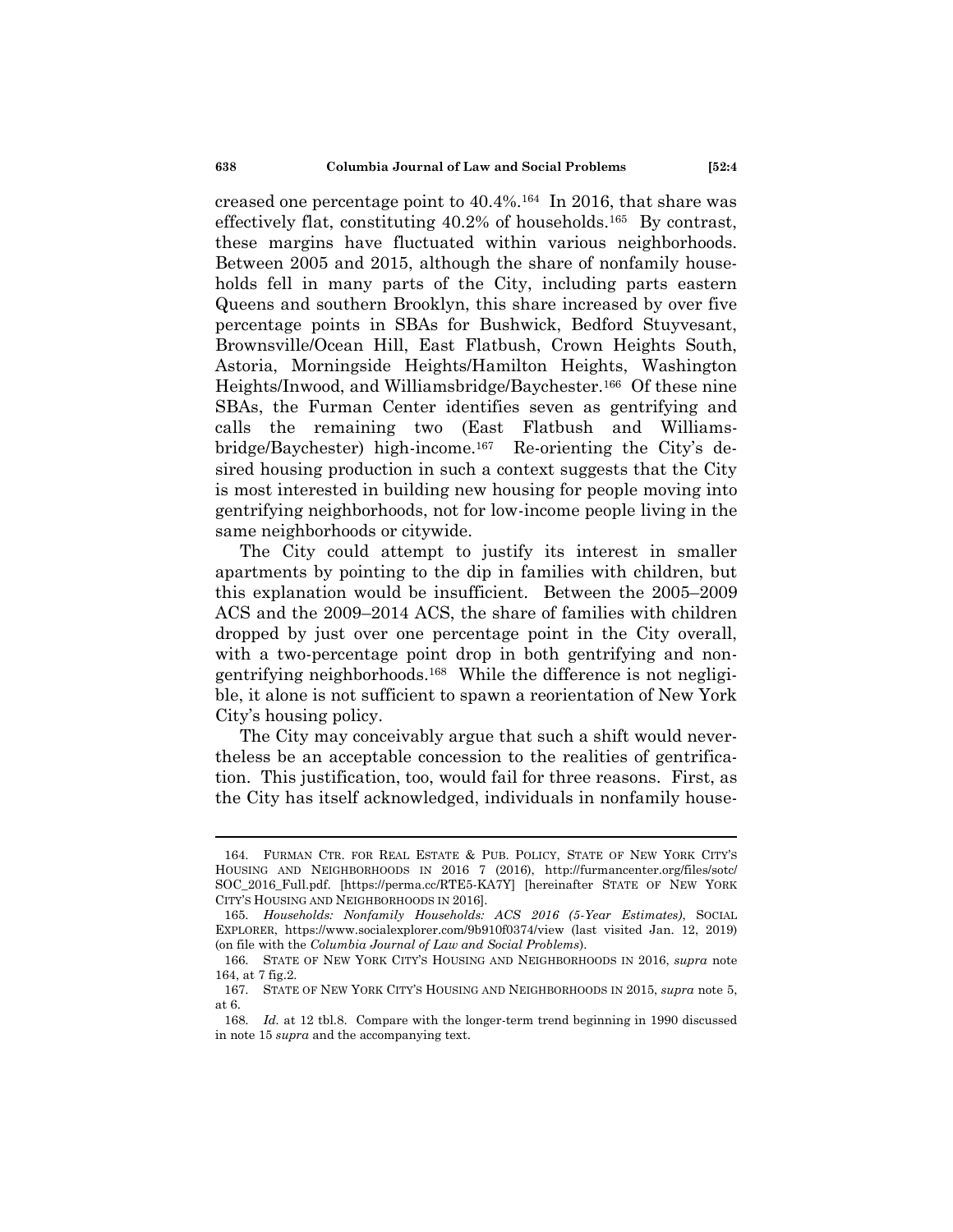holds may live together as roommates;<sup>169</sup> by contrast, many family households, particularly those with children, cannot reasonably fit in a one-bedroom apartment. Second, as has been previously established, the City relies on subsidizing construction in neighborhoods whose markets cannot even yet support the scale the City wishes to see in these neighborhoods — in other words, the City is willfully encountering serious hurdles to pursue a contrived sense of reality. Third, and perhaps most salient, pursuing such a noticeable shift in construction priorities citywide would make it ever more difficult for Black and Latino New Yorkers to ever benefit from affordable housing, and accommodating gentrification does not require pursuing an artificially expensive and exclusive course in this way.

#### 3. *An Inadequate Public Policy Response*

Housing New York's stated goal is to address the affordable housing crisis facing low- and middle-income city residents.<sup>170</sup> The City may further justify its plan by describing it as an adequate policy response to the City's affordability challenge. While rebutting this point would likely be insufficient to overturn the Plan, it is important to outline the dire straits that the lowest income households find themselves in to reject the notion that the income targets<sup>171</sup> or the household size targets<sup>172</sup> are adequate solutions.

### a) *The Income Targets Miss the Most Vulnerable Households*

Housing New York's income targets under-target the most vulnerable households. In 2015, nearly 90% of Extremely Low Income households are rent-burdened to some degree.<sup>173</sup> Among Very Low Income households, about 80% were rent-burdened to

<sup>169.</sup> *See* HOUSING NEW YORK I, *supra* not[e 23,](#page-4-2) at 24.

<sup>170.</sup> *See, e.g.*, HOUSING NEW YORK I, *supra* note [23,](#page-4-2) at 5 (noting the failure of markets and past direct government interventions to substantially address affordability challenges for low- and moderate-income New Yorkers).

<sup>171.</sup> *See infra* Part IV.B.3.a.

<sup>172.</sup> *See infra* Part IV.B.3.b.

<sup>173.</sup> STATE OF NEW YORK CITY'S HOUSING AND NEIGHBORHOODS IN 2016, *supra* note [164,](#page-39-0) at 25 fig.6. (demonstrating that 70% of Extremely Low Income households are severely rent-burdened and 20% are moderately rent-burdened).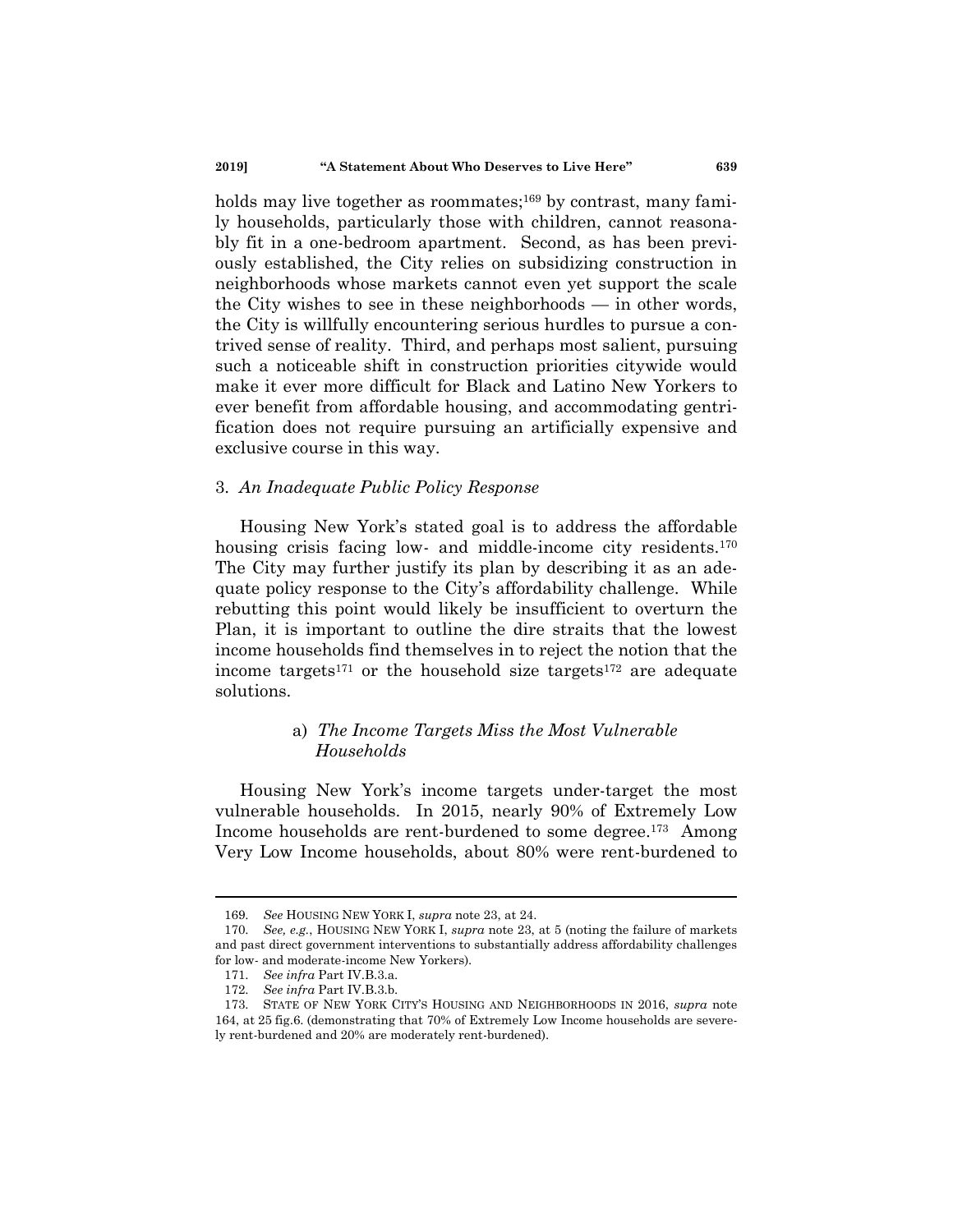some degree.<sup>174</sup> Nearly 60% of Low Income households were some measure of rent-burdened.<sup>175</sup> For Moderate Income households, the share of rent-burdened households was approximately 30%.<sup>176</sup> Lastly, for Middle Income households, approximately 20% of the income band was rent-burdened.<sup>177</sup>

Even though the highest percentage-point increase over time for rent-burdened households has occurred in the Low, Moderate, and Medium Income bands,<sup>178</sup> the rent burden for Extremely Low and Very Low Income households — those which contain an exceptionally high share of Black and Latino residents in target areas — continue to experience increasingly severe rent burdens. Furthermore, these households do not have the option of simply moving out to escape their burdens. At the time of the Furman Center's analysis, Extremely Low Income households could only afford about 8% of recently available rental units, and Very Low Income households could only afford about 15% of recently available rental units.<sup>179</sup>

The AMI-related affordability challenges that disproportionately affect Black and Latino New Yorkers span beyond those that occur under the direct spotlight of gentrification. The Furman Center found that households earning less than 80% AMI in non-gentrifying areas — five out of seven of which were over 85% Black and Latino<sup>180</sup> — are more rent-burdened than households

180. *See* STATE OF NEW YORK CITY'S HOUSING AND NEIGHBORHOODS IN 2015, *supra* note [5,](#page-1-0) at 6 (identifying the SBAs of Highbridge/South Concourse, Kingsbridge Heights/ Moshulu, University Heights/Fordham, Soundview/Parkchester, Bensonhurst, Coney

<sup>174.</sup> *Id.* (demonstrating that 40% of Very Low Income households were severely rentburdened and another 40% were moderately rent-burdened).

<sup>175.</sup> *Id.* (demonstrating that over 10% of Low Income households were severely rentburdened and about 50% were moderately rent-burdened).

<sup>176.</sup> *Id.* (demonstrating that about 5% of Moderate Income households were severely rent-burdened and about another 25% were moderately rent-burdened).

<sup>177.</sup> *Id.* (demonstrating that about 1% of Middle Income households were severely rent burdened and under 20% were moderately rent-burdened).

<sup>178.</sup> *See* STATE OF NEW YORK CITY'S HOUSING AND NEIGHBORHOODS IN 2016, *supra* not[e 164.](#page-39-0)

<sup>179.</sup> *Id.* at 9 fig.7, 25. Notably, comparably to the measurements of rent burden by income band, the largest percentage point drops in the availability to afford recently available units belonged to Low and Moderate Income households. *Id.* Furthermore, it is not clear that the City could put forth the availability of other housing for the poorest residents as a justification. *See* Ave. 6E Invs. LLC v. City of Yuma, Ariz., 818 F.3d 493, 509 (9th Cir. 2016) (rejecting defendants' contention that the availability of housing for low-income residents in another part of the city precludes a disparate impact claim). *Contra* Homebuilders Ass'n of Miss. v. City of Brandon, Miss., 640 F. Supp. 2d 835, 843 (S.D. Miss. 2009) (rejecting plaintiffs' claim in part because they failed to consider the availability of available affordable housing alternatives).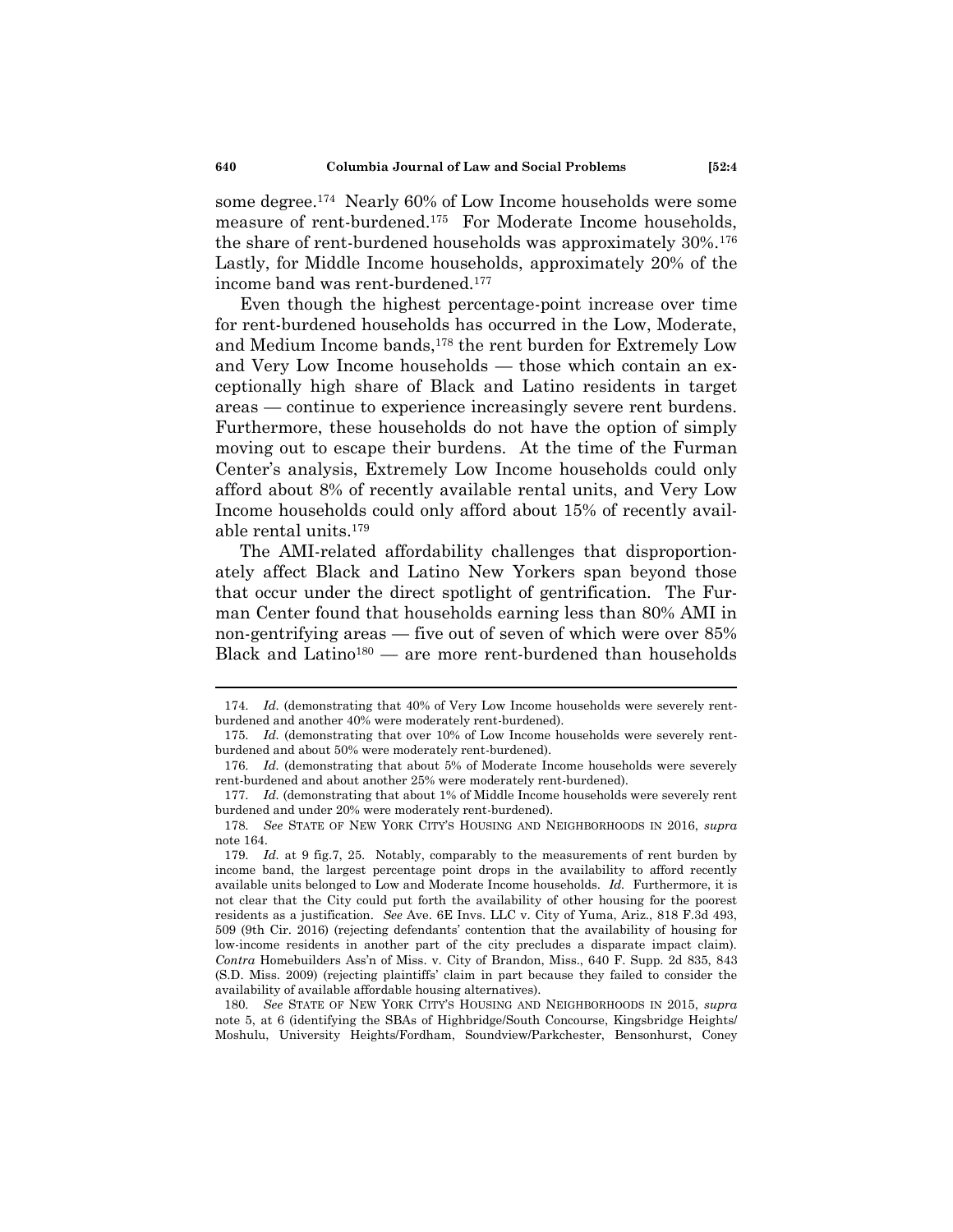in the same income bands in gentrifying neighborhoods.<sup>181</sup> Furthermore, households living in non-gentrifying areas are more likely to experience crowding<sup>182</sup> than households living in gentrifying or high-income neighborhoods across all income bands.<sup>183</sup>

It bears repeating that this litany of Housing New Yorkwrought challenges facing the Black and Latino New Yorkers who disproportionately constitute Extremely and Very Low Income households, reside in non-gentrifying areas, or both would be insufficient to mount a Fair Housing Act challenge without the preceding disparate impact analysis.<sup>184</sup> Nevertheless, documenting these challenges clarifies the consequences of Housing New York's legal and policy shortcomings in advancing its own stated aims. Thus, the documentation further undercuts the City's ability to justify how the Plan advances a legitimate, bona fide, and non-discriminatory interest under the Fair Housing Act.

### b) *The Size Targets Further Miss the Most Vulnerable Households*

Given their respective family structures, the prospects of Black and Latino families' eligibility for homes under Housing New York are currently dimming. Of the six analyzed PUMAs with a higher than average rate of nonfamily households without anyone under eighteen years old, the Furman Center has identified five as gentrifying.<sup>185</sup> This is a consistent trend: according to

Island, and East New York/Starrett City as non-gentrifying); *see also* STATE OF NEW YORK CITY'S HOUSING AND NEIGHBORHOODS IN 2016, *supra* note [164,](#page-39-0) at 43–44, 46, 48, 58, 64, 66 (demonstrating that, in 2015, the combined Black and Latino populations of the CDs for Highbridge/Concourse (94%), University Heights/Fordham (96%), Kingsbridge Heights/ Moshulu (85%), Soundview/Parkchester (85%), East New York/Starrett City (89%), Bensonhurst (17%), and Coney Island (27%)).

<sup>181.</sup> *See* STATE OF NEW YORK CITY'S HOUSING AND NEIGHBORHOODS IN 2015, *supra* note 6, at 15 tbl.12.

<sup>182.</sup> Households experiencing crowding are defined are those where there is more than one person per room on average. *Id.* at 16.

<sup>183.</sup> *Id.* at 15 tbl.14, 17.

<sup>184.</sup> *See supra* not[e 15.](#page-3-0)

<sup>185.</sup> STATE OF NEW YORK CITY'S HOUSING AND NEIGHBORHOODS IN 2015, *supra* note [5,](#page-1-0)  at 6 (identifying the SBAs of Lower East Side/Chinatown, Bushwick, East Harlem, Washington Heights/Inwood, and Astoria as gentrifying). Although the SBA for Park Slope/ Carroll Gardens, the seventh CD, was not defined as gentrifying because of its 1990 average household income, the rent increases have vastly outpaced the rent increase in the median SBA since 1990, which is the other threshold the Furman Center set in characterizing what neighborhoods gentrified. *Id.* (identifying Park Slope/Carroll Gardens as "highincome" are that has seen a 47.3% increase in the median rent since 1990). Of the remain-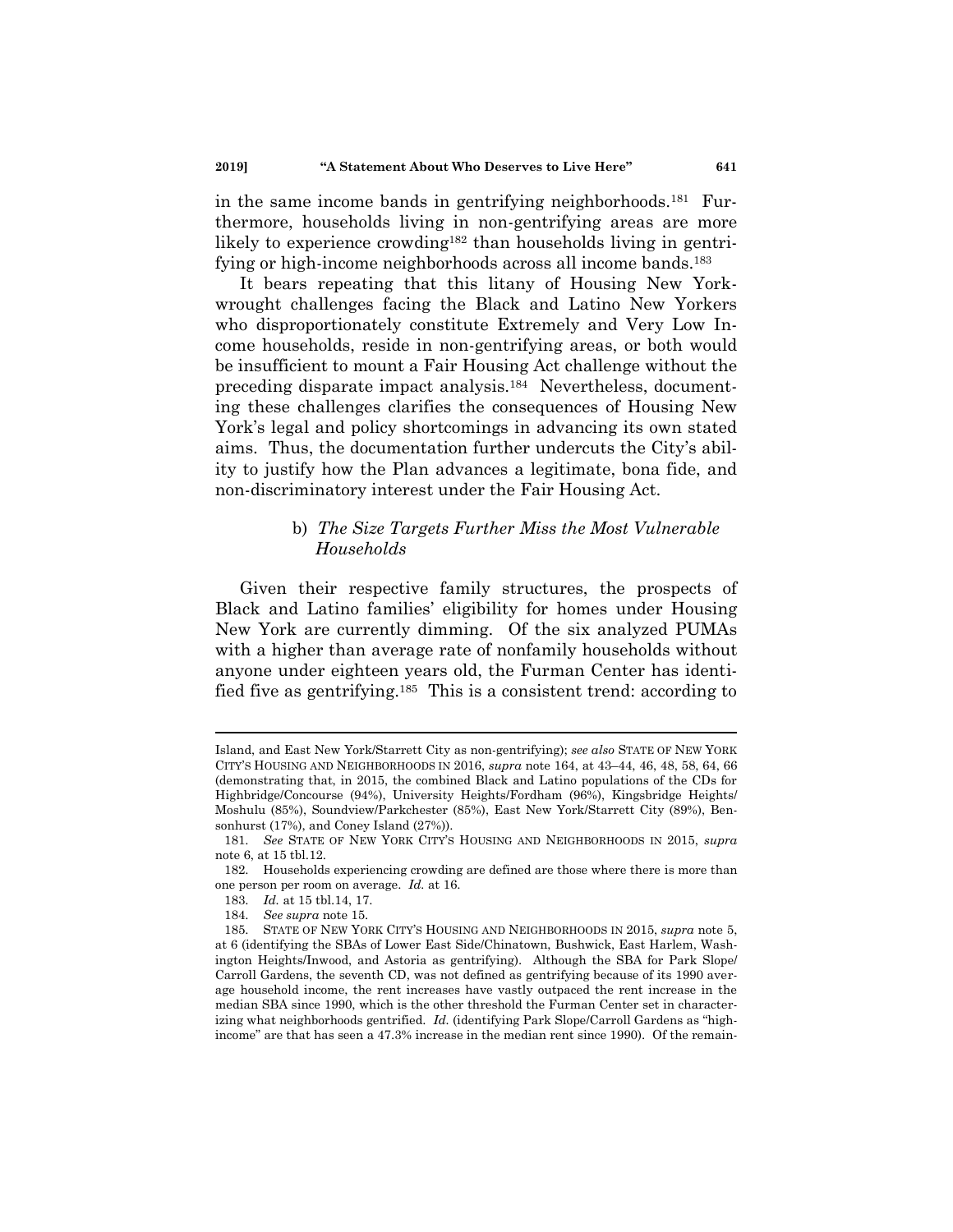Furman's 2015 analysis of New York City neighborhoods, the increase of nonfamily households as a share of households in gentrifying neighborhoods outpaced that of the City as a whole by a multiple of three between 1990 and the 2010–2014 ACS.<sup>186</sup> Accompanying this change was a six percentage-point drop in the share of families with children in gentrifying neighborhoods, outpacing the rate of change in the City by nearly a multiple of five in the same interval.<sup>187</sup> Furthermore, households with at least one child are more likely to be rent-burdened than renter households as a whole: by 2014, over one-third of these households were rent-burdened, and nearly another quarter of these households was severely rent-burdened (paying over fifty percent of their household income in rent).<sup>188</sup>

Additionally, although waves of young, nonfamily households are moving into gentrifying neighborhoods, these new residents are not reflective of the hardest-hit rent-burdened population overall. Citywide, only 12% of under-29, low-income multi-adult households without children are rent-burdened, while 21% of single parents in that age group and 26% of households with the householder between ages 30 and 59 are rent-burdened.<sup>189</sup> Among households with multiple adults and children, the rates at which households are rent-burdened are 22% and 20%, respectively. In addition, the number of under-59, low-income, rentburdened households with children (127,830) outnumbers the number of under-29, low-income, rent-burdened households without children (43,784).<sup>190</sup> Furthermore, the largest share of lowincome rent-burdened singles are seniors, not the youngest adults.<sup>191</sup> This data point indicates that inferring increased demand for singles and nonfamily housing from data that only applies to gentrifying neighborhoods misses the singles in actual need of more affordable housing.

ing seven PUMAs/SBAs, the Furman Center has identified one (Morrisania/Belmont, similar to the PUMA for Bronx CDs 3 and 6) as gentrifying. *Id.*

<sup>186.</sup> *Id.* at 11, 24 fig.7. Compare with more recent trends, *see supra* notes [164](#page-39-0)–[167](#page-39-1) and accompanying text.

<sup>187.</sup> STATE OF NEW YORK CITY'S HOUSING AND NEIGHBORHOODS IN 2015, *supra* note [5,](#page-1-0)  at 12 tbl.8.

<sup>188.</sup> *Id.* at 13 fig.12, 15.

<sup>189.</sup> CBC RENT BURDEN STUDY, *supra* not[e 159,](#page-37-0) at 4 tbl.3b.

<sup>190.</sup> *Id.* at 4 tbl.3a.

<sup>191.</sup> *Id.* at 4 tbl.3b.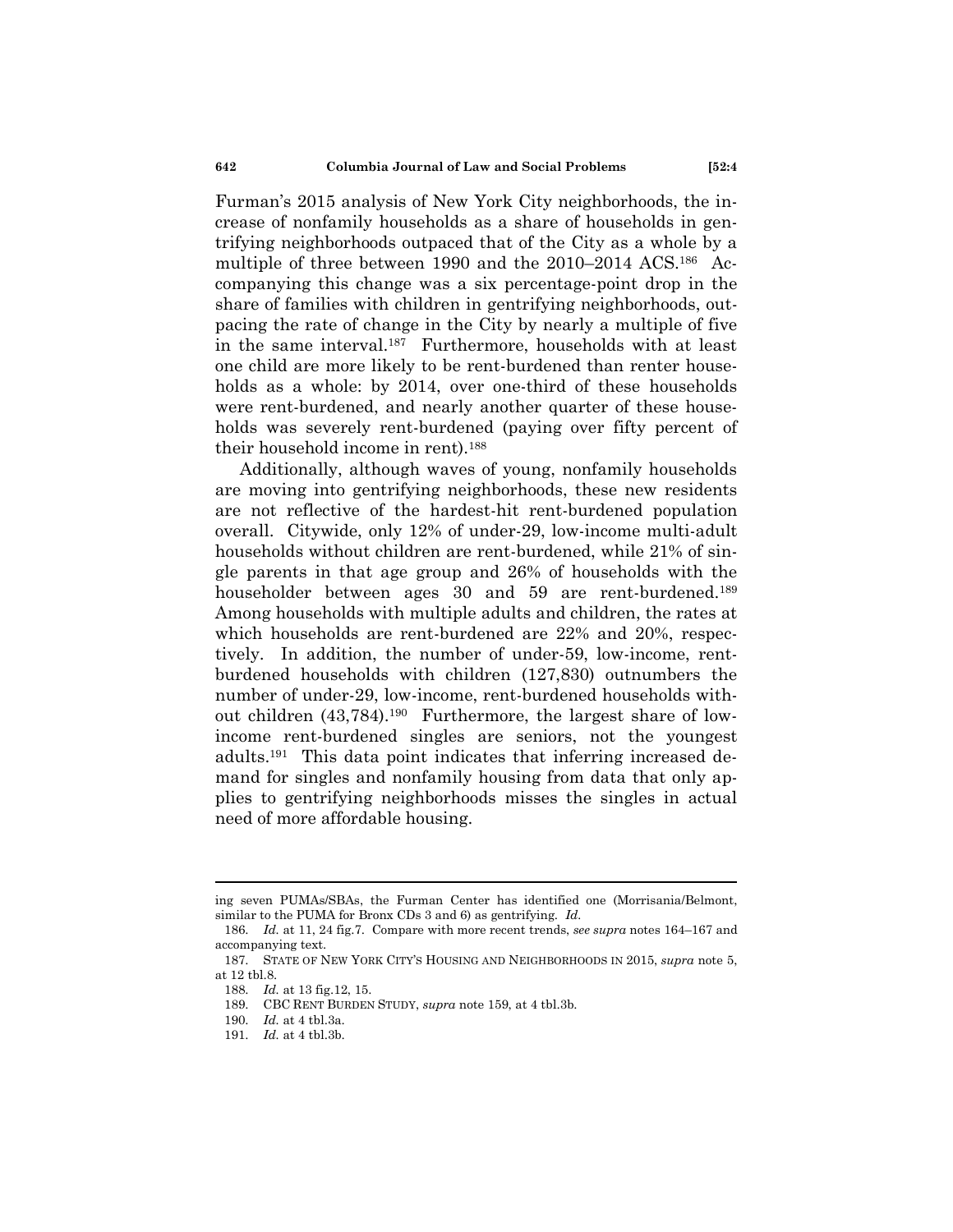#### C. REMEDIES: CONSTRAINTS AND OPPORTUNITIES

Despite the Plan's significant problems, available alternatives exist that would both make the Plan compliant with the Fair Housing Act and make housing more affordable for the neediest New Yorkers. First, this Part briefly surveys the narrowing range of available remedies under the Fair Housing Act before offering a policy alternative and, finally, offering three directions for remedies that are likely to be judicially available: bolstering housing production for households in the lowest-income bands, building sufficient housing to meet the demand of low-income families, and ending the community preference policy.

### 1. *The Narrowing Range of Remedies Available Under the Fair Housing Act*

FHA jurisprudence has evolved to limit the available remedies for ensuring compliance with the Act. In *United States v. Starrett City Associates*, the Second Circuit barred the use of quotas placing a ceiling on one group's share of the racial composition to preserve integrated housing while casting a skeptical eye toward general racial classifications in housing.<sup>192</sup> The Supreme Court in *Inclusive Communities* took this skepticism a step forward, emphasizing that courts must strive to eliminate racial disparities through race-neutral means. <sup>193</sup> The Court, noting that reading the Fair Housing Act to impose "onerous costs" on actors seeking to revitalize segregated communities would be "paradoxical," stressed the need for state and local actors to have leeway when advancing their aims and asserted that the Act "does not decree a particular version of urban development."<sup>194</sup>

<sup>192.</sup> United States v. Starrett City Associates, 840 F.2d 1096, 1101–03 (2d Cir. 1988) (noting that racial classification is presumptively discriminatory while acknowledging that racial access quotas had been upheld and that race-conscious affirmative action plans do not inherently violate constitutional or statutory provisions).

<sup>193.</sup> Texas Dep't of Hous. & Cmty. Affairs v. Inclusive Communities Projects, Inc., 135 S.Ct. 2507, 2524 (2015) (citing Richmond v. J.A. Croson Co., 488 U.S. 469, 510 (1989) (plurality opinion)).

<sup>194.</sup> *Id.* at 2523.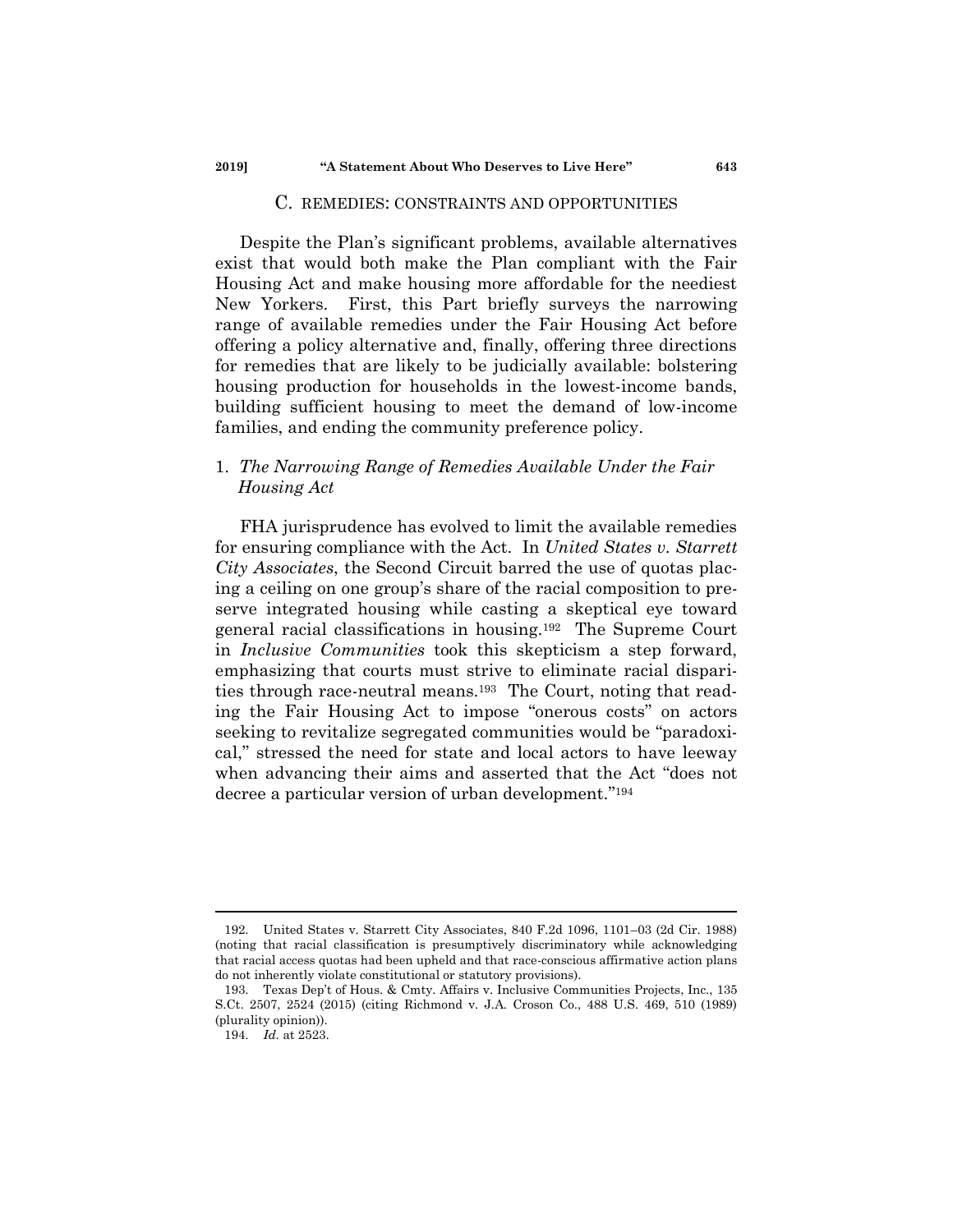#### 2. *Available Remedies: Modest Proposals*

This Note proposes two remedies that would bring Housing New York into compliance with the Fair Housing Act: (1) bolstering affordable housing production for households in the lowestincome band and (2) building housing suitable specifically for low-income families.<sup>195</sup> As was the Supreme Court's preference in *Inclusive Communities*, these proposals are race-neutral and leave flexibility in the hands of local policymakers.<sup>196</sup>

These remedies are not as expansive as some advocates propose.<sup>197</sup> The most expansive and efficient policy alternative would be to focus MIH re-zonings on neighborhoods with the strongest housing markets. Refocusing MIH on these neighborhoods may initially make the project more viable by saving money on subsidizing weaker markets focusing more on low-income housing.<sup>198</sup> Yet, under a conservative read of the jurisprudence, such an alternative may fall outside of what is possible through litigation despite its race-neutrality. Given that *Inclusive Communities* frowns on litigation premised upon site selection for affordable housing, it is not clear that this remedy is judicially available.<sup>199</sup> But since this change would be a smart policy decision, advocates ought to push for it outside of the legal realm.<sup>200</sup> Other policies that would aid the development of affordable housing, particularly in already-dense neighborhoods with strong

<sup>195.</sup> The elimination of the community preference policy will not be discussed at any more length, since it is already being challenged in court.

<sup>196.</sup> *Inclusive Communities*, 135 S.Ct. at 2523–24.

<sup>197.</sup> *See, e.g.*, Abigail Savitch-Lew, *De Blasio Admin. Report on Housing Options Irks Advocates*, CITY LIMITS (May 17, 2017), https://citylimits.org/2017/05/17/de-blasio-adminreport-on-housing-options-irks-advocates/ [https://perma.cc/6G7W-ANK7] (demonstrating advocates' disappointment with the outcome of a city-funded study that largely rejected a more ambitious MIH proposal from an affordable housing advocacy group).

<sup>198.</sup> It bears noting, however, that the corporate tax rate cuts in the Tax Cuts and Jobs Act of 2017 likely makes the LIHTC less valuable to developers. *See* Conor Dougherty, *Tax Overhaul is a Blow to Affordable Housing Efforts*, N.Y. TIMES (Jan. 18, 2018), https://www.nytimes.com/2018/01/18/business/economy/tax-housing.html [https://perma.cc/SX7M-VT3Q].

<sup>199.</sup> Texas Dep't of Hous. & Cmty. Affairs v. Inclusive Communities Projects, Inc., 135 S.Ct. 2507, 2523 (2015) ("The FHA does not decree a particular vision of urban development; and it does not put housing authorities and private developers in a double bind of liability, subject to suit whether they choose to rejuvenate a city core or to promote new low-income housing in suburban communities.").

<sup>200.</sup> Advocacy groups such as Open New York seek to add more affordable housing in wealthy neighborhoods. *See* Sam Raskin, *The YIMBY Movement Comes to New York*, CURBED (Sep. 17, 2018, 12:56 PM), https://ny.curbed.com/2018/9/17/17869546/open-newyork-yimby-rezoning-brooklyn-nimby [https://perma.cc/3PNY-KM2R].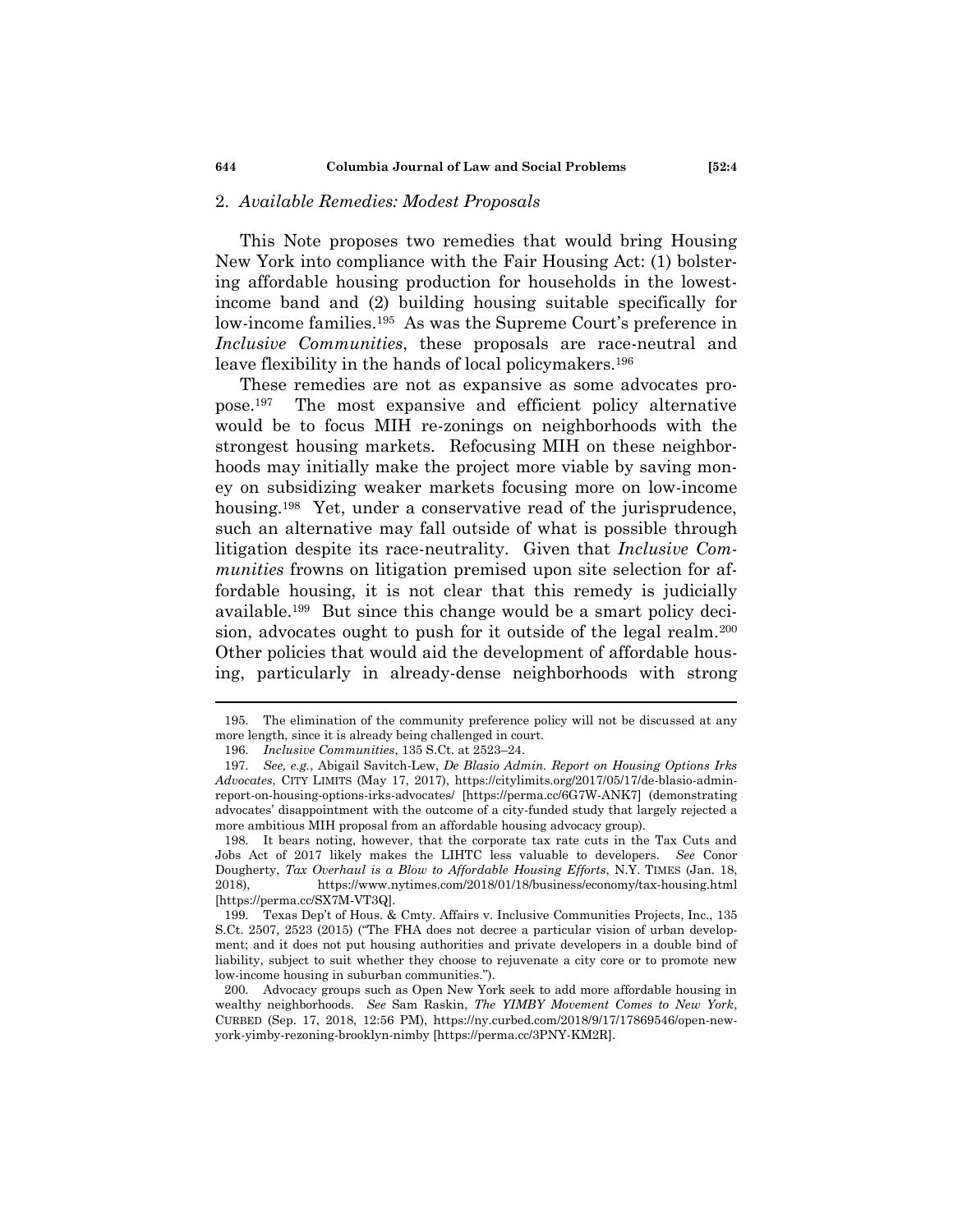markets, would include lifting the FAR cap,  $201$  which is a statelevel bill.<sup>202</sup>

Nevertheless, within the current legal landscape, there are still substantial options for improving Housing New York. To comply with the Fair Housing Act, the City should bolster the share of housing available to households in the Extremely and Very Low Income bands and build enough housing to support low-income families.

#### <span id="page-46-1"></span><span id="page-46-0"></span>a) *Bolstering Housing Production for the Poorest Households*

The most direct way to address the Plan's disproportionate denial of housing to Black and Latino New Yorkers is to bolster housing production for households in the Extremely and Very Low Income bands. The City currently has mechanisms in place to do this. Chief among them are its Extremely Low & Low-Income Affordability (ELLA) programs administered by HPD<sup>203</sup> and the New York City Housing Development Corporation,<sup>204</sup> which offer subsidized loans. HPD's program helps fund construction of developments where at least 70% of units are available to households earning up to 60% of AMI and up to 30% of units available to households earning up to 100% AMI.<sup>205</sup> The Housing Development Corporation's (HDC) program subsidizes LIHTC units, which must be used for households earning no more than 60% of AMI, which must constitute 80% of the development.<sup>206</sup> Developers can qualify for both programs at once in conjunction to LIHTC, state subsidies and tax credits, and other,

<sup>201.</sup> *See generally* MOSES GATES ET AL., REGIONAL PLAN ASS'N, CREATING MORE AFFORDABLE HOUSING IN NEW YORK CITY'S HIGH-RISE AREAS: THE CASE FOR LIFTING THE FAR CAP (2018), http://library.rpa.org/pdf/RPA-12-FAR.pdf [https://perma.cc/68N5- WNUW].

<sup>202.</sup> *See* S. Comm. on Rules, S6760, 2018 Leg., 2017–2018 Sess. (N.Y. 2018).

<sup>203.</sup> N.Y.C. DEP'T OF HOUS. PRES. & DEV., EXTREMELY LOW & LOW-INCOME AFFORDABILITY (ELLA) PROGRAM TERM SHEET (2017), http://www1.nyc.gov/assets/hpd/ downloads/pdf/developers/term-sheets/ELLA-Term-Sheet.pdf [https://perma.cc/4MZF-REYQ] [hereinafter HPD ELLA TERM SHEET].

<sup>204.</sup> N.Y.C. DEP'T OF HOUS. PRES. & DEV., EXTREMELY LOW & LOW-INCOME AFFORDABILITY (ELLA) PROGRAM TERM SHEET (2016), http://www.nychdc.com/content/pdf/ Developers/HDC\_ELLA\_Termsheet.pdf [https://perma.cc/82TD-H97Y] [hereinafter HDC ELLA TERM SHEET].

<sup>205.</sup> HPD ELLA TERM SHEET, *supra* not[e 203,](#page-46-0) at 2.

<sup>206.</sup> HDC ELLA TERM SHEET, *supra* not[e 204,](#page-46-1) at 1–2.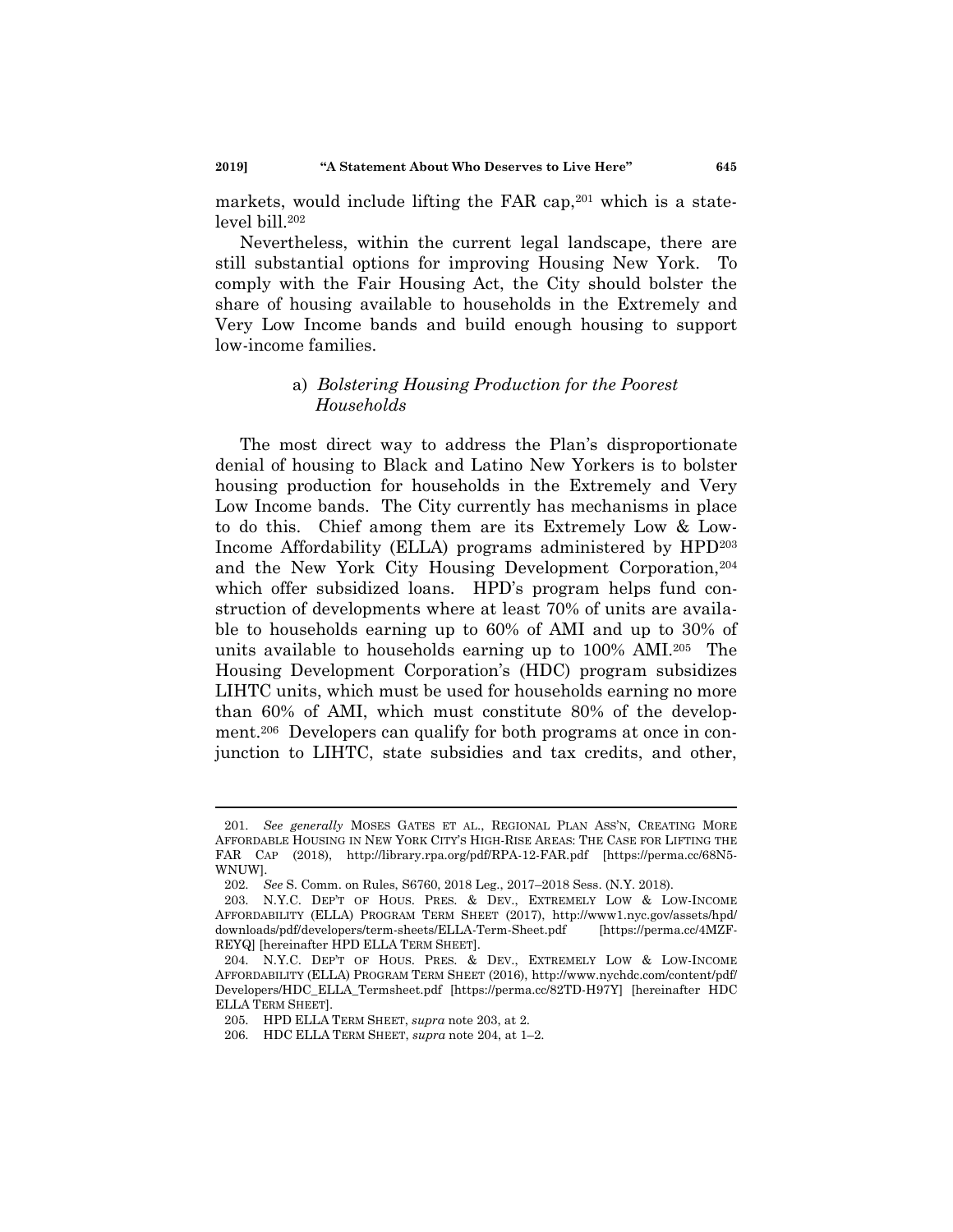more targeted city subsidies.<sup>207</sup> Table 5 lays out the specific affordability requirements of each ELLA program.

|                                                            | HPD's ELLA Program     |                          | HDC's ELLA Program |                        |  |
|------------------------------------------------------------|------------------------|--------------------------|--------------------|------------------------|--|
| Share of Available Housing by<br>Income Tier               | Option 1               | Option 2                 | Option 1           | Option 2               |  |
| Up to 30% AMI (underwritten<br>at 27% AMI rents and below) | 10%                    | $0\%$                    | 10%                | 30%                    |  |
| Up to 40% AMI (underwritten<br>at 37% AMI rents and below) | 10%                    | 5%                       | 15%                | N/A                    |  |
| Up to 50% AMI (underwritten<br>at 47% AMI rents and below) | 10%                    | 5%                       | 15%                |                        |  |
| Up to 60% AMI (underwritten<br>at 47% AMI rents and below) | Remaining<br>units     | Remaining<br>units       | Remaining<br>units | Remaining<br>units     |  |
| 70-100% AMI                                                | (Optional)<br>$< 30\%$ | (Optional)<br>${}< 30\%$ |                    | N/A                    |  |
| Up to 90% AMI                                              |                        |                          | N/A                | (Optional)<br>$~120\%$ |  |
| Formerly homeless individuals                              | 10%                    | 30%                      |                    | 30%                    |  |

TABLE 5: HPD'S AND HDC'S ELLA REQUIREMENTS<sup>208</sup>

In addition to these programs, HPD also administers Mix & Match.<sup>209</sup> Under Mix & Match, 40–60% of the units produced using the tax credits go to households making up to 60% AMI (with at least 10% set aside for formerly homeless individuals and 10% for households earning between  $30-50\%$  AMI).<sup>210</sup> The remaining 40–60% percent of units go to Moderate and/or Middle Income households making up to 130% AMI. Indeed, the share of Moderate and Middle Income households would need to decrease to allocate more housing to households in the Extremely and Very Low Income bands. Moses Gates, the Regional Planning Association's Director of Community Planning and Design, suggests that

<sup>207.</sup> *See* HPD ELLA TERM SHEET, *supra* note [203](#page-46-0) and HDC ELLA TERM SHEET, *supra* not[e 204.](#page-46-1)

<sup>208.</sup> *See* HPD ELLA TERM SHEET, *supra* note [203](#page-46-0) and HDC ELLA TERM SHEET, *supra* not[e 204.](#page-46-1)

<sup>209.</sup> N.Y.C. DEP'T OF HOUS. PRES. & DEV., MIXED INCOME PROGRAM (MIX & MATCH), https://www1.nyc.gov/site/hpd/developers/development-programs/mixed-income.page [https://perma.cc/8JE7-PAZK] (last visited Feb. 7, 2019).

<sup>210.</sup> N.Y.C. DEP'T OF HOUS. PRES. & DEV., MIXED INCOME PROGRAM: MIX & MATCH TERM SHEET (May 15, 2017), http://www1.nyc.gov/assets/hpd/downloads/pdf/developers/ term-sheets/mixed-income-mix-match-term-sheet.pdf [https://perma.cc/X5UZ-HHNN] [hereinafter HPD MIX & MATCH TERM SHEET].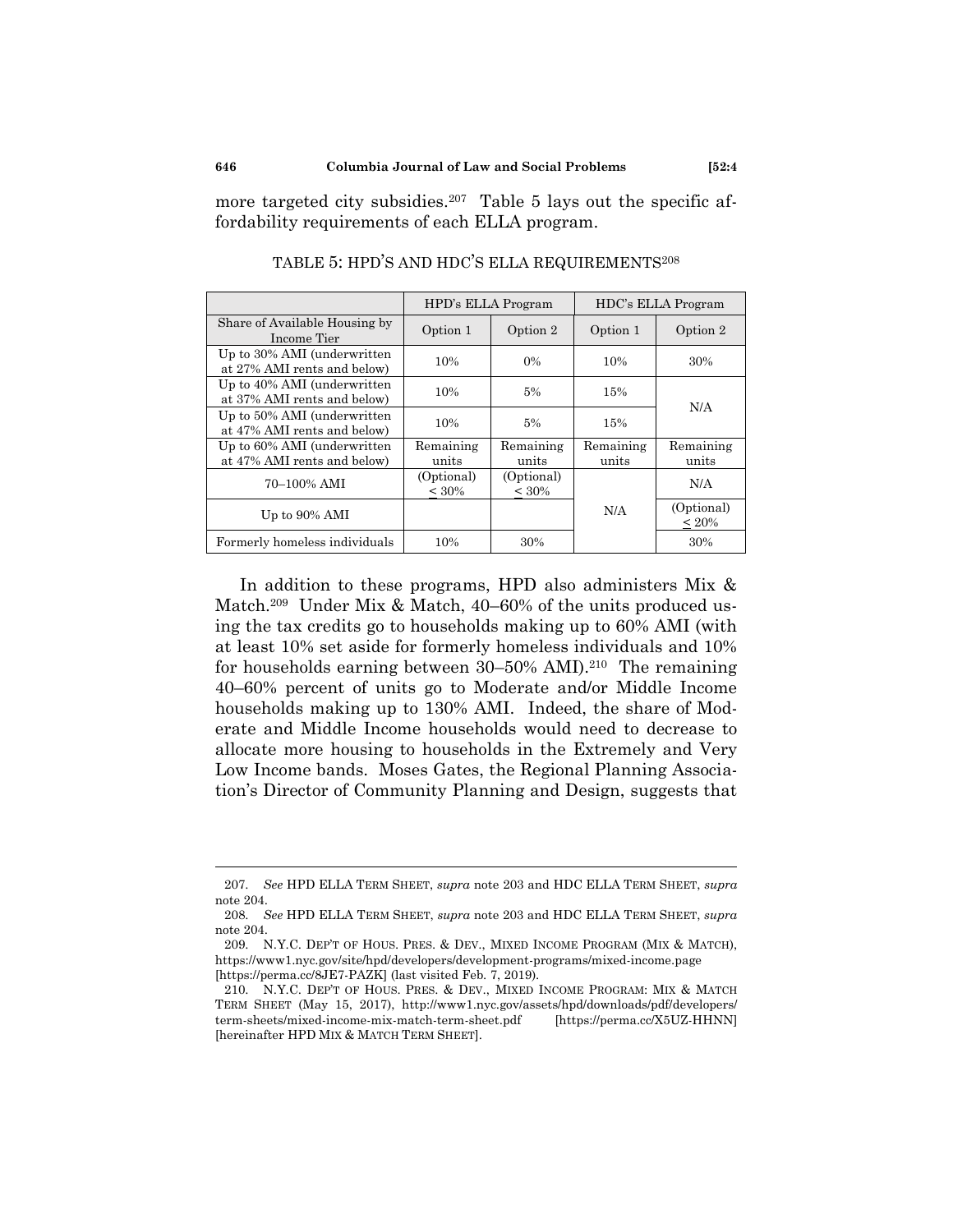the City pivot to encouraging Middle Income households to pursue homeownership instead.<sup>211</sup>

While the precise contours of Moderate and Middle Income housing policy may fall beyond the scope of the remedy, the City must create more affordable housing for the lowest-income households to curb the Plan's disproportionate denial of housing to Black and Latino New Yorkers. To that end, it can use its existing ELLA and Mix & Match Programs to do so.

### b) *Build Enough New Housing to Support Low-Income Families*

In order for the City to dismantle its disproportionate denial of housing and perpetration of segregation via plans to build more one-bedroom and studio housing, it must ensure greater housing diversity in new construction initiatives. The analysis in Part IV.B.2 partially deconstructed the validity of the City's claimed interest in building new housing for singles because it is necessarily driven by the disproportionate growth of these households in gentrifying areas. This is not to say that the City should not build households for singles. However, with further analysis, a well-structured ruling can allow the City to take less blunt measures and mitigate the racially disparate impact of determining the number of bedrooms that belong in new housing units.

### V. CONCLUSION

Housing New York is a policy that misapplies otherwise sound ideas. In producing too much affordable housing at the upper income bands, inadequately creating homes that are viable for modest-sized families with children, and de facto restricting affordable housing applicant pools to community district residents, the City is disproportionately denying housing to Black and Latino New Yorkers, including families with children, and is perpetuating segregated living patterns.

<sup>211.</sup> Moses Gates, Letter to the Editor, *Middle-Class New Yorkers Need More Homes for Sale, Not Rent*, CRAIN'S NEW YORK (Mar. 16, 2017), http://www.crainsnewyork.com/ article/20170316/OPINION/170319938/middle-class-new-yorkers-need-more-homes-forsale-not-rent [https://perma.cc/6UTV-K9V2]. The BAE report suggests this option has some potential. *See* BAE MIH STUDY, *supra* not[e 152](#page-36-0) (finding that condominiums achieve strong Return on Cost rates in Strong and Very Strong markets).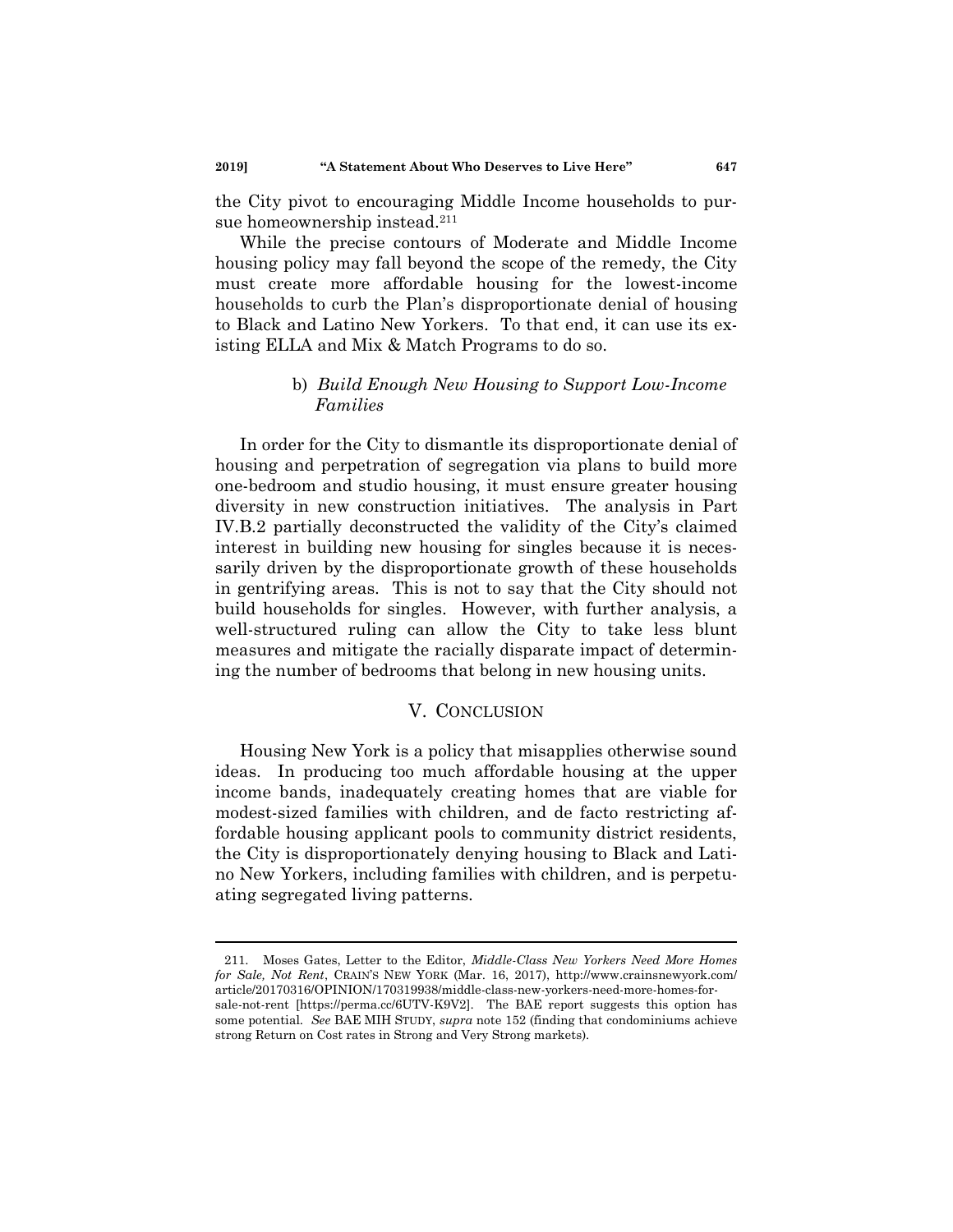The City should take it upon itself to produce a more affordable housing policy in Housing New York. Both the utility and equity of a housing policy that does not serve those most in need of it — the poorest New Yorkers, who are disproportionately Black and Latino — come deeply into question. While grassroots efforts have had some successes,  $212$  it may be necessary to turn to the courts and use a fair housing theory that will get the City to respond adequately.

Needless to say, this Note is far from the last word on this question. When the City makes available more data by race, more sophisticated analyses specifically done by race will yield more precise results than those suggested here by a series of proxies and correlations. Pleading and commonality requirements may well force litigation of the Plan, were any to occur, to be piecemeal. And the most expansive and efficient solutions, such as to get the City to re-zone the neighborhoods recommended by the BAE report, may fall outside the judicial realm and thus require the continued work of grassroots advocates, government officials, and everyday citizens. Yet, in introducing this analysis to the legal domain, this Note aims to allow future scholars — and, potentially, litigators — to fine-tune its analyses and arguments with more precise information and use it to deliver more equitable outcomes to the most marginalized New Yorkers.

<sup>212.</sup> Such as the gradually more generous affordability targets in Housing New York and the higher affordability thresholds for subsidized housing in the East New York.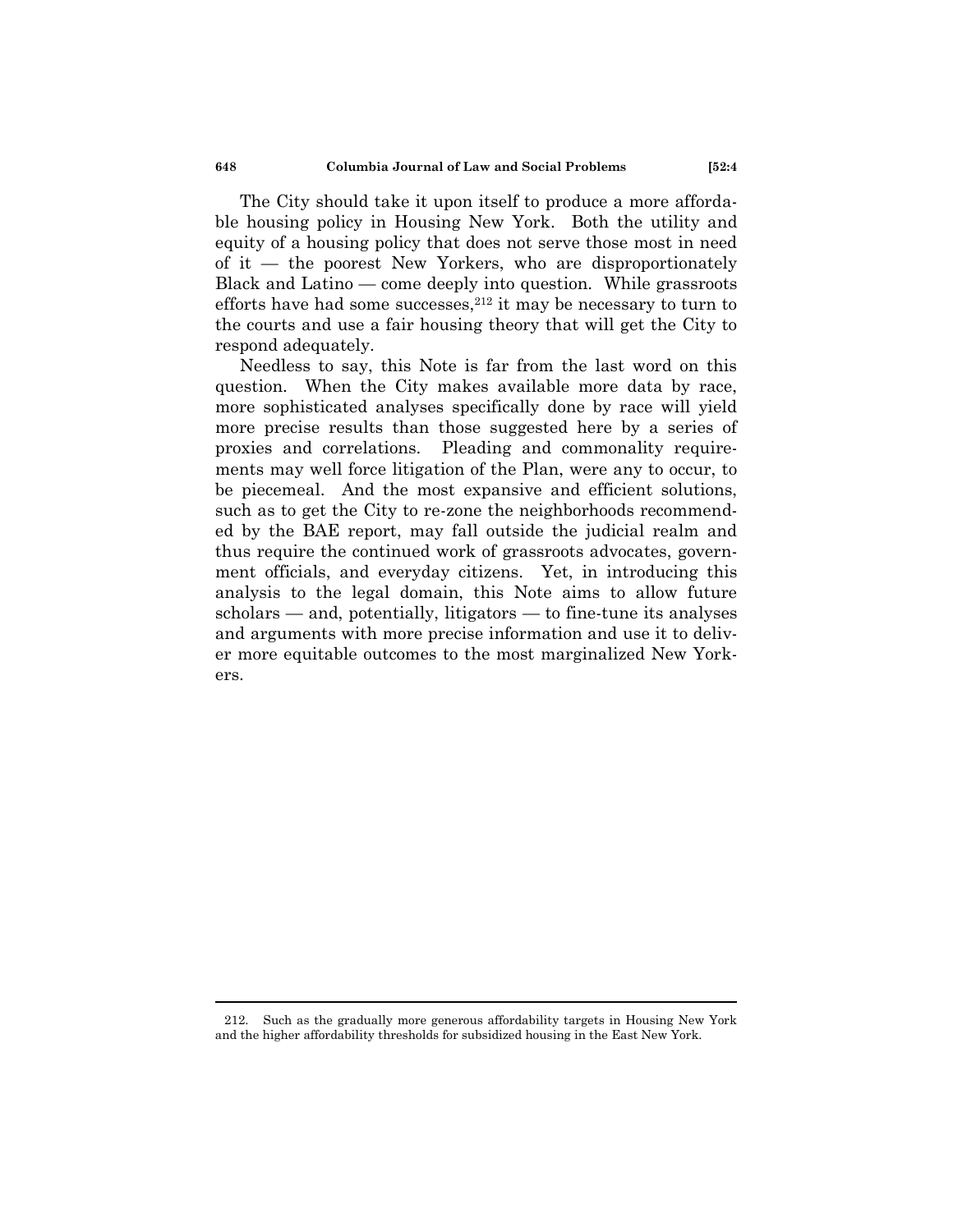| Geographic<br>Area of<br>Measurement                                                      | Avg.<br><b>HH</b><br>Size | $\frac{0}{0}$<br><b>Black</b><br>Pop. | Black<br><b>HH</b><br>Median<br>Income | $\frac{0}{0}$<br>Latino<br>Pop. | Latino<br><b>HH</b><br>Median<br>Income | $\frac{0}{0}$<br>White<br>Pop. | White<br><b>HH</b><br>Median<br>Income |
|-------------------------------------------------------------------------------------------|---------------------------|---------------------------------------|----------------------------------------|---------------------------------|-----------------------------------------|--------------------------------|----------------------------------------|
| New York<br>City                                                                          | 2.7                       | 24.4%                                 | \$42,602                               | 29.05%                          | \$37,489                                | 32.26%                         | \$80,301                               |
| <b>BX 3 &amp; BX</b><br>$6-$<br>Morrisania<br>and Crotonal<br>Belmont and<br>East Tremont | 2.9                       | 33.32%                                | \$24,474                               | 63.5%                           | \$23,340                                | 4.49%                          | \$22,863                               |
| $BX 4-High$<br>Bridge/<br>Concourse                                                       | 2.9                       | 35.1%                                 | \$32,075                               | 64.05%                          | \$24,967                                | 1.69%                          | \$32,850                               |
| $BX 5 -$<br>University<br>Heights/<br>Fordham                                             | 3.0                       | 31.23%                                | \$30,043                               | 68.8%                           | \$22,114                                | 1.27%                          | \$35,500                               |
| $BK$ 4-<br><b>Bushwick</b>                                                                | 2.9                       | 28.8%                                 | \$34,298                               | 60.51%                          | \$33,404                                | 14.82%                         | \$76,596                               |

# APPENDIX A — RACIAL COMPOSITION AND MEDIAN INCOME BY RACE OF THE SELECTED PUMAS<sup>213</sup>

<sup>213.</sup> Data compiled by the author using the U.S. Census's 2012–16 American Community Survey data via Social Explorer. In this subsequent table, Latinos are of any race, and whites are non-Latino. Population percentages may not add up to 100% because the household income figures do not distinguish between Blacks who identify as Latino and those who do not, thus requiring population counts reflecting the income data. *Total Population: Hispanic or Latino White Alone, Total Population: Not Hispanic or Latino: White Alone: ACS 2016 (5-Year Estimates)*, SOCIAL EXPLORER, https://www.socialexplorer.com/ 18668e1de2/view (last visited Jan. 24, 2018) (on file with the *Columbia Journal of Law and Social Problems*) [hereinafter *2016 ACS Population Race and Ethnicity 1*]; *Total Population: Black or African American Alone, Total Population: Asian Alone*, SOCIAL EXPLORER, https://www.socialexplorer.com/6ef6a88c3b/view (last visited Jan. 24, 2018) (on file with the *Columbia Journal of Law and Social Problems*) [hereinafter *2016 ACS Population Race and Ethnicity 2*]; *Median Household Income: White Alone Householder, Not Hispanic or Latino, Black or African American Alone Householder, Asian Alone Householder, Hispanic or Latino Alone Householder*, SOCIAL EXPLORER, https://www.socialexplorer.com/5bfe5113a6/view (last visited Jan. 11, 2018) (on file with the *Columbia Journal of Law and Social Problems*) [hereinafter *2016 ACS Median Household Income by Race*].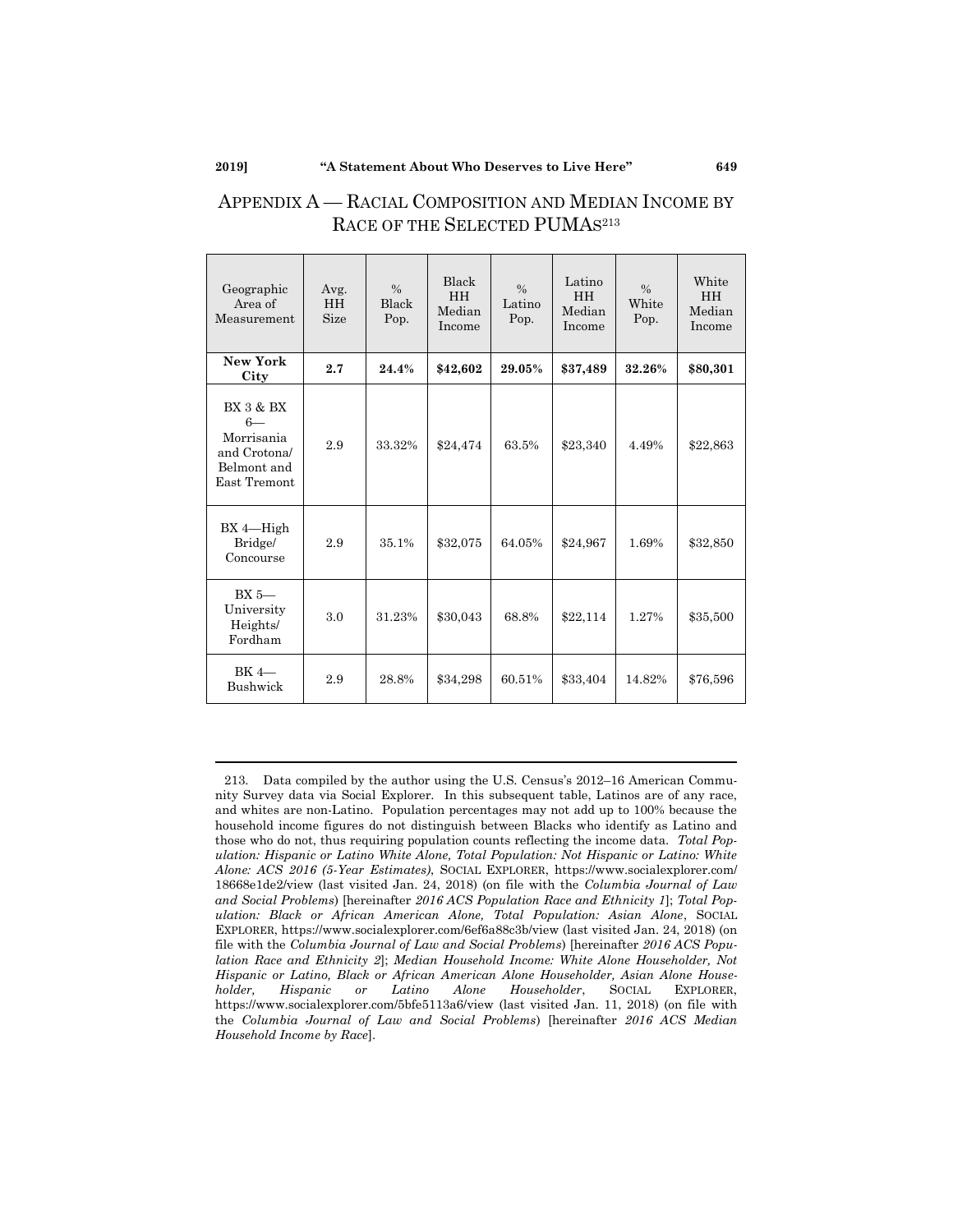**650 Columbia Journal of Law and Social Problems [52:4**

| BK 5-East<br>New York<br>and Starrett<br>City  | 2.9 | 57.37% | \$37,416 | 37.11% | \$36,516 | 3.81%  | \$14,936  |
|------------------------------------------------|-----|--------|----------|--------|----------|--------|-----------|
| BK 6-Park<br>Slope and<br>Carroll<br>Gardens   | 2.3 | 7.71%  | \$40,752 | 17.49% | \$49,947 | 64.65% | \$126,698 |
| $MN$ 3-<br>Chinatown<br>and Lower<br>East Side | 2.1 | 9.21%  | \$20,482 | 24.94% | \$25,787 | 33.09% | \$85,492  |
| MN 11-East<br>Harlem                           | 2.4 | 34.49% | \$26,207 | 45.23% | \$22,480 | 15.15% | \$81,126  |
| MN 12-<br>Washington<br>Heights and<br>Inwood  | 2.9 | 12.95% | \$35,770 | 70.14% | \$33,872 | 17.8%  | \$75,746  |
| $QN$ 1-<br>Astoria and<br>Long Island<br>City  | 2.3 | 7.33%  | \$29,154 | 27.18% | \$42,701 | 47.8%  | \$67,799  |
| $QN -$<br>Flushing and<br>Whitestone           | 2.8 | 2.57%  | \$56,371 | 17.57% | \$52,271 | 25.56% | \$66,414  |
| QN 14-<br>Rockaway<br>and Broad<br>Channel     | 2.9 | 37.68% | \$42,689 | 23.53% | \$32,101 | 35%    | \$71,619  |
| $SI$ 1 $-St$ .<br>George and<br>Stapleton      | 2.8 | 24.08% | \$45,480 | 29.35% | \$48,634 | 37.96% | \$75,663  |

# <span id="page-51-0"></span>APPENDIX B — GLOSSARY OF TERMS

Community district: 59 political units of New York City created by Local Law in 1975 that are represented by community boards.<sup>214</sup>

<sup>214.</sup> *Community Districts Portal*, N.Y.C. PLANNING, https://www1.nyc.gov/site/ planning/community/community-portal.page [https://perma.cc/G3C8-YCCS ] (last visited Mar. 5, 2019); FURMAN CTR. FOR REAL ESTATE & PUB. POLICY, STATE OF NEW YORK CITY'S HOUSING AND NEIGHBORHOODS IN 2017 128 (2018), http://furmancenter.org/files/sotc/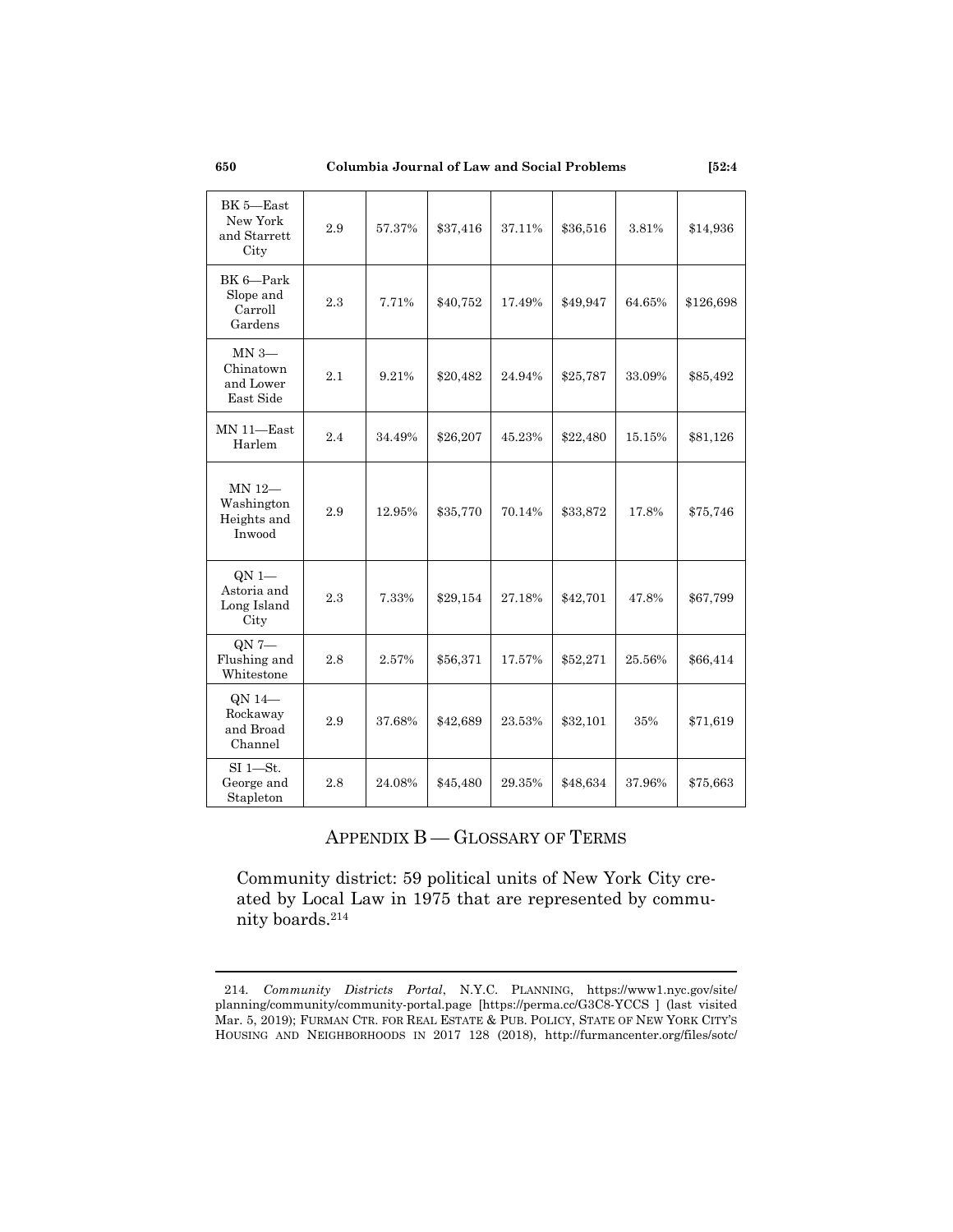Contextual zoning: regulations on the height and bulk of new buildings, the size of their setback from the street line, and their width along the street frontage to produce structures that are in line with the existing character of the neighborhood. 215

<span id="page-52-0"></span>Density factor: measurements of the approximate average unit size permissible for a given type of zoning district.<sup>216</sup>

Floor-to-area ratio (FAR): the measurement of a building's floor area relative to the size of the lot on which the building is situated.<sup>217</sup>

Inclusionary zoning (IZ): programs requiring developers to set aside a certain percentage of units or floor area in new or rehabilitated properties toward affordable housing.<sup>218</sup>

Mandatory Inclusionary Housing (MIH): New York City's form of inclusionary zoning, which requires developers to set aside a percentage of floor area in properties located in neighborhoods that are re-zoned to allow for more development.<sup>219</sup>

Microdata: records collected about individuals and/or housing units.<sup>220</sup>

Neighborhood Tabulation Area (NTA): geographic units created by New York City. They use whole Census tracts and fit entirely within PUMA boundaries.<sup>221</sup>

SOC\_2017\_Full\_2018-08-01.pdf [https://perma.cc/S6AH-4HET] [hereinafter STATE OF NEW YORK CITY'S HOUSING AND NEIGHBORHOODS IN 2017].

<sup>215.</sup> *Glossary of Planning Terms*, N.Y.C. PLANNING, https://www1.nyc.gov/site/ planning/zoning/glossary.page [https://perma.cc/5MSC-38J6] (last visited Mar. 5, 2019).

<sup>216.</sup> *Glossary of Planning Terms*, *see supra* note [215.](#page-52-0)

<sup>217.</sup> *Calculating Floor Area Ratio*, METRO. COUNCIL (2015), https://metrocouncil.org/ Handbook/Files/Resources/Fact-Sheet/LAND-USE/How-to-Calculate-Floor-Area-Ratio.aspx [https://perma.cc/TYM2-3ZSD].

<sup>218.</sup> *Inclusionary Zoning and Mixed-Income Communities*, U.S. DEP'T OF HOUS. & URB. DEV. (2013), https://www.huduser.gov/portal/periodicals/em/spring13/highlight3.html [https://perma.cc/2AWF-QJQY].

<sup>219.</sup> *Mandatory Inclusionary Housing*, N.Y.C. COUNCIL, https://council.nyc.gov/landuse/plans/mih-zqa/mih/ [https://perma.cc/4AMG-47EB] (last visited Mar. 5, 2019).

<sup>220.</sup> Digital Social Sciences Center, *Census Microdata Overview*, COLUMBIA UNIV. LIBRARIES, https://library.columbia.edu/locations/dssc/data/census\_microdata.html [https://perma.cc/B7AM-7Z3N] (last visited Mar. 5, 2019).